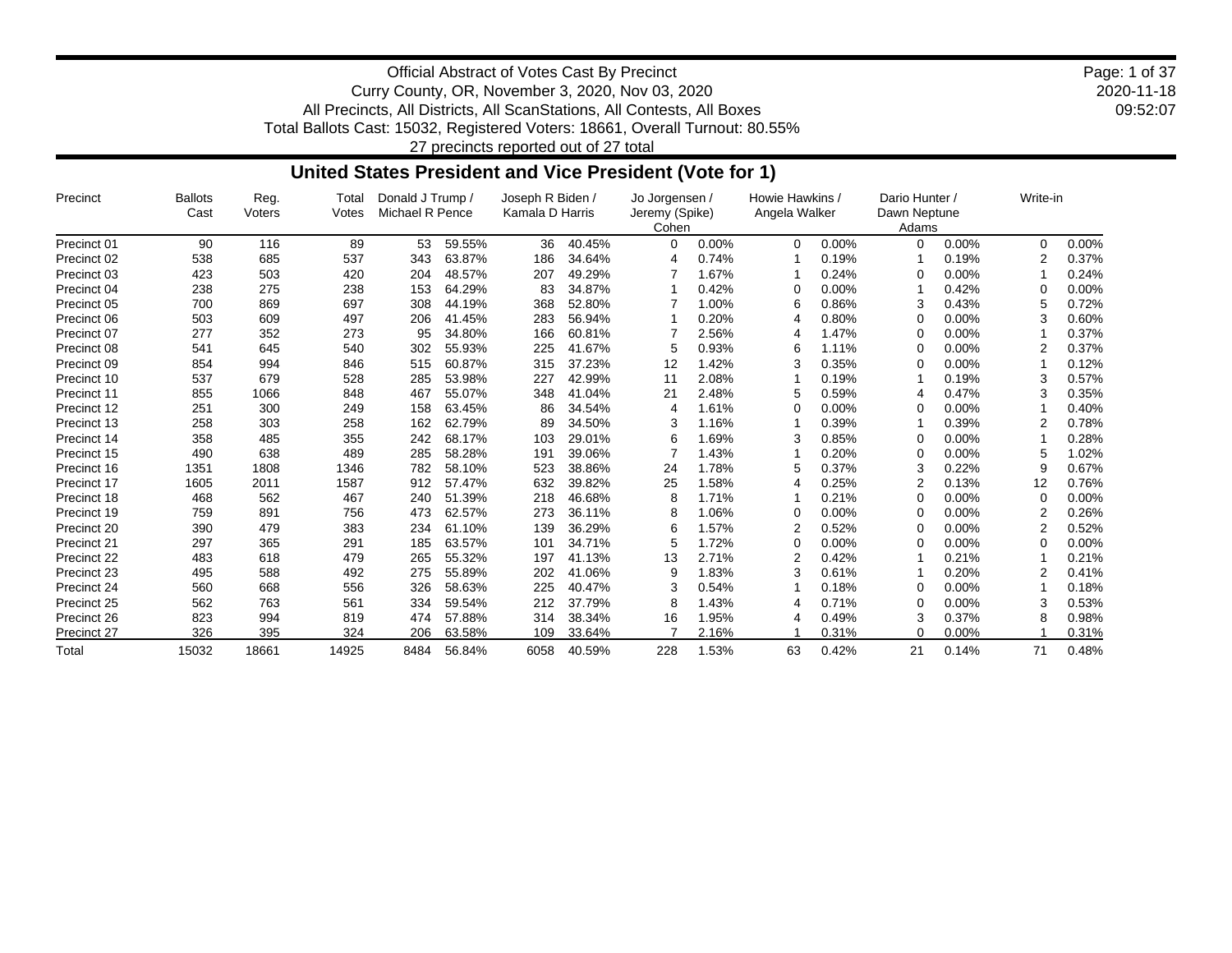Official Abstract of Votes Cast By Precinct Curry County, OR, November 3, 2020, Nov 03, 2020 All Precincts, All Districts, All ScanStations, All Contests, All Boxes Total Ballots Cast: 15032, Registered Voters: 18661, Overall Turnout: 80.55% 27 precincts reported out of 27 total

### **United States President and Vice President (Vote for 1)**

| Precinct    | <b>Ballots</b><br>Cast | Reg.<br>Voters | Total<br>Votes | Over<br>Votes | Under<br>Votes |
|-------------|------------------------|----------------|----------------|---------------|----------------|
| Precinct 01 | 90                     | 116            | 89             | 0             | 1              |
| Precinct 02 | 538                    | 685            | 537            | 0             | 1              |
| Precinct 03 | 423                    | 503            | 420            | 0             | 3              |
| Precinct 04 | 238                    | 275            | 238            | 0             | 0              |
| Precinct 05 | 700                    | 869            | 697            | 0             | 3              |
| Precinct 06 | 503                    | 609            | 497            | 2             | 4              |
| Precinct 07 | 277                    | 352            | 273            | 1             | 3              |
| Precinct 08 | 541                    | 645            | 540            | 0             | 1              |
| Precinct 09 | 854                    | 994            | 846            | 1             | 7              |
| Precinct 10 | 537                    | 679            | 528            | 1             | 8              |
| Precinct 11 | 855                    | 1066           | 848            | 0             | 7              |
| Precinct 12 | 251                    | 300            | 249            | 0             | 2              |
| Precinct 13 | 258                    | 303            | 258            | 0             | 0              |
| Precinct 14 | 358                    | 485            | 355            | 0             | 3              |
| Precinct 15 | 490                    | 638            | 489            | 0             | 1              |
| Precinct 16 | 1351                   | 1808           | 1346           | 1             | 4              |
| Precinct 17 | 1605                   | 2011           | 1587           | 4             | 14             |
| Precinct 18 | 468                    | 562            | 467            | 0             | 1              |
| Precinct 19 | 759                    | 891            | 756            | 0             | 3              |
| Precinct 20 | 390                    | 479            | 383            | 0             | 7              |
| Precinct 21 | 297                    | 365            | 291            | 1             | 5              |
| Precinct 22 | 483                    | 618            | 479            | 1             | 3              |
| Precinct 23 | 495                    | 588            | 492            | 1             | 2              |
| Precinct 24 | 560                    | 668            | 556            | 1             | 3              |
| Precinct 25 | 562                    | 763            | 561            | 0             | 1              |
| Precinct 26 | 823                    | 994            | 819            | 0             | 4              |
| Precinct 27 | 326                    | 395            | 324            | 0             | 2              |
| Total       | 15032                  | 18661          | 14925          | 14            | 93             |

2020-11-18 09:52:07 Page: 2 of 37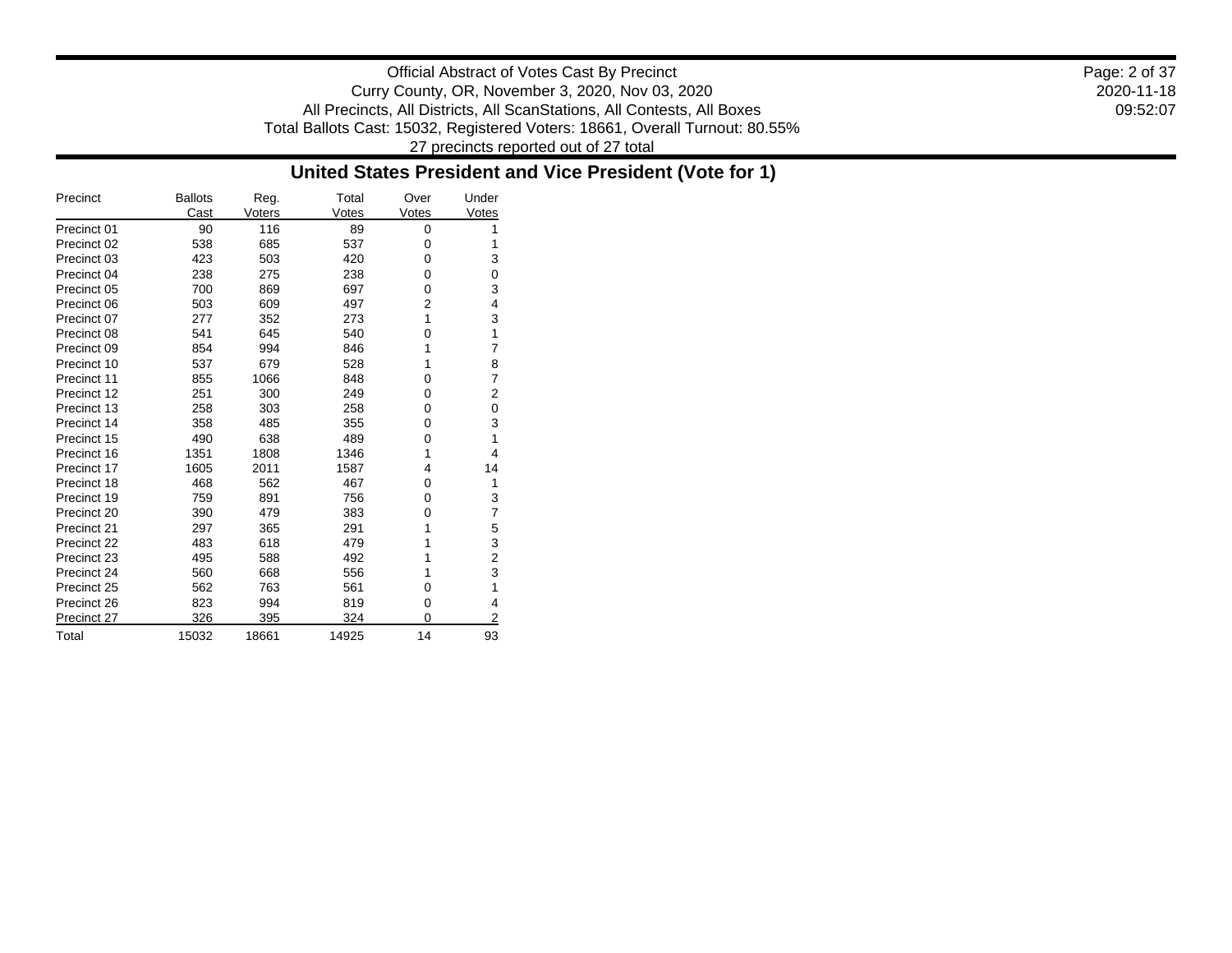2020-11-18 09:52:07 Page: 3 of 37

Official Abstract of Votes Cast By Precinct Curry County, OR, November 3, 2020, Nov 03, 2020 All Precincts, All Districts, All ScanStations, All Contests, All Boxes Total Ballots Cast: 15032, Registered Voters: 18661, Overall Turnout: 80.55%

27 precincts reported out of 27 total

### **US Senator (Vote for 1)**

| Precinct    | <b>Ballots</b><br>Cast | Reg.<br>Voters | Total<br>Votes | Jo Rae Perkins |        | Jeff Merkley |        | Ibrahim A Taher |       | Gary Dye |       | Write-in       |          | Over<br>Votes | Under<br>Votes |
|-------------|------------------------|----------------|----------------|----------------|--------|--------------|--------|-----------------|-------|----------|-------|----------------|----------|---------------|----------------|
| Precinct 01 | 90                     | 116            | 89             | 50             | 56.18% | 38           | 42.70% | 0               | 0.00% |          | 1.12% | $\Omega$       | 0.00%    | 0             |                |
| Precinct 02 | 538                    | 685            | 524            | 328            | 62.60% | 188          | 35.88% |                 | 0.38% | 6        | 1.15% | ∩              | 0.00%    | ∩             | 14             |
| Precinct 03 | 423                    | 503            | 413            | 200            | 48.43% | 199          | 48.18% |                 | 1.69% |          | 1.69% | $\Omega$       | 0.00%    | 0             | 10             |
| Precinct 04 | 238                    | 275            | 231            | 140            | 60.61% | 84           | 36.36% | З               | 1.30% |          | 1.73% | ∩              | 0.00%    | 0             |                |
| Precinct 05 | 700                    | 869            | 686            | 283            | 41.25% | 378          | 55.10% | 14              | 2.04% | 11       | 1.60% | ∩              | 0.00%    | 0             | 14             |
| Precinct 06 | 503                    | 609            | 490            | 181            | 36.94% | 292          | 59.59% | 9               | 1.84% |          | 1.43% |                | 0.20%    | 0             | 13             |
| Precinct 07 | 277                    | 352            | 269            | 85             | 31.60% | 172          | 63.94% |                 | 0.74% | 10       | 3.72% | ∩              | 0.00%    | ∩             | 8              |
| Precinct 08 | 541                    | 645            | 525            | 291            | 55.43% | 216          | 41.14% | 11              | 2.10% |          | 1.33% | ∩              | 0.00%    | 0             | 16             |
| Precinct 09 | 854                    | 994            | 830            | 466            | 56.14% | 345          | 41.57% | 10              | 1.20% | 9        | 1.08% | ∩              | 0.00%    | ∩             | 24             |
| Precinct 10 | 537                    | 679            | 514            | 264            | 51.36% | 226          | 43.97% | 12              | 2.33% | 12       | 2.33% | ∩              | 0.00%    |               | 23             |
| Precinct 11 | 855                    | 1066           | 829            | 441            | 53.20% | 359          | 43.31% | 8               | 0.97% | 21       | 2.53% | ∩              | 0.00%    | 0             | 26             |
| Precinct 12 | 251                    | 300            | 245            | 152            | 62.04% | 87           | 35.51% | 4               | 1.63% | 2        | 0.82% | ∩              | 0.00%    |               | 6              |
| Precinct 13 | 258                    | 303            | 251            | 153            | 60.96% | 90           | 35.86% |                 | 0.80% | 6        | 2.39% | ∩              | 0.00%    | 0             |                |
| Precinct 14 | 358                    | 485            | 350            | 224            | 64.00% | 112          | 32.00% | 5               | 1.43% | 9        | 2.57% | ∩              | 0.00%    | 0             | 8              |
| Precinct 15 | 490                    | 638            | 475            | 270            | 56.84% | 194          | 40.84% |                 | 0.63% |          | 1.47% |                | 0.21%    | $\Omega$      | 15             |
| Precinct 16 | 1351                   | 1808           | 1311           | 741            | 56.52% | 526          | 40.12% | 15              | 1.14% | 27       | 2.06% | 2              | 0.15%    | 0             | 40             |
| Precinct 17 | 1605                   | 2011           | 1548           | 858            | 55.43% | 638          | 41.21% | 20              | 1.29% | 31       | 2.00% |                | 0.06%    | 0             | 57             |
| Precinct 18 | 468                    | 562            | 456            | 224            | 49.12% | 225          | 49.34% |                 | 0.22% | 5        | 1.10% |                | 0.22%    |               | 12             |
| Precinct 19 | 759                    | 891            | 741            | 451            | 60.86% | 270          | 36.44% | 6               | 0.81% | 14       | 1.89% |                | 0.00%    |               | 18             |
| Precinct 20 | 390                    | 479            | 376            | 211            | 56.12% | 153          | 40.69% | 5               | 1.33% | 6        | 1.60% |                | 0.27%    |               | 14             |
| Precinct 21 | 297                    | 365            | 289            | 183            | 63.32% | 98           | 33.91% | 2               | 0.69% | 6        | 2.08% | ∩              | 0.00%    |               |                |
| Precinct 22 | 483                    | 618            | 469            | 261            | 55.65% | 195          | 41.58% | З               | 0.64% | 10       | 2.13% | ∩              | 0.00%    | 0             | 14             |
| Precinct 23 | 495                    | 588            | 486            | 273            | 56.17% | 203          | 41.77% | 4               | 0.82% | 6        | 1.23% | $\Omega$       | 0.00%    | 0             | 9              |
| Precinct 24 | 560                    | 668            | 542            | 306            | 56.46% | 224          | 41.33% | 6               | 1.11% | 6        | 1.11% | ∩              | 0.00%    | $\Omega$      | 18             |
| Precinct 25 | 562                    | 763            | 544            | 300            | 55.15% | 227          | 41.73% | 6               | 1.10% | 11       | 2.02% | ∩              | 0.00%    | ∩             | 18             |
| Precinct 26 | 823                    | 994            | 810            | 458            | 56.54% | 325          | 40.12% |                 | 0.86% | 20       | 2.47% | ∩              | $0.00\%$ | 0             | 13             |
| Precinct 27 | 326                    | 395            | 315            | 199            | 63.17% | 106          | 33.65% | 3               | 0.95% |          | 2.22% | $\Omega$       | 0.00%    | 0             | 11             |
| Total       | 15032                  | 18661          | 14608          | 7993           | 54.72% | 6170         | 42.24% | 170             | 1.16% | 268      | 1.83% | $\overline{7}$ | 0.05%    |               | 423            |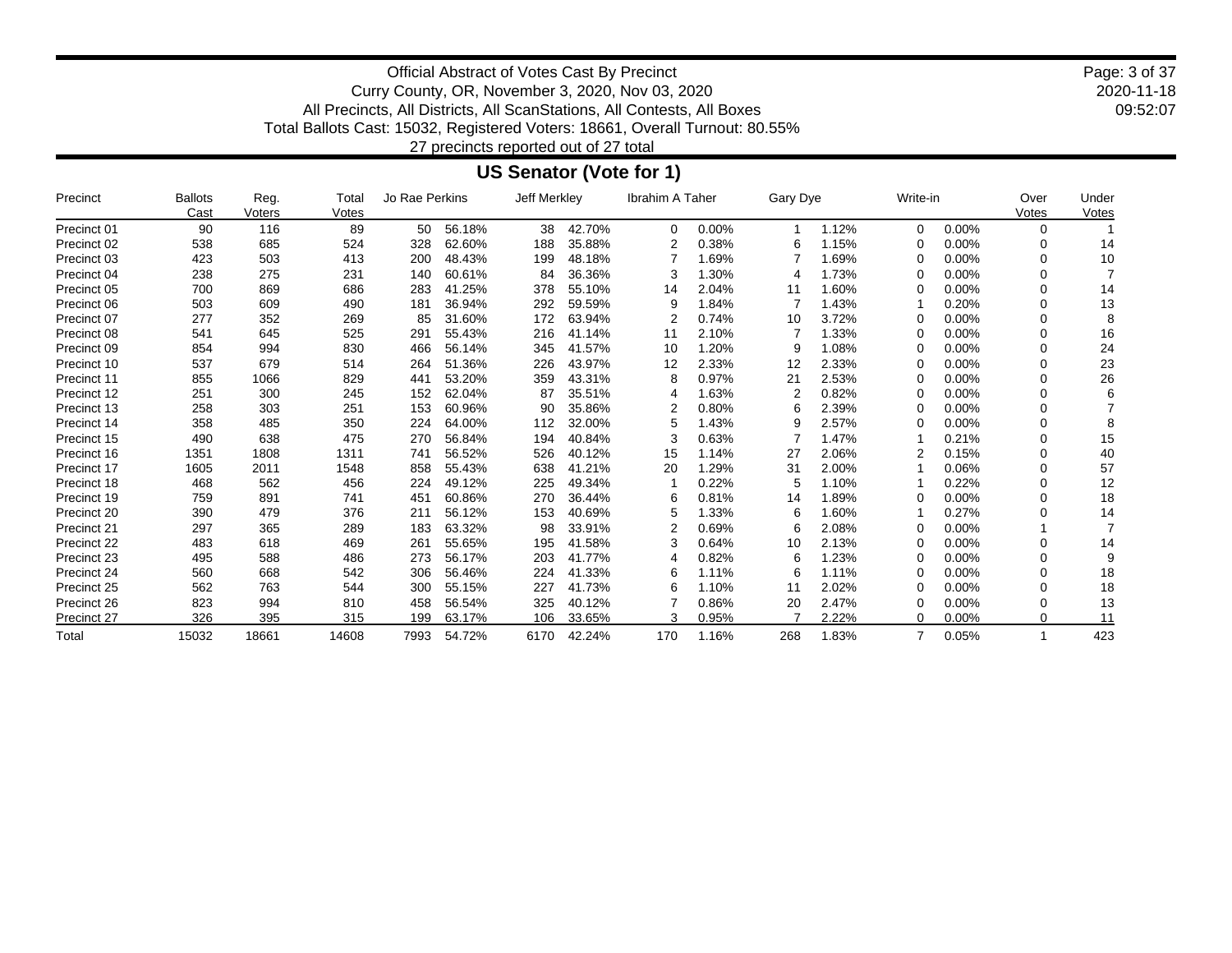2020-11-18 09:52:07 Page: 4 of 37

Official Abstract of Votes Cast By Precinct Curry County, OR, November 3, 2020, Nov 03, 2020 All Precincts, All Districts, All ScanStations, All Contests, All Boxes Total Ballots Cast: 15032, Registered Voters: 18661, Overall Turnout: 80.55% 27 precincts reported out of 27 total

# **US Representative, 4th District (Vote for 1)**

| Precinct    | <b>Ballots</b><br>Cast | Reg.<br>Voters | Total<br>Votes | Daniel Hoffay |       | Peter DeFazio |        | <b>Alek Skarlatos</b> |        | Write-in |          | Over<br>Votes  | Under<br>Votes |
|-------------|------------------------|----------------|----------------|---------------|-------|---------------|--------|-----------------------|--------|----------|----------|----------------|----------------|
| Precinct 01 | 90                     | 116            | 88             | 3             | 3.41% | 32            | 36.36% | 53                    | 60.23% | $\Omega$ | 0.00%    | 0              | 2              |
| Precinct 02 | 538                    | 685            | 523            | 14            | 2.68% | 174           | 33.27% | 335                   | 64.05% | 0        | 0.00%    | 0              | 15             |
| Precinct 03 | 423                    | 503            | 417            | 7             | 1.68% | 203           | 48.68% | 207                   | 49.64% | 0        | 0.00%    | 0              | 6              |
| Precinct 04 | 238                    | 275            | 235            | 2             | 0.85% | 85            | 36.17% | 148                   | 62.98% | 0        | $0.00\%$ | 0              | 3              |
| Precinct 05 | 700                    | 869            | 689            | 14            | 2.03% | 380           | 55.15% | 295                   | 42.82% | 0        | $0.00\%$ | ŋ              | 11             |
| Precinct 06 | 503                    | 609            | 493            | 13            | 2.64% | 291           | 59.03% | 188                   | 38.13% |          | 0.20%    | ŋ              | 10             |
| Precinct 07 | 277                    | 352            | 273            | 9             | 3.30% | 169           | 61.90% | 95                    | 34.80% | 0        | 0.00%    | 0              |                |
| Precinct 08 | 541                    | 645            | 524            | 11            | 2.10% | 219           | 41.79% | 294                   | 56.11% |          | 0.00%    | 0              | 17             |
| Precinct 09 | 854                    | 994            | 840            | 18            | 2.14% | 320           | 38.10% | 502                   | 59.76% | 0        | 0.00%    | 0              | 14             |
| Precinct 10 | 537                    | 679            | 518            | 22            | 4.25% | 215           | 41.51% | 281                   | 54.25% |          | $0.00\%$ | 0              | 19             |
| Precinct 11 | 855                    | 1066           | 832            | 22            | 2.64% | 337           | 40.50% | 473                   | 56.85% | O        | 0.00%    | 0              | 23             |
| Precinct 12 | 251                    | 300            | 247            | 7             | 2.83% | 88            | 35.63% | 152                   | 61.54% | 0        | 0.00%    | 0              |                |
| Precinct 13 | 258                    | 303            | 250            | 2             | 0.80% | 98            | 39.20% | 150                   | 60.00% | 0        | 0.00%    | 0              |                |
| Precinct 14 | 358                    | 485            | 350            | 10            | 2.86% | 106           | 30.29% | 234                   | 66.86% | 0        | 0.00%    | 0              |                |
| Precinct 15 | 490                    | 638            | 477            | 9             | 1.89% | 185           | 38.78% | 283                   | 59.33% |          | 0.00%    | ŋ              | 13             |
| Precinct 16 | 1351                   | 1808           | 1314           | 24            | 1.83% | 516           | 39.27% | 773                   | 58.83% |          | 0.08%    |                | 36             |
| Precinct 17 | 1605                   | 2011           | 1550           | 34            | 2.19% | 626           | 40.39% | 890                   | 57.42% |          | 0.00%    |                | 54             |
| Precinct 18 | 468                    | 562            | 456            | 4             | 0.88% | 217           | 47.59% | 234                   | 51.32% |          | 0.22%    | 0              | 12             |
| Precinct 19 | 759                    | 891            | 741            | 9             | 1.21% | 267           | 36.03% | 465                   | 62.75% |          | 0.00%    | 0              | 18             |
| Precinct 20 | 390                    | 479            | 379            | 8             | 2.11% | 149           | 39.31% | 222                   | 58.58% | O        | 0.00%    | 0              | 11             |
| Precinct 21 | 297                    | 365            | 291            | 4             | 1.37% | 100           | 34.36% | 187                   | 64.26% | 0        | 0.00%    | 0              | 6              |
| Precinct 22 | 483                    | 618            | 462            | 14            | 3.03% | 181           | 39.18% | 267                   | 57.79% | 0        | 0.00%    | 0              | 21             |
| Precinct 23 | 495                    | 588            | 486            | 8             | 1.65% | 192           | 39.51% | 286                   | 58.85% | 0        | $0.00\%$ | 0              | 9              |
| Precinct 24 | 560                    | 668            | 541            | 12            | 2.22% | 219           | 40.48% | 310                   | 57.30% | 0        | 0.00%    | 0              | 19             |
| Precinct 25 | 562                    | 763            | 552            | 16            | 2.90% | 221           | 40.04% | 315                   | 57.07% | 0        | 0.00%    | 0              | 10             |
| Precinct 26 | 823                    | 994            | 818            | 22            | 2.69% | 318           | 38.88% | 478                   | 58.44% | 0        | 0.00%    | 0              | 5              |
| Precinct 27 | 326                    | 395            | 315            | 8             | 2.54% | 111           | 35.24% | 196                   | 62.22% | 0        | 0.00%    | 0              | 11             |
| Total       | 15032                  | 18661          | 14661          | 326           | 2.22% | 6019          | 41.05% | 8313                  | 56.70% | 3        | 0.02%    | $\overline{2}$ | 369            |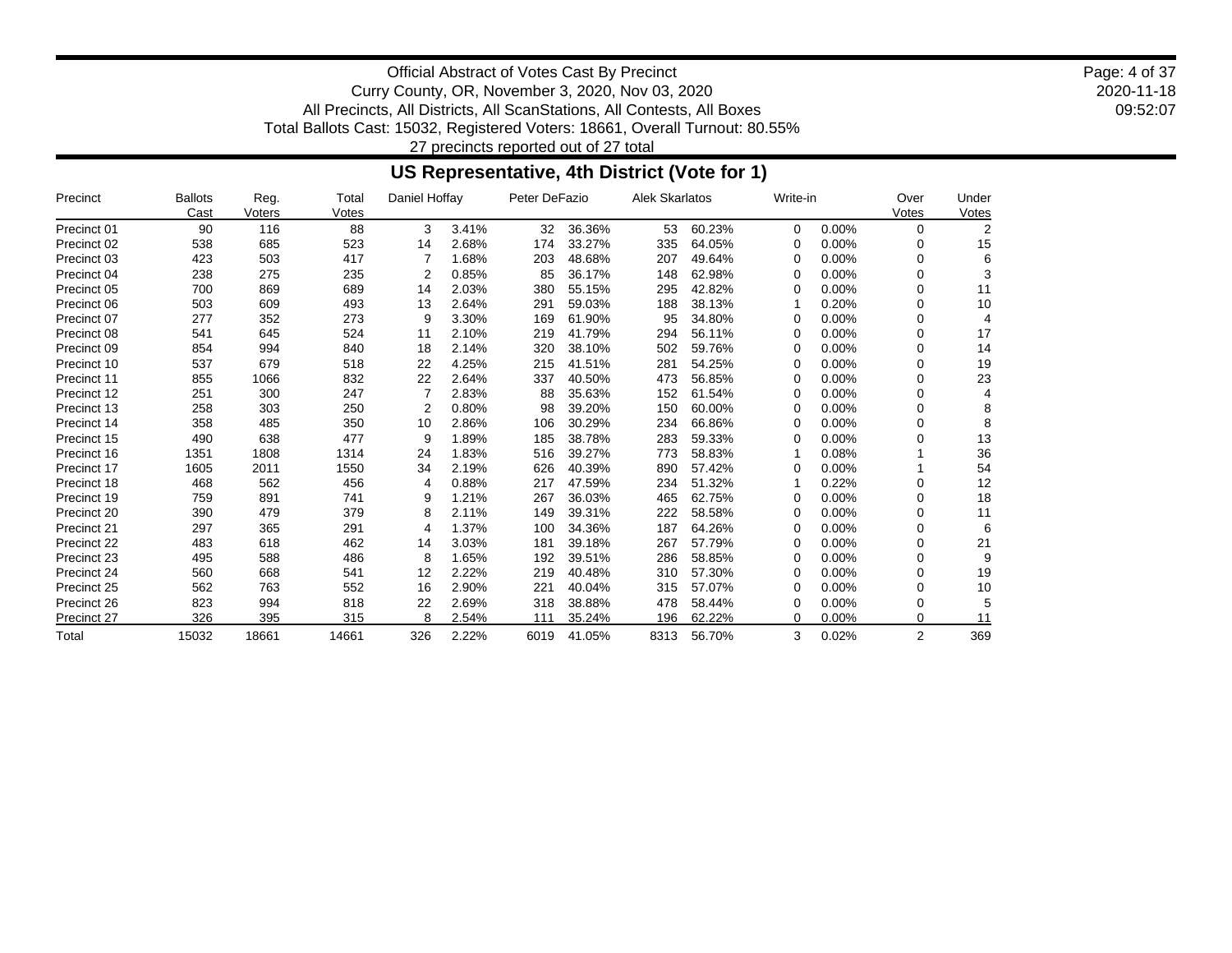2020-11-18 09:52:07 Page: 5 of 37

Official Abstract of Votes Cast By Precinct Curry County, OR, November 3, 2020, Nov 03, 2020 All Precincts, All Districts, All ScanStations, All Contests, All Boxes Total Ballots Cast: 15032, Registered Voters: 18661, Overall Turnout: 80.55% 27 precincts reported out of 27 total

### **Secretary of State (Vote for 1)**

| Precinct    | <b>Ballots</b><br>Cast | Reg.<br>Voters | Total<br>Votes | Nathalie<br>Paravicini |       | <b>Kyle Markley</b> |       | Kim Thatcher |        | Shemia Fagan |        | Write-in |          | Over<br>Votes | Under<br>Votes |
|-------------|------------------------|----------------|----------------|------------------------|-------|---------------------|-------|--------------|--------|--------------|--------|----------|----------|---------------|----------------|
| Precinct 01 | 90                     | 116            | 85             |                        | 1.18% | $\Omega$            | 0.00% | 52           | 61.18% | 32           | 37.65% | $\Omega$ | 0.00%    | 0             |                |
| Precinct 02 | 538                    | 685            | 521            | 8                      | 1.54% | 5                   | 0.96% | 349          | 66.99% | 159          | 30.52% | ∩        | 0.00%    | O             | 17             |
| Precinct 03 | 423                    | 503            | 405            | 11                     | 2.72% | 12                  | 2.96% | 206          | 50.86% | 176          | 43.46% | ∩        | 0.00%    |               | 18             |
| Precinct 04 | 238                    | 275            | 224            | 6                      | 2.68% | 5                   | 2.23% | 139          | 62.05% | 74           | 33.04% | ∩        | 0.00%    | ∩             | 14             |
| Precinct 05 | 700                    | 869            | 682            | 22                     | 3.23% | 9                   | 1.32% | 321          | 47.07% | 330          | 48.39% | ∩        | 0.00%    |               | 18             |
| Precinct 06 | 503                    | 609            | 478            | 21                     | 4.39% | 15                  | 3.14% | 191          | 39.96% | 250          | 52.30% |          | 0.21%    | ∩             | 25             |
| Precinct 07 | 277                    | 352            | 266            | 10                     | 3.76% | 10                  | 3.76% | 96           | 36.09% | 150          | 56.39% | 0        | 0.00%    | 0             | 11             |
| Precinct 08 | 541                    | 645            | 516            | 18                     | 3.49% |                     | 1.36% | 299          | 57.95% | 192          | 37.21% | ∩        | $0.00\%$ | 0             | 25             |
| Precinct 09 | 854                    | 994            | 822            | 18                     | 2.19% | 9                   | 1.09% | 520          | 63.26% | 275          | 33.45% | ∩        | 0.00%    |               | 31             |
| Precinct 10 | 537                    | 679            | 499            | 11                     | 2.20% | 19                  | 3.81% | 267          | 53.51% | 202          | 40.48% | n        | $0.00\%$ | O             | 38             |
| Precinct 11 | 855                    | 1066           | 817            | 22                     | 2.69% | 29                  | 3.55% | 468          | 57.28% | 297          | 36.35% |          | 0.12%    |               | 38             |
| Precinct 12 | 251                    | 300            | 242            | 5                      | 2.07% | 6                   | 2.48% | 149          | 61.57% | 82           | 33.88% | ∩        | 0.00%    |               | 9              |
| Precinct 13 | 258                    | 303            | 245            | 4                      | 1.63% | 6                   | 2.45% | 153          | 62.45% | 82           | 33.47% | ∩        | 0.00%    | ∩             | 13             |
| Precinct 14 | 358                    | 485            | 339            | 5                      | 1.47% | 12                  | 3.54% | 236          | 69.62% | 86           | 25.37% | 0        | 0.00%    | 0             | 19             |
| Precinct 15 | 490                    | 638            | 468            | 17                     | 3.63% | 11                  | 2.35% | 286          | 61.11% | 154          | 32.91% | ∩        | 0.00%    | $\Omega$      | 22             |
| Precinct 16 | 1351                   | 1808           | 1305           | 31                     | 2.38% | 48                  | 3.68% | 778          | 59.62% | 446          | 34.18% | 2        | 0.15%    | 0             | 46             |
| Precinct 17 | 1605                   | 2011           | 1518           | 37                     | 2.44% | 47                  | 3.10% | 889          | 58.56% | 544          | 35.84% |          | 0.07%    | $\Omega$      | 87             |
| Precinct 18 | 468                    | 562            | 451            | 5                      | 1.11% | 9                   | 2.00% | 244          | 54.10% | 193          | 42.79% | ∩        | 0.00%    | O             | 17             |
| Precinct 19 | 759                    | 891            | 732            | 10                     | 1.37% | 14                  | 1.91% | 461          | 62.98% | 247          | 33.74% | ∩        | 0.00%    |               | 27             |
| Precinct 20 | 390                    | 479            | 364            | 5                      | 1.37% | 12                  | 3.30% | 219          | 60.16% | 128          | 35.16% | ∩        | $0.00\%$ |               | 26             |
| Precinct 21 | 297                    | 365            | 281            | 6                      | 2.14% | 5                   | 1.78% | 183          | 65.12% | 87           | 30.96% | ∩        | 0.00%    |               | 16             |
| Precinct 22 | 483                    | 618            | 463            | 8                      | 1.73% | 10                  | 2.16% | 276          | 59.61% | 169          | 36.50% | ∩        | 0.00%    | 0             | 20             |
| Precinct 23 | 495                    | 588            | 480            | 13                     | 2.71% | 15                  | 3.12% | 273          | 56.88% | 179          | 37.29% | ∩        | 0.00%    | 0             | 15             |
| Precinct 24 | 560                    | 668            | 534            | 4                      | 0.75% | 4                   | 0.75% | 321          | 60.11% | 205          | 38.39% | ∩        | $0.00\%$ | $\Omega$      | 26             |
| Precinct 25 | 562                    | 763            | 541            | 13                     | 2.40% | 16                  | 2.96% | 322          | 59.52% | 189          | 34.94% |          | 0.18%    | 0             | 21             |
| Precinct 26 | 823                    | 994            | 804            | 20                     | 2.49% | 14                  | 1.74% | 478          | 59.45% | 292          | 36.32% | ∩        | 0.00%    | 0             | 19             |
| Precinct 27 | 326                    | 395            | 311            | 5                      | 1.61% | 15                  | 4.82% | 202          | 64.95% | 89           | 28.62% | $\Omega$ | 0.00%    | 0             | 15             |
| Total       | 15032                  | 18661          | 14393          | 336                    | 2.33% | 364                 | 2.53% | 8378         | 58.21% | 5309         | 36.89% | 6        | 0.04%    |               | 638            |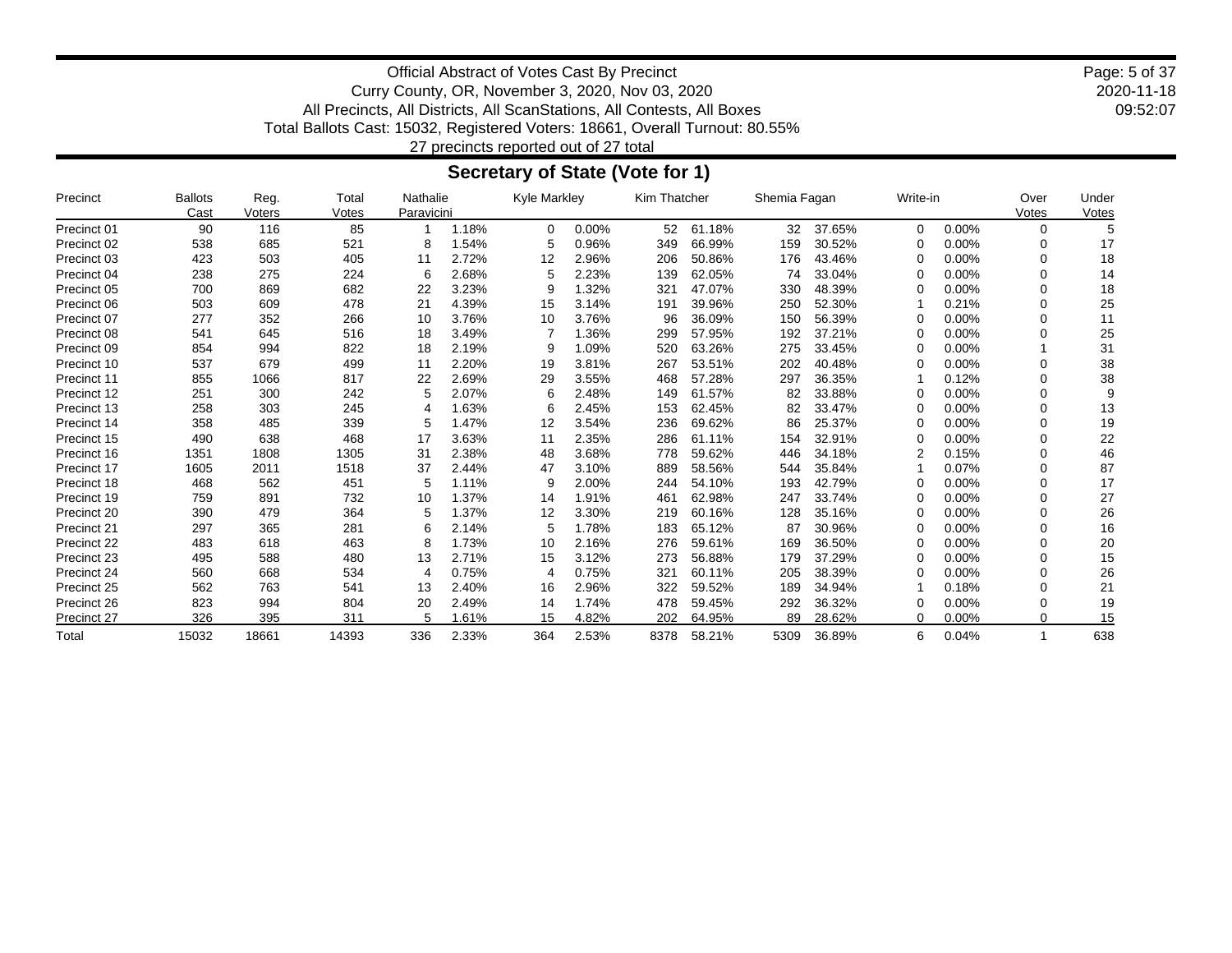2020-11-18 09:52:07 Page: 6 of 37

Official Abstract of Votes Cast By Precinct Curry County, OR, November 3, 2020, Nov 03, 2020 All Precincts, All Districts, All ScanStations, All Contests, All Boxes Total Ballots Cast: 15032, Registered Voters: 18661, Overall Turnout: 80.55%

27 precincts reported out of 27 total

### **State Treasurer (Vote for 1)**

| Precinct    | <b>Ballots</b><br>Cast | Reg.<br>Voters | Total<br>Votes | Michael P Marsh |       | <b>Tobias Read</b> |        | Chris Henry |       | Jeff Gudman |        | Write-in |          | Over<br>Votes | Under<br>Votes |
|-------------|------------------------|----------------|----------------|-----------------|-------|--------------------|--------|-------------|-------|-------------|--------|----------|----------|---------------|----------------|
| Precinct 01 | 90                     | 116            | 84             | $\Omega$        | 0.00% | 34                 | 40.48% | 2           | 2.38% | 48          | 57.14% | $\Omega$ | $0.00\%$ | $\Omega$      | 6              |
| Precinct 02 | 538                    | 685            | 515            | 8               | 1.55% | 164                | 31.84% | 16          | 3.11% | 327         | 63.50% | ∩        | $0.00\%$ | n             | 23             |
| Precinct 03 | 423                    | 503            | 405            | 13              | 3.21% | 190                | 46.91% | 10          | 2.47% | 191         | 47.16% |          | 0.25%    | O             | 18             |
| Precinct 04 | 238                    | 275            | 223            |                 | 3.14% | 70                 | 31.39% | 10          | 4.48% | 136         | 60.99% | ∩        | 0.00%    | O             | 15             |
| Precinct 05 | 700                    | 869            | 674            | 20              | 2.97% | 332                | 49.26% | 33          | 4.90% | 289         | 42.88% | 0        | 0.00%    |               | 26             |
| Precinct 06 | 503                    | 609            | 482            | 12              | 2.49% | 262                | 54.36% | 19          | 3.94% | 189         | 39.21% | ∩        | 0.00%    | <sup>n</sup>  | 21             |
| Precinct 07 | 277                    | 352            | 265            | 4               | 1.51% | 150                | 56.60% | 13          | 4.91% | 98          | 36.98% | 0        | 0.00%    | $\Omega$      | 12             |
| Precinct 08 | 541                    | 645            | 513            | 9               | 1.75% | 192                | 37.43% | 20          | 3.90% | 292         | 56.92% | ∩        | $0.00\%$ | $\Omega$      | 28             |
| Precinct 09 | 854                    | 994            | 822            | 23              | 2.80% | 290                | 35.28% | 22          | 2.68% | 487         | 59.25% | ∩        | 0.00%    |               | 31             |
| Precinct 10 | 537                    | 679            | 493            | 19              | 3.85% | 197                | 39.96% | 29          | 5.88% | 248         | 50.30% | ∩        | $0.00\%$ | $\Omega$      | 44             |
| Precinct 11 | 855                    | 1066           | 812            | 26              | 3.20% | 314                | 38.67% | 35          | 4.31% | 437         | 53.82% | ∩        | 0.00%    | $\Omega$      | 43             |
| Precinct 12 | 251                    | 300            | 240            | 5               | 2.08% | 80                 | 33.33% |             | 2.92% | 148         | 61.67% | 0        | 0.00%    | 0             | 11             |
| Precinct 13 | 258                    | 303            | 244            | 10              | 4.10% | 88                 | 36.07% | 3           | .23%  | 143         | 58.61% | ∩        | 0.00%    | O             | 14             |
| Precinct 14 | 358                    | 485            | 337            | 5               | 1.48% | 90                 | 26.71% | 13          | 3.86% | 229         | 67.95% | 0        | 0.00%    | $\Omega$      | 21             |
| Precinct 15 | 490                    | 638            | 464            | 10              | 2.16% | 164                | 35.34% | 19          | 4.09% | 271         | 58.41% | ∩        | 0.00%    | $\Omega$      | 26             |
| Precinct 16 | 1351                   | 1808           | 1295           | 49              | 3.78% | 466                | 35.98% | 54          | 4.17% | 725         | 55.98% |          | 0.08%    | $\Omega$      | 56             |
| Precinct 17 | 1605                   | 2011           | 1505           | 44              | 2.92% | 573                | 38.07% | 62          | 4.12% | 826         | 54.88% | ∩        | $0.00\%$ | $\Omega$      | 100            |
| Precinct 18 | 468                    | 562            | 442            |                 | 1.58% | 201                | 45.48% | 9           | 2.04% | 225         | 50.90% | 0        | 0.00%    | $\Omega$      | 26             |
| Precinct 19 | 759                    | 891            | 729            | 15              | 2.06% | 254                | 34.84% | 15          | 2.06% | 445         | 61.04% | 0        | $0.00\%$ | 0             | 30             |
| Precinct 20 | 390                    | 479            | 359            | 13              | 3.62% | 118                | 32.87% | 21          | 5.85% | 207         | 57.66% | ∩        | $0.00\%$ | ∩             | 31             |
| Precinct 21 | 297                    | 365            | 278            | 3               | 1.08% | 89                 | 32.01% | 9           | 3.24% | 177         | 63.67% | O        | 0.00%    | 0             | 19             |
| Precinct 22 | 483                    | 618            | 460            | 12              | 2.61% | 180                | 39.13% | 9           | 1.96% | 259         | 56.30% | ∩        | 0.00%    | $\Omega$      | 23             |
| Precinct 23 | 495                    | 588            | 473            | 6               | 1.27% | 186                | 39.32% | 13          | 2.75% | 268         | 56.66% | 0        | 0.00%    | $\Omega$      | 22             |
| Precinct 24 | 560                    | 668            | 525            | 10              | 1.90% | 208                | 39.62% | 14          | 2.67% | 293         | 55.81% | $\Omega$ | $0.00\%$ | $\Omega$      | 35             |
| Precinct 25 | 562                    | 763            | 535            | 14              | 2.62% | 203                | 37.94% | 17          | 3.18% | 301         | 56.26% | 0        | 0.00%    | <sup>n</sup>  | 27             |
| Precinct 26 | 823                    | 994            | 797            | 17              | 2.13% | 284                | 35.63% | 32          | 4.02% | 464         | 58.22% | O        | $0.00\%$ | 0             | 26             |
| Precinct 27 | 326                    | 395            | 312            | 14              | 4.49% | 98                 | 31.41% | 10          | 3.21% | 190         | 60.90% | $\Omega$ | 0.00%    | 0             | 14             |
| Total       | 15032                  | 18661          | 14283          | 375             | 2.63% | 5477               | 38.35% | 516         | 3.61% | 7913        | 55.40% | 2        | 0.01%    |               | 748            |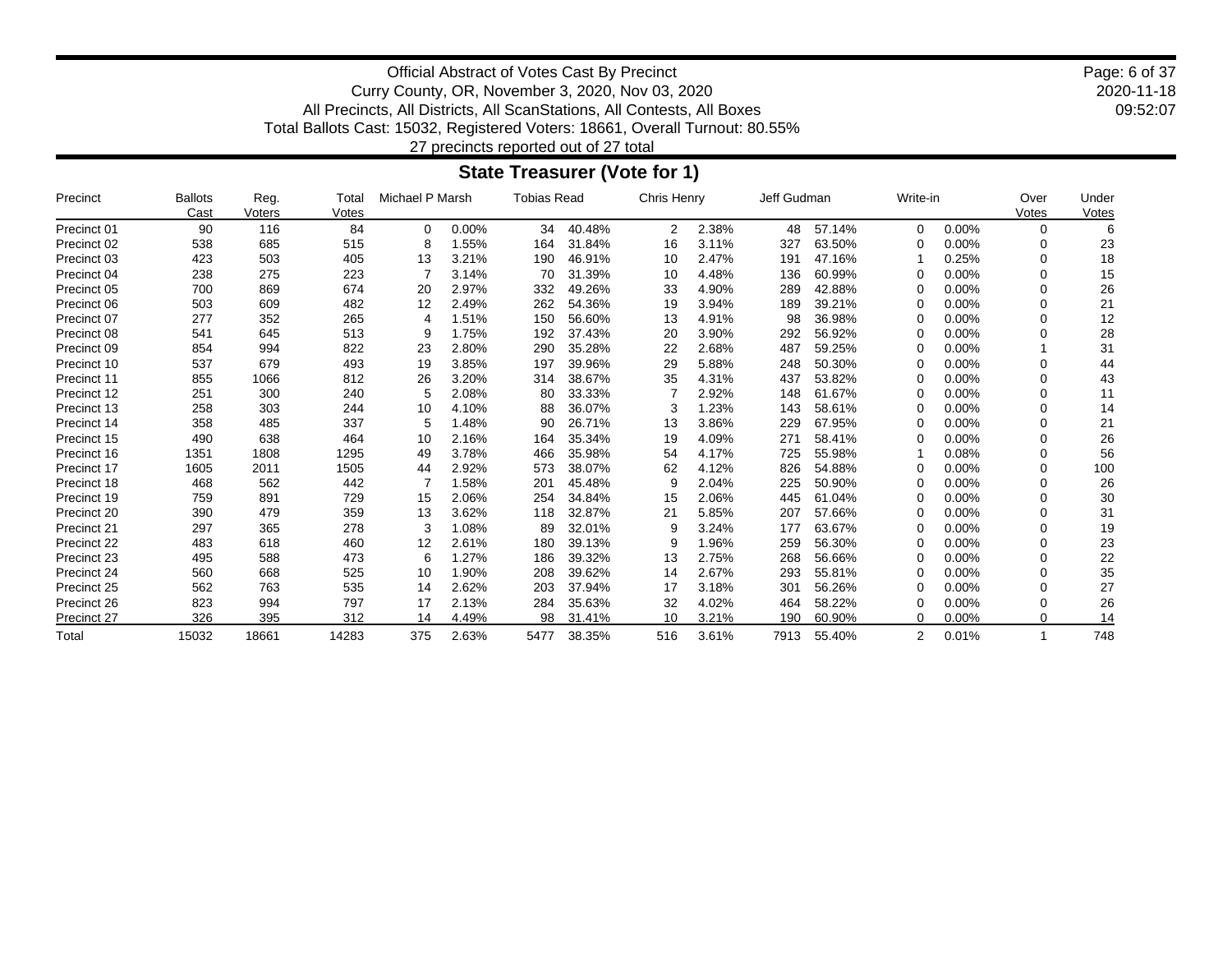2020-11-18 09:52:07 Page: 7 of 37

Official Abstract of Votes Cast By Precinct Curry County, OR, November 3, 2020, Nov 03, 2020 All Precincts, All Districts, All ScanStations, All Contests, All Boxes Total Ballots Cast: 15032, Registered Voters: 18661, Overall Turnout: 80.55% 27 precincts reported out of 27 total

**Attorney General (Vote for 1)**

| Precinct           | <b>Ballots</b><br>Cast | Reg.<br>Voters | Total<br>Votes | Ellen Rosenblum |        | Lars D H Hedbor |       | <b>Michael Cross</b> |        | Write-in |       | Over<br>Votes | Under<br>Votes |
|--------------------|------------------------|----------------|----------------|-----------------|--------|-----------------|-------|----------------------|--------|----------|-------|---------------|----------------|
| Precinct 01        | 90                     | 116            | 82             | 34              | 41.46% |                 | 1.22% | 47                   | 57.32% | $\Omega$ | 0.00% | 0             | 8              |
| Precinct 02        | 538                    | 685            | 517            | 177             | 34.24% | 5               | 0.97% | 335                  | 64.80% | $\Omega$ | 0.00% | 0             | 21             |
| Precinct 03        | 423                    | 503            | 401            | 191             | 47.63% | 10              | 2.49% | 200                  | 49.88% | 0        | 0.00% | 0             | 22             |
| Precinct 04        | 238                    | 275            | 225            | 78              | 34.67% | 4               | 1.78% | 143                  | 63.56% | 0        | 0.00% | ი             | 13             |
| Precinct 05        | 700                    | 869            | 677            | 363             | 53.62% | 11              | 1.62% | 303                  | 44.76% | 0        | 0.00% | O             | 23             |
| Precinct 06        | 503                    | 609            | 478            | 278             | 58.16% | 12              | 2.51% | 187                  | 39.12% |          | 0.21% | ი             | 25             |
| Precinct 07        | 277                    | 352            | 265            | 169             | 63.77% | 9               | 3.40% | 87                   | 32.83% | 0        | 0.00% |               | 11             |
| Precinct 08        | 541                    | 645            | 515            | 205             | 39.81% |                 | 1.36% | 303                  | 58.83% | 0        | 0.00% | 0             | 26             |
| Precinct 09        | 854                    | 994            | 819            | 303             | 37.00% | 15              | 1.83% | 500                  | 61.05% |          | 0.12% | ი             | 35             |
| Precinct 10        | 537                    | 679            | 498            | 213             | 42.77% | 15              | 3.01% | 268                  | 53.82% | 2        | 0.40% | ი             | 39             |
| Precinct 11        | 855                    | 1066           | 813            | 348             | 42.80% | 21              | 2.58% | 444                  | 54.61% | 0        | 0.00% |               | 41             |
| Precinct 12        | 251                    | 300            | 239            | 84              | 35.15% | 8               | 3.35% | 147                  | 61.51% | 0        | 0.00% | 0             | 12             |
| Precinct 13        | 258                    | 303            | 241            | 86              | 35.68% | 5               | 2.07% | 149                  | 61.83% |          | 0.41% | 0             | 17             |
| Precinct 14        | 358                    | 485            | 338            | 96              | 28.40% | 10              | 2.96% | 232                  | 68.64% | 0        | 0.00% | ი             | 20             |
| Precinct 15        | 490                    | 638            | 463            | 182             | 39.31% | 8               | 1.73% | 271                  | 58.53% | 2        | 0.43% | O             | 27             |
| Precinct 16        | 1351                   | 1808           | 1294           | 494             | 38.18% | 31              | 2.40% | 768                  | 59.35% |          | 0.08% | ი             | 57             |
| <b>Precinct 17</b> | 1605                   | 2011           | 1506           | 614             | 40.77% | 30              | 1.99% | 861                  | 57.17% |          | 0.07% | ი             | 99             |
| Precinct 18        | 468                    | 562            | 444            | 207             | 46.62% | 9               | 2.03% | 228                  | 51.35% | 0        | 0.00% |               | 23             |
| Precinct 19        | 759                    | 891            | 727            | 269             | 37.00% | 9               | 1.24% | 449                  | 61.76% | 0        | 0.00% | O             | 32             |
| Precinct 20        | 390                    | 479            | 363            | 131             | 36.09% | 12              | 3.31% | 220                  | 60.61% | 0        | 0.00% | 0             | 27             |
| Precinct 21        | 297                    | 365            | 283            | 89              | 31.45% | 6               | 2.12% | 188                  | 66.43% | 0        | 0.00% | 0             | 14             |
| Precinct 22        | 483                    | 618            | 458            | 183             | 39.96% | 14              | 3.06% | 261                  | 56.99% | 0        | 0.00% | 0             | 25             |
| Precinct 23        | 495                    | 588            | 471            | 190             | 40.34% | 9               | 1.91% | 272                  | 57.75% | 0        | 0.00% | 0             | 24             |
| Precinct 24        | 560                    | 668            | 532            | 214             | 40.23% |                 | 1.32% | 311                  | 58.46% | 0        | 0.00% | 0             | 28             |
| Precinct 25        | 562                    | 763            | 538            | 214             | 39.78% | 15              | 2.79% | 308                  | 57.25% |          | 0.19% | ი             | 24             |
| Precinct 26        | 823                    | 994            | 800            | 311             | 38.88% | 18              | 2.25% | 471                  | 58.88% | 0        | 0.00% |               | 22             |
| Precinct 27        | 326                    | 395            | 308            | 103             | 33.44% | 9               | 2.92% | 196                  | 63.64% | $\Omega$ | 0.00% | 0             | 18             |
| Total              | 15032                  | 18661          | 14295          | 5826            | 40.76% | 310             | 2.17% | 8149                 | 57.01% | 10       | 0.07% | 4             | 733            |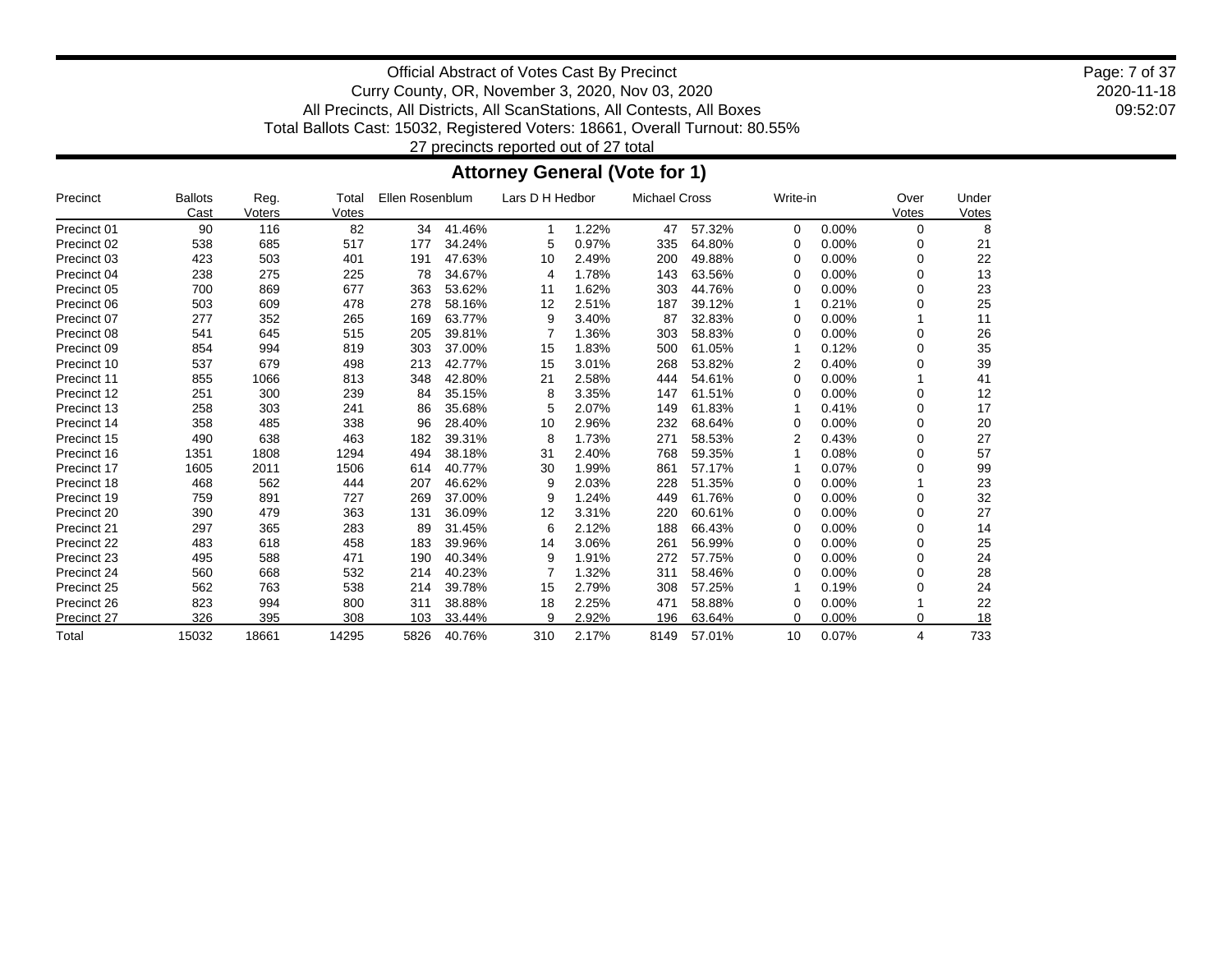2020-11-18 09:52:07 Page: 8 of 37

Official Abstract of Votes Cast By Precinct Curry County, OR, November 3, 2020, Nov 03, 2020 All Precincts, All Districts, All ScanStations, All Contests, All Boxes Total Ballots Cast: 15032, Registered Voters: 18661, Overall Turnout: 80.55% 27 precincts reported out of 27 total

### **State Senator, 1st District (Vote for 1)**

| Precinct    | <b>Ballots</b> | Reg.   | Total | Dallas Heard |        | <b>Kat Stone</b> |        | Write-in |          | Over     | Under |
|-------------|----------------|--------|-------|--------------|--------|------------------|--------|----------|----------|----------|-------|
|             | Cast           | Voters | Votes |              |        |                  |        |          |          | Votes    | Votes |
| Precinct 01 | 90             | 116    | 87    | 52           | 59.77% | 35               | 40.23% | 0        | 0.00%    | $\Omega$ | 3     |
| Precinct 02 | 538            | 685    | 511   | 347          | 67.91% | 163              | 31.90% | 1        | 0.20%    | 0        | 27    |
| Precinct 03 | 423            | 503    | 396   | 216          | 54.55% | 180              | 45.45% | 0        | 0.00%    | 0        | 27    |
| Precinct 04 | 238            | 275    | 226   | 153          | 67.70% | 73               | 32.30% | 0        | 0.00%    | 0        | 12    |
| Precinct 05 | 700            | 869    | 668   | 318          | 47.60% | 350              | 52.40% | 0        | 0.00%    | 0        | 32    |
| Precinct 06 | 503            | 609    | 477   | 208          | 43.61% | 268              | 56.18% |          | 0.21%    | 0        | 26    |
| Precinct 07 | 277            | 352    | 261   | 103          | 39.46% | 158              | 60.54% | 0        | 0.00%    | 0        | 16    |
| Precinct 08 | 541            | 645    | 506   | 305          | 60.28% | 201              | 39.72% | 0        | 0.00%    | 0        | 35    |
| Precinct 09 | 854            | 994    | 812   | 546          | 67.24% | 266              | 32.76% | 0        | 0.00%    | 0        | 42    |
| Precinct 10 | 537            | 679    | 495   | 295          | 59.60% | 200              | 40.40% | 0        | 0.00%    | 0        | 42    |
| Precinct 11 | 855            | 1066   | 800   | 494          | 61.75% | 306              | 38.25% | 0        | 0.00%    | 0        | 55    |
| Precinct 12 | 251            | 300    | 237   | 154          | 64.98% | 83               | 35.02% | 0        | 0.00%    | 0        | 14    |
| Precinct 13 | 258            | 303    | 244   | 161          | 65.98% | 83               | 34.02% | 0        | 0.00%    | 0        | 14    |
| Precinct 14 | 358            | 485    | 339   | 247          | 72.86% | 92               | 27.14% | 0        | 0.00%    | 0        | 19    |
| Precinct 15 | 490            | 638    | 460   | 294          | 63.91% | 166              | 36.09% | 0        | $0.00\%$ | 0        | 30    |
| Precinct 16 | 1351           | 1808   | 1280  | 808          | 63.12% | 468              | 36.56% | 4        | 0.31%    | 0        | 71    |
| Precinct 17 | 1605           | 2011   | 1498  | 935          | 62.42% | 562              | 37.52% |          | 0.07%    | 0        | 107   |
| Precinct 18 | 468            | 562    | 439   | 238          | 54.21% | 201              | 45.79% | 0        | 0.00%    | 0        | 29    |
| Precinct 19 | 759            | 891    | 728   | 465          | 63.87% | 262              | 35.99% |          | 0.14%    | 0        | 31    |
| Precinct 20 | 390            | 479    | 358   | 239          | 66.76% | 118              | 32.96% |          | 0.28%    | 0        | 32    |
| Precinct 21 | 297            | 365    | 279   | 195          | 69.89% | 84               | 30.11% | 0        | 0.00%    | 0        | 18    |
| Precinct 22 | 483            | 618    | 454   | 276          | 60.79% | 178              | 39.21% | 0        | 0.00%    | 0        | 29    |
| Precinct 23 | 495            | 588    | 470   | 294          | 62.55% | 176              | 37.45% | 0        | 0.00%    | 0        | 25    |
| Precinct 24 | 560            | 668    | 530   | 328          | 61.89% | 202              | 38.11% | 0        | 0.00%    | 0        | 30    |
| Precinct 25 | 562            | 763    | 536   | 330          | 61.57% | 206              | 38.43% | 0        | 0.00%    | 0        | 26    |
| Precinct 26 | 823            | 994    | 798   | 505          | 63.28% | 293              | 36.72% | 0        | 0.00%    | 0        | 25    |
| Precinct 27 | 326            | 395    | 309   | 204          | 66.02% | 105              | 33.98% | 0        | 0.00%    | 0        | 17    |
| Total       | 15032          | 18661  | 14198 | 8710         | 61.35% | 5479             | 38.59% | 9        | 0.06%    | 0        | 834   |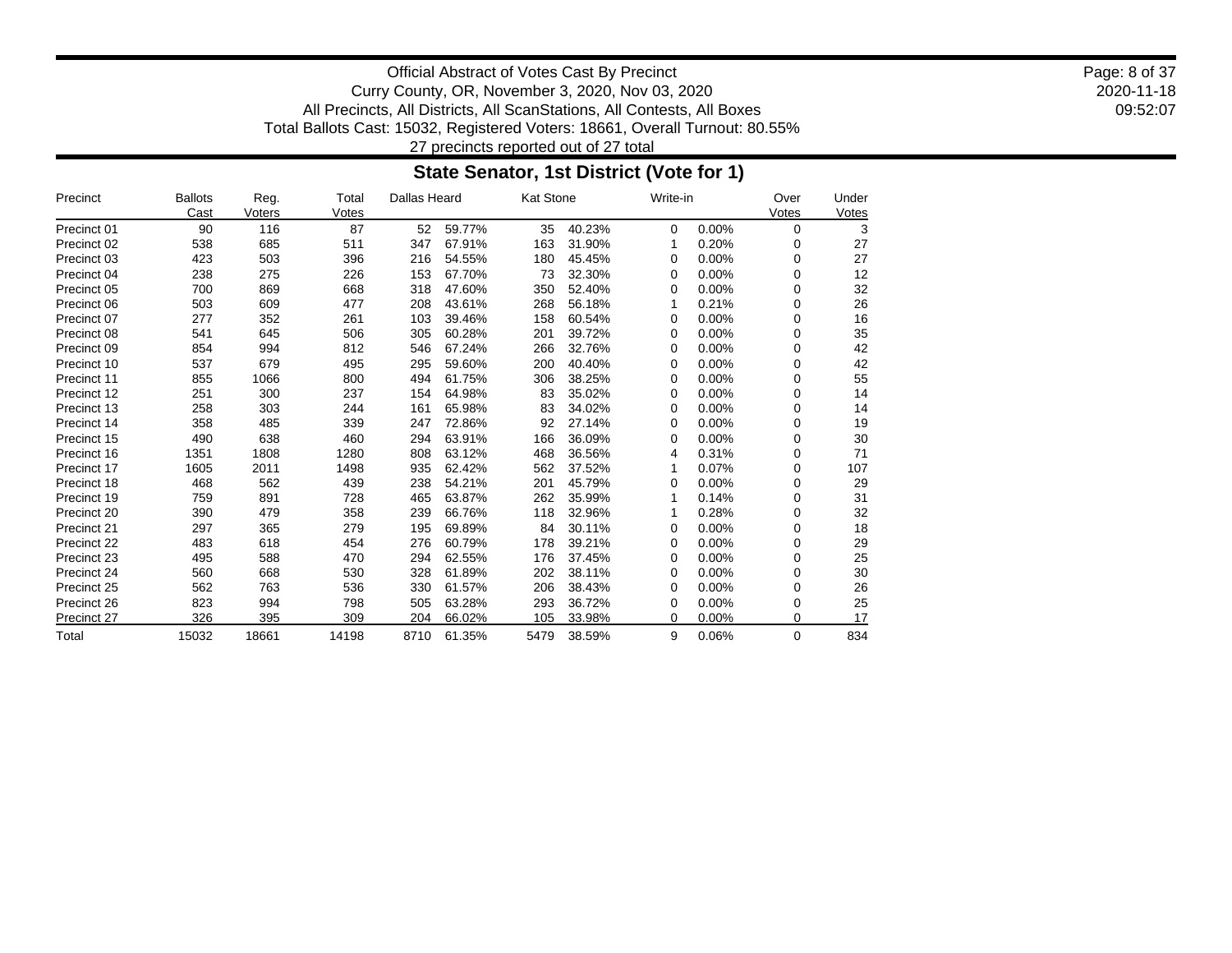2020-11-18 09:52:07 Page: 9 of 37

Official Abstract of Votes Cast By Precinct Curry County, OR, November 3, 2020, Nov 03, 2020 All Precincts, All Districts, All ScanStations, All Contests, All Boxes Total Ballots Cast: 15032, Registered Voters: 18661, Overall Turnout: 80.55% 27 precincts reported out of 27 total

### **State Representative, 1st District (Vote for 1)**

| Precinct    | <b>Ballots</b> | Reg.   | Total | Calla Felicity |        | David Brock |        | Write-in |       | Over        | Under |
|-------------|----------------|--------|-------|----------------|--------|-------------|--------|----------|-------|-------------|-------|
|             | Cast           | Voters | Votes |                |        | Smith       |        |          |       | Votes       | Votes |
| Precinct 01 | 90             | 116    | 87    | 32             | 36.78% | 55          | 63.22% | 0        | 0.00% | $\Omega$    | 3     |
| Precinct 02 | 538            | 685    | 514   | 156            | 30.35% | 358         | 69.65% | 0        | 0.00% | 0           | 24    |
| Precinct 03 | 423            | 503    | 399   | 169            | 42.36% | 227         | 56.89% | 3        | 0.75% | $\Omega$    | 24    |
| Precinct 04 | 238            | 275    | 227   | 64             | 28.19% | 161         | 70.93% | 2        | 0.88% | $\Omega$    | 11    |
| Precinct 05 | 700            | 869    | 678   | 327            | 48.23% | 350         | 51.62% | 1        | 0.15% | $\Omega$    | 22    |
| Precinct 06 | 503            | 609    | 488   | 267            | 54.71% | 219         | 44.88% | 2        | 0.41% | $\Omega$    | 15    |
| Precinct 07 | 277            | 352    | 264   | 143            | 54.17% | 121         | 45.83% | 0        | 0.00% | $\mathbf 0$ | 13    |
| Precinct 08 | 541            | 645    | 514   | 187            | 36.38% | 327         | 63.62% | 0        | 0.00% | $\Omega$    | 27    |
| Precinct 09 | 854            | 994    | 822   | 268            | 32.60% | 554         | 67.40% | 0        | 0.00% | 0           | 32    |
| Precinct 10 | 537            | 679    | 502   | 193            | 38.45% | 309         | 61.55% | 0        | 0.00% | $\Omega$    | 35    |
| Precinct 11 | 855            | 1066   | 815   | 278            | 34.11% | 536         | 65.77% | 1        | 0.12% |             | 39    |
| Precinct 12 | 251            | 300    | 245   | 79             | 32.24% | 166         | 67.76% | 0        | 0.00% | 0           | 6     |
| Precinct 13 | 258            | 303    | 245   | 83             | 33.88% | 162         | 66.12% | 0        | 0.00% | $\Omega$    | 13    |
| Precinct 14 | 358            | 485    | 339   | 90             | 26.55% | 249         | 73.45% | 0        | 0.00% | $\Omega$    | 19    |
| Precinct 15 | 490            | 638    | 468   | 162            | 34.62% | 304         | 64.96% | 2        | 0.43% | $\Omega$    | 22    |
| Precinct 16 | 1351           | 1808   | 1285  | 442            | 34.40% | 842         | 65.53% |          | 0.08% | $\mathbf 0$ | 66    |
| Precinct 17 | 1605           | 2011   | 1520  | 529            | 34.80% | 990         | 65.13% |          | 0.07% | $\Omega$    | 85    |
| Precinct 18 | 468            | 562    | 448   | 193            | 43.08% | 255         | 56.92% | 0        | 0.00% | $\Omega$    | 20    |
| Precinct 19 | 759            | 891    | 731   | 247            | 33.79% | 483         | 66.07% |          | 0.14% | $\mathbf 0$ | 28    |
| Precinct 20 | 390            | 479    | 366   | 108            | 29.51% | 256         | 69.95% | 2        | 0.55% | $\Omega$    | 24    |
| Precinct 21 | 297            | 365    | 285   | 80             | 28.07% | 204         | 71.58% |          | 0.35% | 0           | 12    |
| Precinct 22 | 483            | 618    | 456   | 173            | 37.94% | 282         | 61.84% |          | 0.22% | $\Omega$    | 27    |
| Precinct 23 | 495            | 588    | 466   | 168            | 36.05% | 297         | 63.73% |          | 0.21% | 0           | 29    |
| Precinct 24 | 560            | 668    | 532   | 193            | 36.28% | 339         | 63.72% | 0        | 0.00% | $\Omega$    | 28    |
| Precinct 25 | 562            | 763    | 534   | 187            | 35.02% | 345         | 64.61% | 2        | 0.37% | 0           | 28    |
| Precinct 26 | 823            | 994    | 798   | 291            | 36.47% | 505         | 63.28% | 2        | 0.25% | 0           | 25    |
| Precinct 27 | 326            | 395    | 306   | 93             | 30.39% | 213         | 69.61% | 0        | 0.00% | 0           | 20    |
| Total       | 15032          | 18661  | 14334 | 5202           | 36.29% | 9109        | 63.55% | 23       | 0.16% | 1           | 697   |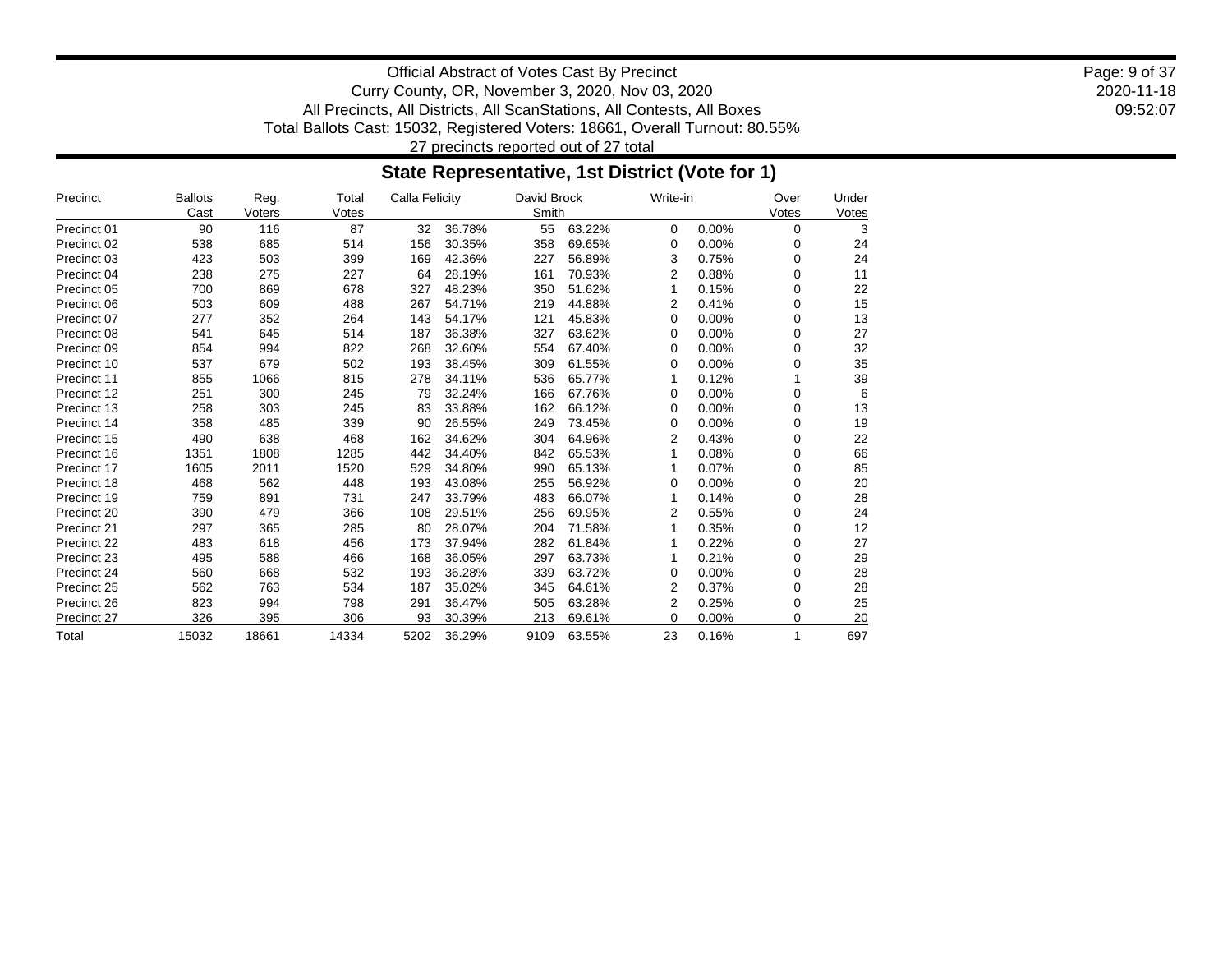2020-11-18 09:52:07 Page: 10 of 37

Official Abstract of Votes Cast By Precinct Curry County, OR, November 3, 2020, Nov 03, 2020 All Precincts, All Districts, All ScanStations, All Contests, All Boxes Total Ballots Cast: 15032, Registered Voters: 18661, Overall Turnout: 80.55% 27 precincts reported out of 27 total

### **Judge of the Supreme Court, Position 4 (Vote for 1)**

| Precinct    | <b>Ballots</b><br>Cast | Reg.<br>Voters | Total<br>Votes | Christopher L<br>Garrett |         | Write-in |       | Over<br>Votes | Under<br>Votes |
|-------------|------------------------|----------------|----------------|--------------------------|---------|----------|-------|---------------|----------------|
| Precinct 01 | 90                     | 116            | 52             | 51                       | 98.08%  | 1        | 1.92% | $\mathbf 0$   | 38             |
| Precinct 02 | 538                    | 685            | 331            | 323                      | 97.58%  | 8        | 2.42% | 0             | 207            |
| Precinct 03 | 423                    | 503            | 245            | 242                      | 98.78%  | 3        | 1.22% | 0             | 178            |
| Precinct 04 | 238                    | 275            | 110            | 106                      | 96.36%  | 4        | 3.64% | 0             | 128            |
| Precinct 05 | 700                    | 869            | 416            | 410                      | 98.56%  | 6        | 1.44% | 0             | 284            |
| Precinct 06 | 503                    | 609            | 305            | 300                      | 98.36%  | 5        | 1.64% | 0             | 198            |
| Precinct 07 | 277                    | 352            | 157            | 150                      | 95.54%  | 7        | 4.46% | 0             | 120            |
| Precinct 08 | 541                    | 645            | 284            | 274                      | 96.48%  | 10       | 3.52% | 0             | 257            |
| Precinct 09 | 854                    | 994            | 475            | 463                      | 97.47%  | 12       | 2.53% | 0             | 379            |
| Precinct 10 | 537                    | 679            | 312            | 303                      | 97.12%  | 9        | 2.88% | 0             | 225            |
| Precinct 11 | 855                    | 1066           | 518            | 510                      | 98.46%  | 8        | 1.54% | 1             | 336            |
| Precinct 12 | 251                    | 300            | 139            | 135                      | 97.12%  | 4        | 2.88% | 0             | 112            |
| Precinct 13 | 258                    | 303            | 136            | 134                      | 98.53%  | 2        | 1.47% | 0             | 122            |
| Precinct 14 | 358                    | 485            | 221            | 220                      | 99.55%  | 1        | 0.45% | 0             | 137            |
| Precinct 15 | 490                    | 638            | 297            | 295                      | 99.33%  | 2        | 0.67% | 0             | 193            |
| Precinct 16 | 1351                   | 1808           | 828            | 810                      | 97.83%  | 18       | 2.17% | 0             | 523            |
| Precinct 17 | 1605                   | 2011           | 961            | 940                      | 97.81%  | 21       | 2.19% | 0             | 644            |
| Precinct 18 | 468                    | 562            | 268            | 262                      | 97.76%  | 6        | 2.24% | 0             | 200            |
| Precinct 19 | 759                    | 891            | 435            | 426                      | 97.93%  | 9        | 2.07% | 0             | 324            |
| Precinct 20 | 390                    | 479            | 228            | 225                      | 98.68%  | 3        | 1.32% | 0             | 162            |
| Precinct 21 | 297                    | 365            | 186            | 186                      | 100.00% | 0        | 0.00% | 0             | 111            |
| Precinct 22 | 483                    | 618            | 315            | 310                      | 98.41%  | 5        | 1.59% | 0             | 168            |
| Precinct 23 | 495                    | 588            | 290            | 282                      | 97.24%  | 8        | 2.76% | 0             | 205            |
| Precinct 24 | 560                    | 668            | 352            | 351                      | 99.72%  |          | 0.28% | 0             | 208            |
| Precinct 25 | 562                    | 763            | 325            | 321                      | 98.77%  | 4        | 1.23% | 0             | 237            |
| Precinct 26 | 823                    | 994            | 499            | 488                      | 97.80%  | 11       | 2.20% | 0             | 324            |
| Precinct 27 | 326                    | 395            | 171            | 168                      | 98.25%  | 3        | 1.75% | 0             | 155            |
| Total       | 15032                  | 18661          | 8856           | 8685                     | 98.07%  | 171      | 1.93% | 1             | 6175           |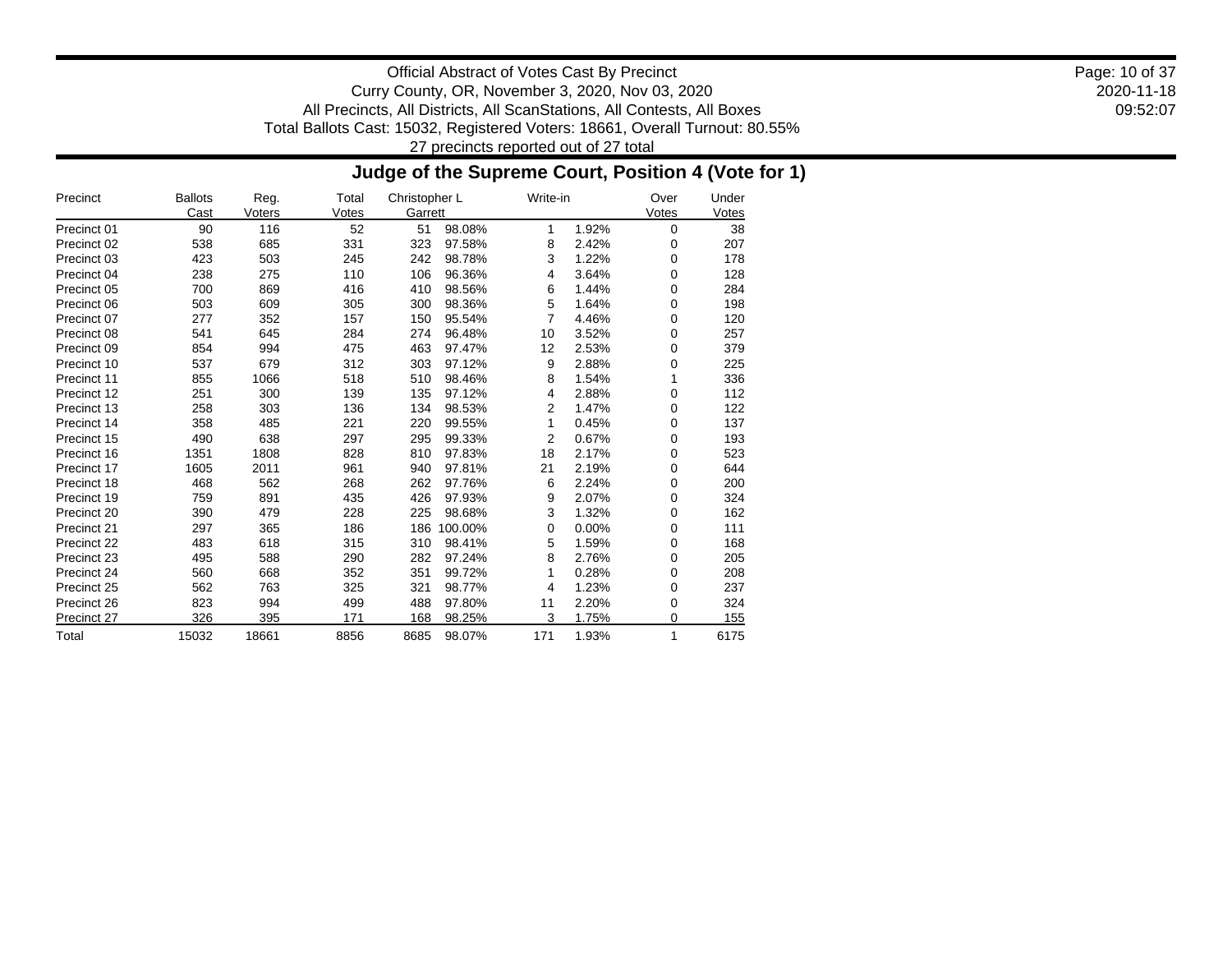2020-11-18 09:52:07 Page: 11 of 37

Official Abstract of Votes Cast By Precinct Curry County, OR, November 3, 2020, Nov 03, 2020 All Precincts, All Districts, All ScanStations, All Contests, All Boxes Total Ballots Cast: 15032, Registered Voters: 18661, Overall Turnout: 80.55% 27 precincts reported out of 27 total

### **Judge of the Court of Appeals, Position 9 (Vote for 1)**

| Precinct    | <b>Ballots</b><br>Cast | Reg.<br>Voters | Total<br>Votes | Jacqueline S<br>Kamins | Write-in |       | Over<br>Votes | Under<br>Votes |
|-------------|------------------------|----------------|----------------|------------------------|----------|-------|---------------|----------------|
| Precinct 01 | 90                     | 116            | 54             | 53<br>98.15%           | 1        | 1.85% | $\mathbf 0$   | 36             |
| Precinct 02 | 538                    | 685            | 313            | 307<br>98.08%          | 6        | 1.92% | 0             | 225            |
| Precinct 03 | 423                    | 503            | 239            | 237<br>99.16%          | 2        | 0.84% | 0             | 184            |
| Precinct 04 | 238                    | 275            | 110            | 96.36%<br>106          | 4        | 3.64% | 0             | 128            |
| Precinct 05 | 700                    | 869            | 413            | 409<br>99.03%          | 4        | 0.97% | 0             | 287            |
| Precinct 06 | 503                    | 609            | 302            | 299<br>99.01%          | 3        | 0.99% | 0             | 201            |
| Precinct 07 | 277                    | 352            | 156            | 150<br>96.15%          | 6        | 3.85% | 0             | 121            |
| Precinct 08 | 541                    | 645            | 282            | 274<br>97.16%          | 8        | 2.84% | 0             | 259            |
| Precinct 09 | 854                    | 994            | 466            | 459<br>98.50%          | 7        | 1.50% | 0             | 388            |
| Precinct 10 | 537                    | 679            | 312            | 97.12%<br>303          | 9        | 2.88% | $\mathbf 0$   | 225            |
| Precinct 11 | 855                    | 1066           | 505            | 98.61%<br>498          | 7        | 1.39% | 0             | 350            |
| Precinct 12 | 251                    | 300            | 134            | 132<br>98.51%          | 2        | 1.49% | 0             | 117            |
| Precinct 13 | 258                    | 303            | 129            | 99.22%<br>128          | 1        | 0.78% | 0             | 129            |
| Precinct 14 | 358                    | 485            | 216            | 216<br>100.00%         | 0        | 0.00% | 0             | 142            |
| Precinct 15 | 490                    | 638            | 285            | 285<br>100.00%         | 0        | 0.00% | 0             | 205            |
| Precinct 16 | 1351                   | 1808           | 810            | 98.15%<br>795          | 15       | 1.85% | 0             | 541            |
| Precinct 17 | 1605                   | 2011           | 935            | 98.07%<br>917          | 18       | 1.93% | 0             | 670            |
| Precinct 18 | 468                    | 562            | 253            | 99.60%<br>252          | 1        | 0.40% | 0             | 215            |
| Precinct 19 | 759                    | 891            | 436            | 428<br>98.17%          | 8        | 1.83% | 0             | 323            |
| Precinct 20 | 390                    | 479            | 219            | 217<br>99.09%          | 2        | 0.91% | 0             | 171            |
| Precinct 21 | 297                    | 365            | 178            | 100.00%<br>178         | 0        | 0.00% | 0             | 119            |
| Precinct 22 | 483                    | 618            | 314            | 98.41%<br>309          | 5        | 1.59% | 0             | 169            |
| Precinct 23 | 495                    | 588            | 287            | 282<br>98.26%          | 5        | 1.74% | 0             | 208            |
| Precinct 24 | 560                    | 668            | 347            | 100.00%<br>347         | 0        | 0.00% | $\mathbf 0$   | 213            |
| Precinct 25 | 562                    | 763            | 323            | 317<br>98.14%          | 6        | 1.86% | 0             | 239            |
| Precinct 26 | 823                    | 994            | 479            | 98.33%<br>471          | 8        | 1.67% | 0             | 344            |
| Precinct 27 | 326                    | 395            | 173            | 98.84%<br>171          | 2        | 1.16% | 0             | 153            |
| Total       | 15032                  | 18661          | 8670           | 8540<br>98.50%         | 130      | 1.50% | $\Omega$      | 6362           |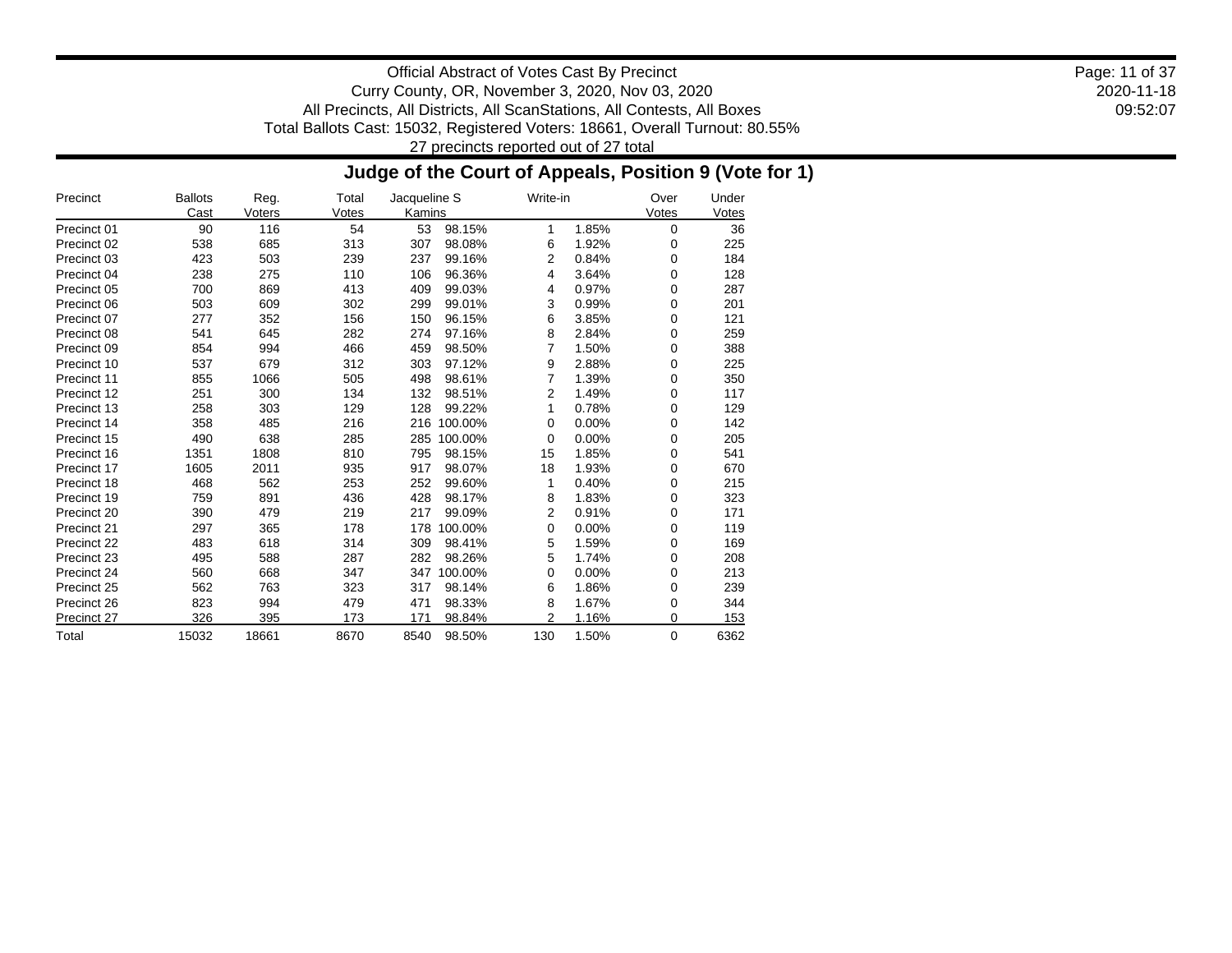2020-11-18 09:52:07 Page: 12 of 37

Official Abstract of Votes Cast By Precinct Curry County, OR, November 3, 2020, Nov 03, 2020 All Precincts, All Districts, All ScanStations, All Contests, All Boxes Total Ballots Cast: 15032, Registered Voters: 18661, Overall Turnout: 80.55% 27 precincts reported out of 27 total

### **County Commissioner, Position 2 (Vote for 1)**

| Precinct    | <b>Ballots</b><br>Cast | Reg.          | Total       | John Herzog |        | Sue Gold |        | Write-in |       | Over              | Under       |
|-------------|------------------------|---------------|-------------|-------------|--------|----------|--------|----------|-------|-------------------|-------------|
| Precinct 01 | 90                     | Voters<br>116 | Votes<br>71 | 31          | 43.66% | 39       | 54.93% | 1        | 1.41% | Votes<br>$\Omega$ | Votes<br>19 |
| Precinct 02 | 538                    | 685           |             | 274         | 59.57% |          | 40.22% |          | 0.22% |                   |             |
|             |                        |               | 460         |             |        | 185      |        |          |       | 0                 | 78          |
| Precinct 03 | 423                    | 503           | 346         | 161         | 46.53% | 184      | 53.18% |          | 0.29% | 0                 | 77          |
| Precinct 04 | 238                    | 275           | 200         | 135         | 67.50% | 64       | 32.00% |          | 0.50% | 0                 | 38          |
| Precinct 05 | 700                    | 869           | 605         | 316         | 52.23% | 287      | 47.44% | 2        | 0.33% | 0                 | 95          |
| Precinct 06 | 503                    | 609           | 426         | 189         | 44.37% | 235      | 55.16% | 2        | 0.47% | 0                 | 77          |
| Precinct 07 | 277                    | 352           | 231         | 94          | 40.69% | 136      | 58.87% |          | 0.43% | 0                 | 46          |
| Precinct 08 | 541                    | 645           | 457         | 237         | 51.86% | 219      | 47.92% |          | 0.22% | 0                 | 84          |
| Precinct 09 | 854                    | 994           | 737         | 332         | 45.05% | 402      | 54.55% | 3        | 0.41% | 0                 | 117         |
| Precinct 10 | 537                    | 679           | 459         | 218         | 47.49% | 240      | 52.29% |          | 0.22% | 0                 | 78          |
| Precinct 11 | 855                    | 1066          | 751         | 385         | 51.26% | 364      | 48.47% | 2        | 0.27% |                   | 103         |
| Precinct 12 | 251                    | 300           | 214         | 101         | 47.20% | 113      | 52.80% | 0        | 0.00% | 0                 | 37          |
| Precinct 13 | 258                    | 303           | 225         | 133         | 59.11% | 92       | 40.89% | 0        | 0.00% | 0                 | 33          |
| Precinct 14 | 358                    | 485           | 320         | 198         | 61.88% | 122      | 38.12% | 0        | 0.00% | 0                 | 38          |
| Precinct 15 | 490                    | 638           | 437         | 248         | 56.75% | 187      | 42.79% | 2        | 0.46% | 0                 | 53          |
| Precinct 16 | 1351                   | 1808          | 1183        | 693         | 58.58% | 483      | 40.83% | 7        | 0.59% | 0                 | 168         |
| Precinct 17 | 1605                   | 2011          | 1376        | 796         | 57.85% | 576      | 41.86% | 4        | 0.29% | 0                 | 229         |
| Precinct 18 | 468                    | 562           | 396         | 203         | 51.26% | 191      | 48.23% | 2        | 0.51% | 0                 | 72          |
| Precinct 19 | 759                    | 891           | 657         | 362         | 55.10% | 295      | 44.90% | 0        | 0.00% | 0                 | 102         |
| Precinct 20 | 390                    | 479           | 339         | 176         | 51.92% | 161      | 47.49% | 2        | 0.59% | 0                 | 51          |
| Precinct 21 | 297                    | 365           | 257         | 166         | 64.59% | 91       | 35.41% | 0        | 0.00% | 0                 | 40          |
| Precinct 22 | 483                    | 618           | 408         | 221         | 54.17% | 187      | 45.83% | 0        | 0.00% | 0                 | 75          |
| Precinct 23 | 495                    | 588           | 437         | 231         | 52.86% | 206      | 47.14% | 0        | 0.00% |                   | 57          |
| Precinct 24 | 560                    | 668           | 478         | 226         | 47.28% | 248      | 51.88% | 4        | 0.84% | 3                 | 79          |
| Precinct 25 | 562                    | 763           | 487         | 268         | 55.03% | 215      | 44.15% | 4        | 0.82% | 0                 | 75          |
| Precinct 26 | 823                    | 994           | 719         | 335         | 46.59% | 379      | 52.71% | 5        | 0.70% |                   | 103         |
| Precinct 27 | 326                    | 395           | 282         | 167         | 59.22% | 114      | 40.43% |          | 0.35% | 0                 | 44          |
| Total       | 15032                  | 18661         | 12958       | 6896        | 53.22% | 6015     | 46.42% | 47       | 0.36% | 6                 | 2068        |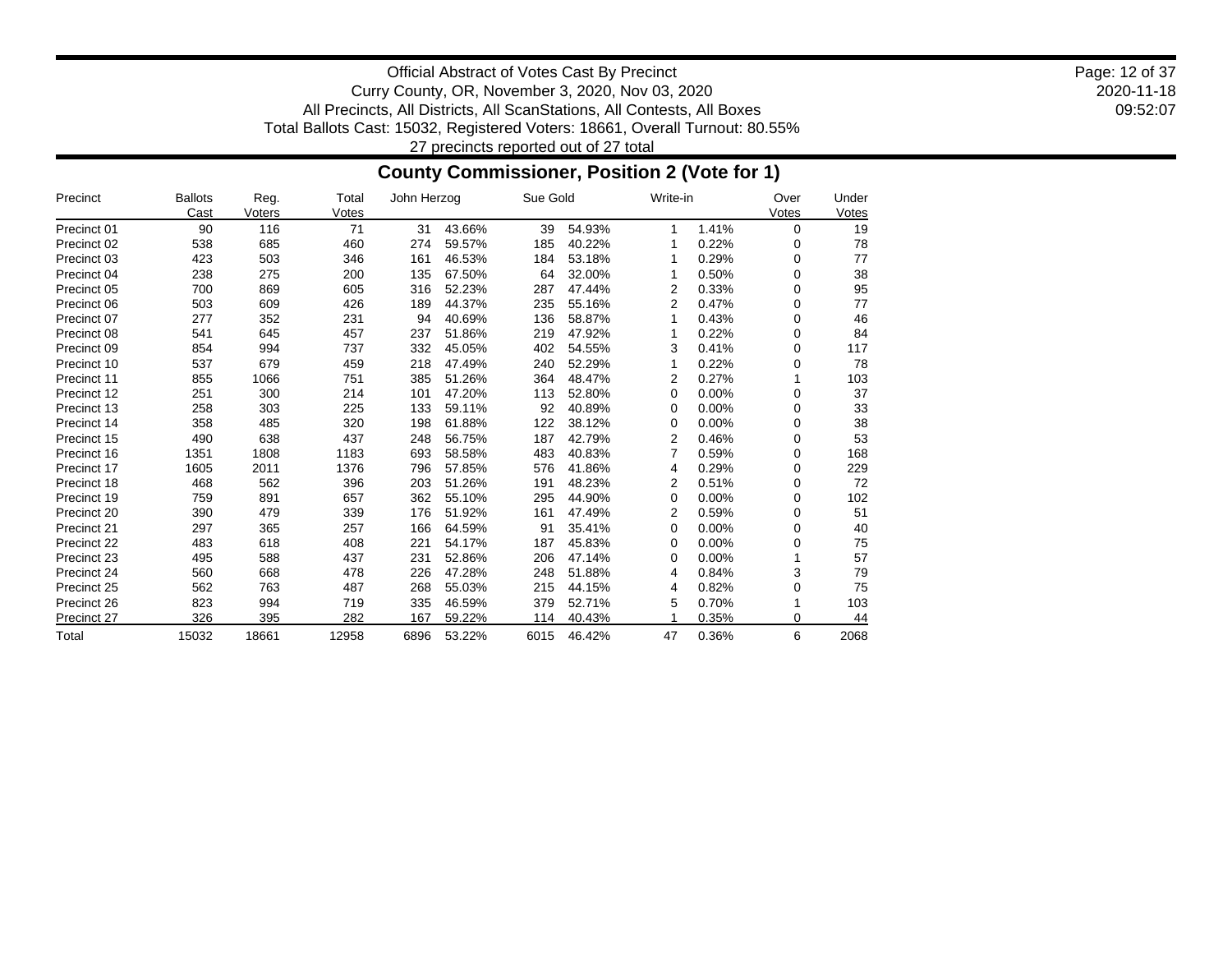2020-11-18 09:52:07 Page: 13 of 37

Official Abstract of Votes Cast By Precinct Curry County, OR, November 3, 2020, Nov 03, 2020 All Precincts, All Districts, All ScanStations, All Contests, All Boxes Total Ballots Cast: 15032, Registered Voters: 18661, Overall Turnout: 80.55% 27 precincts reported out of 27 total

### **County Clerk (Vote for 1)**

| Precinct    | <b>Ballots</b><br>Cast | Reg.<br>Voters | Total<br>Votes | Renee' Kolen |        | Emma DeRock |        | Write-in |       | Over<br>Votes | Under<br>Votes |
|-------------|------------------------|----------------|----------------|--------------|--------|-------------|--------|----------|-------|---------------|----------------|
| Precinct 01 | 90                     | 116            | 72             | 58           | 80.56% | 14          | 19.44% | $\Omega$ | 0.00% | 0             | 18             |
| Precinct 02 | 538                    | 685            | 430            | 306          | 71.16% | 124         | 28.84% | 0        | 0.00% | 0             | 108            |
| Precinct 03 | 423                    | 503            | 343            | 264          | 76.97% | 79          | 23.03% | 0        | 0.00% | 0             | 80             |
| Precinct 04 | 238                    | 275            | 184            | 142          | 77.17% | 41          | 22.28% |          | 0.54% | 0             | 54             |
| Precinct 05 | 700                    | 869            | 583            | 401          | 68.78% | 181         | 31.05% |          | 0.17% | 0             | 117            |
| Precinct 06 | 503                    | 609            | 414            | 303          | 73.19% | 110         | 26.57% |          | 0.24% | 0             | 89             |
| Precinct 07 | 277                    | 352            | 227            | 164          | 72.25% | 62          | 27.31% |          | 0.44% | 0             | 50             |
| Precinct 08 | 541                    | 645            | 456            | 329          | 72.15% | 126         | 27.63% |          | 0.22% | 0             | 85             |
| Precinct 09 | 854                    | 994            | 742            | 570          | 76.82% | 171         | 23.05% |          | 0.13% | 0             | 112            |
| Precinct 10 | 537                    | 679            | 460            | 320          | 69.57% | 140         | 30.43% | 0        | 0.00% | 0             | 77             |
| Precinct 11 | 855                    | 1066           | 761            | 542          | 71.22% | 215         | 28.25% | 4        | 0.53% | 0             | 94             |
| Precinct 12 | 251                    | 300            | 223            | 164          | 73.54% | 59          | 26.46% | 0        | 0.00% | 0             | 28             |
| Precinct 13 | 258                    | 303            | 227            | 172          | 75.77% | 55          | 24.23% | 0        | 0.00% | 0             | 31             |
| Precinct 14 | 358                    | 485            | 294            | 236          | 80.27% | 57          | 19.39% |          | 0.34% | 0             | 64             |
| Precinct 15 | 490                    | 638            | 411            | 301          | 73.24% | 109         | 26.52% |          | 0.24% | 0             | 79             |
| Precinct 16 | 1351                   | 1808           | 1113           | 794          | 71.34% | 315         | 28.30% | 4        | 0.36% | 0             | 238            |
| Precinct 17 | 1605                   | 2011           | 1301           | 981          | 75.40% | 315         | 24.21% | 5        | 0.38% | 0             | 304            |
| Precinct 18 | 468                    | 562            | 375            | 278          | 74.13% | 96          | 25.60% |          | 0.27% | 0             | 93             |
| Precinct 19 | 759                    | 891            | 623            | 469          | 75.28% | 154         | 24.72% | 0        | 0.00% | 0             | 136            |
| Precinct 20 | 390                    | 479            | 342            | 236          | 69.01% | 103         | 30.12% | 3        | 0.88% | 0             | 48             |
| Precinct 21 | 297                    | 365            | 244            | 185          | 75.82% | 58          | 23.77% |          | 0.41% | 0             | 53             |
| Precinct 22 | 483                    | 618            | 391            | 306          | 78.26% | 85          | 21.74% | 0        | 0.00% | 0             | 92             |
| Precinct 23 | 495                    | 588            | 412            | 308          | 74.76% | 104         | 25.24% | 0        | 0.00% |               | 82             |
| Precinct 24 | 560                    | 668            | 465            | 361          | 77.63% | 104         | 22.37% | 0        | 0.00% | 0             | 95             |
| Precinct 25 | 562                    | 763            | 464            | 324          | 69.83% | 139         | 29.96% |          | 0.22% | 0             | 98             |
| Precinct 26 | 823                    | 994            | 676            | 495          | 73.22% | 179         | 26.48% |          | 0.30% | 0             | 147            |
| Precinct 27 | 326                    | 395            | 264            | 199          | 75.38% | 64          | 24.24% |          | 0.38% | 0             | 62             |
| Total       | 15032                  | 18661          | 12497          | 9208         | 73.68% | 3259        | 26.08% | 30       | 0.24% | 1             | 2534           |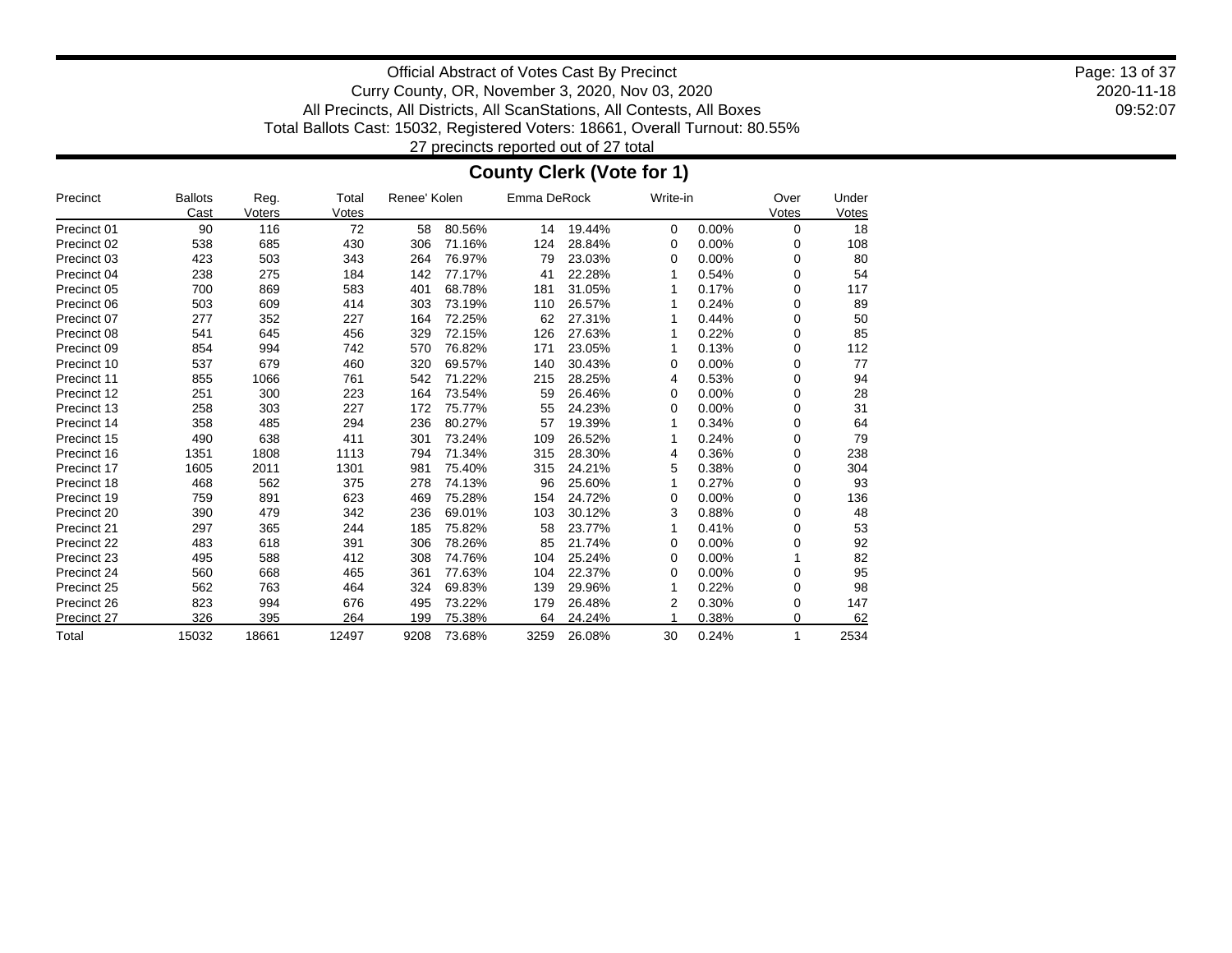2020-11-18 09:52:07 Page: 14 of 37

Official Abstract of Votes Cast By Precinct Curry County, OR, November 3, 2020, Nov 03, 2020 All Precincts, All Districts, All ScanStations, All Contests, All Boxes Total Ballots Cast: 15032, Registered Voters: 18661, Overall Turnout: 80.55% 27 precincts reported out of 27 total

### **County Sheriff (Vote for 1)**

| Precinct    | <b>Ballots</b><br>Cast | Reg.<br>Voters | Total<br>Votes | John Ward |         | Write-in       |          | Over<br>Votes | Under<br>Votes |
|-------------|------------------------|----------------|----------------|-----------|---------|----------------|----------|---------------|----------------|
| Precinct 01 | 90                     | 116            | 71             | 66        | 92.96%  | 5              | 7.04%    | 0             | 19             |
| Precinct 02 | 538                    | 685            | 366            | 359       | 98.09%  | 7              | 1.91%    | 0             | 172            |
| Precinct 03 | 423                    | 503            | 265            | 255       | 96.23%  | 10             | 3.77%    | $\mathbf 0$   | 158            |
| Precinct 04 | 238                    | 275            | 140            | 128       | 91.43%  | 12             | 8.57%    | $\mathbf 0$   | 98             |
| Precinct 05 | 700                    | 869            | 464            | 442       | 95.26%  | 22             | 4.74%    | 0             | 236            |
| Precinct 06 | 503                    | 609            | 320            | 307       | 95.94%  | 13             | 4.06%    | $\mathbf 0$   | 183            |
| Precinct 07 | 277                    | 352            | 169            | 156       | 92.31%  | 13             | 7.69%    | $\mathbf 0$   | 108            |
| Precinct 08 | 541                    | 645            | 373            | 358       | 95.98%  | 15             | 4.02%    | $\mathbf 0$   | 168            |
| Precinct 09 | 854                    | 994            | 640            | 617       | 96.41%  | 23             | 3.59%    | $\mathbf 0$   | 214            |
| Precinct 10 | 537                    | 679            | 393            | 369       | 93.89%  | 24             | 6.11%    | 0             | 144            |
| Precinct 11 | 855                    | 1066           | 623            | 578       | 92.78%  | 45             | 7.22%    |               | 231            |
| Precinct 12 | 251                    | 300            | 174            | 158       | 90.80%  | 16             | 9.20%    | $\mathbf 0$   | 77             |
| Precinct 13 | 258                    | 303            | 170            | 162       | 95.29%  | 8              | 4.71%    | $\mathbf 0$   | 88             |
| Precinct 14 | 358                    | 485            | 276            | 264       | 95.65%  | 12             | 4.35%    | $\mathbf 0$   | 82             |
| Precinct 15 | 490                    | 638            | 341            | 319       | 93.55%  | 22             | 6.45%    | $\mathbf 0$   | 149            |
| Precinct 16 | 1351                   | 1808           | 995            | 956       | 96.08%  | 39             | 3.92%    | 0             | 356            |
| Precinct 17 | 1605                   | 2011           | 1144           | 1105      | 96.59%  | 39             | 3.41%    | 0             | 461            |
| Precinct 18 | 468                    | 562            | 328            | 312       | 95.12%  | 16             | 4.88%    | $\mathbf 0$   | 140            |
| Precinct 19 | 759                    | 891            | 547            | 529       | 96.71%  | 18             | 3.29%    | $\mathbf 0$   | 212            |
| Precinct 20 | 390                    | 479            | 295            | 279       | 94.58%  | 16             | 5.42%    | $\mathbf 0$   | 95             |
| Precinct 21 | 297                    | 365            | 218            | 213       | 97.71%  | 5              | 2.29%    | 0             | 79             |
| Precinct 22 | 483                    | 618            | 370            | 367       | 99.19%  | 3              | 0.81%    | $\mathbf 0$   | 113            |
| Precinct 23 | 495                    | 588            | 371            | 371       | 100.00% | 0              | $0.00\%$ | $\mathbf 0$   | 124            |
| Precinct 24 | 560                    | 668            | 424            | 422       | 99.53%  | $\overline{2}$ | 0.47%    | $\mathbf 0$   | 136            |
| Precinct 25 | 562                    | 763            | 404            | 390       | 96.53%  | 14             | 3.47%    | $\mathbf 0$   | 158            |
| Precinct 26 | 823                    | 994            | 580            | 554       | 95.52%  | 26             | 4.48%    | 0             | 243            |
| Precinct 27 | 326                    | 395            | 232            | 221       | 95.26%  | 11             | 4.74%    | $\mathbf 0$   | 94             |
| Total       | 15032                  | 18661          | 10693          | 10257     | 95.92%  | 436            | 4.08%    | 1             | 4338           |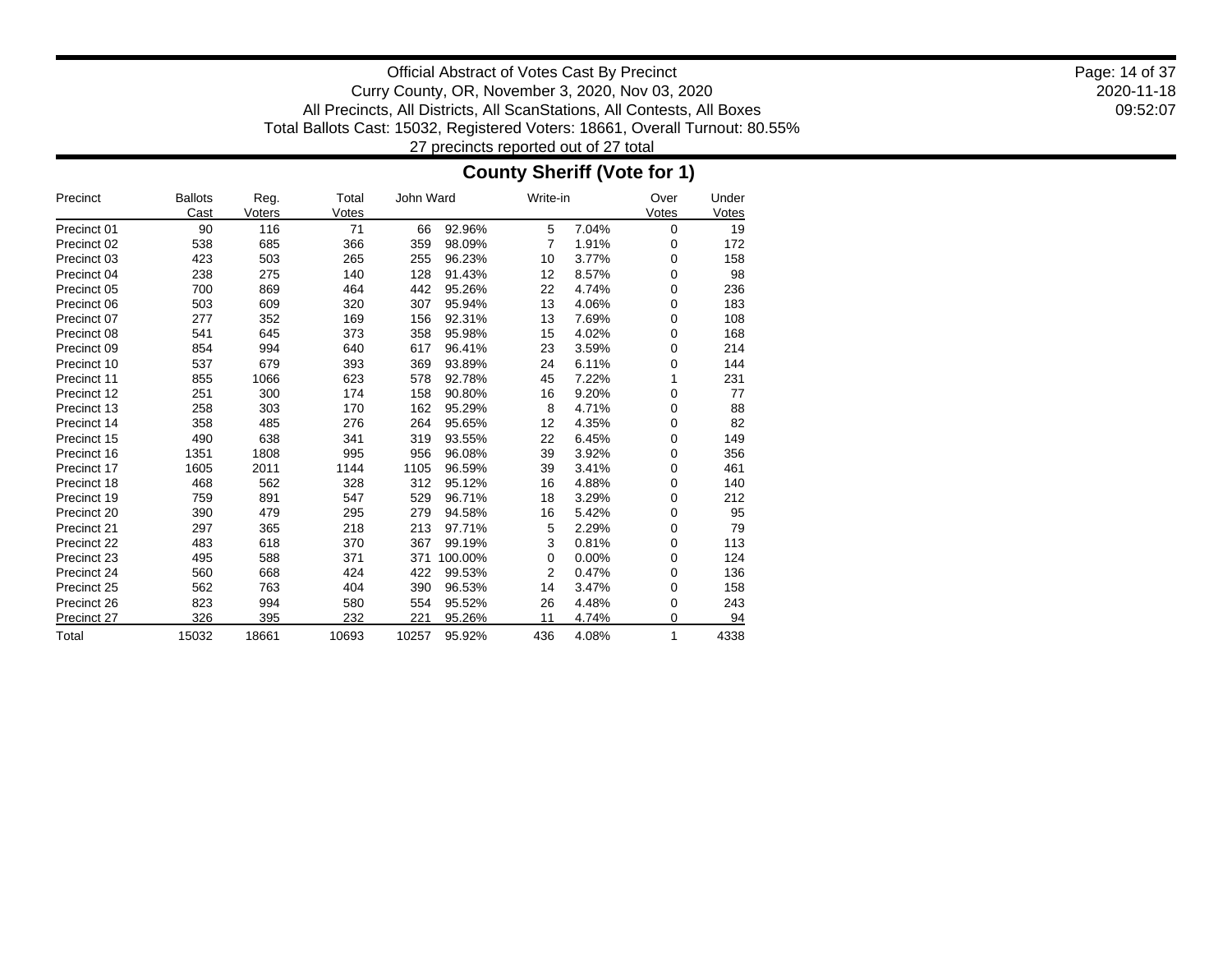2020-11-18 09:52:07 Page: 15 of 37

Official Abstract of Votes Cast By Precinct Curry County, OR, November 3, 2020, Nov 03, 2020 All Precincts, All Districts, All ScanStations, All Contests, All Boxes Total Ballots Cast: 15032, Registered Voters: 18661, Overall Turnout: 80.55% 27 precincts reported out of 27 total

### **County Treasurer (Vote for 1)**

| Precinct    | <b>Ballots</b><br>Cast | Reg.<br>Voters | Total<br>Votes | Terry C Hanscam |        | <b>Elizabeth Neketin</b> |        |    | Write-in |   | Under<br>Votes |
|-------------|------------------------|----------------|----------------|-----------------|--------|--------------------------|--------|----|----------|---|----------------|
| Precinct 01 | 90                     | 116            | 66             | 41              | 62.12% | 24                       | 36.36% | 1  | 1.52%    | 0 | 24             |
| Precinct 02 | 538                    | 685            | 438            | 261             | 59.59% | 177                      | 40.41% | 0  | 0.00%    | 0 | 100            |
| Precinct 03 | 423                    | 503            | 313            | 170             | 54.31% | 143                      | 45.69% | 0  | 0.00%    | 0 | 110            |
| Precinct 04 | 238                    | 275            | 160            | 95              | 59.38% | 63                       | 39.38% | 2  | 1.25%    | 0 | 78             |
| Precinct 05 | 700                    | 869            | 533            | 249             | 46.72% | 283                      | 53.10% |    | 0.19%    | 0 | 167            |
| Precinct 06 | 503                    | 609            | 359            | 143             | 39.83% | 214                      | 59.61% | 2  | 0.56%    | 0 | 144            |
| Precinct 07 | 277                    | 352            | 202            | 78              | 38.61% | 122                      | 60.40% | 2  | 0.99%    | 0 | 75             |
| Precinct 08 | 541                    | 645            | 419            | 239             | 57.04% | 176                      | 42.00% | 4  | 0.95%    | 0 | 122            |
| Precinct 09 | 854                    | 994            | 661            | 358             | 54.16% | 300                      | 45.39% | 3  | 0.45%    | 0 | 193            |
| Precinct 10 | 537                    | 679            | 419            | 206             | 49.16% | 213                      | 50.84% | 0  | 0.00%    | 0 | 118            |
| Precinct 11 | 855                    | 1066           | 704            | 384             | 54.55% | 318                      | 45.17% | 2  | 0.28%    | 0 | 151            |
| Precinct 12 | 251                    | 300            | 199            | 118             | 59.30% | 81                       | 40.70% | 0  | 0.00%    | 0 | 52             |
| Precinct 13 | 258                    | 303            | 215            | 119             | 55.35% | 96                       | 44.65% | 0  | 0.00%    | 0 | 43             |
| Precinct 14 | 358                    | 485            | 294            | 161             | 54.76% | 132                      | 44.90% |    | 0.34%    | 0 | 64             |
| Precinct 15 | 490                    | 638            | 415            | 232             | 55.90% | 183                      | 44.10% | 0  | 0.00%    | 0 | 75             |
| Precinct 16 | 1351                   | 1808           | 1118           | 640             | 57.25% | 473                      | 42.31% | 5  | 0.45%    | 0 | 233            |
| Precinct 17 | 1605                   | 2011           | 1280           | 719             | 56.17% | 558                      | 43.59% | 3  | 0.23%    | 0 | 325            |
| Precinct 18 | 468                    | 562            | 375            | 201             | 53.60% | 174                      | 46.40% | 0  | 0.00%    | 0 | 93             |
| Precinct 19 | 759                    | 891            | 633            | 375             | 59.24% | 258                      | 40.76% | 0  | 0.00%    | 0 | 126            |
| Precinct 20 | 390                    | 479            | 313            | 169             | 53.99% | 141                      | 45.05% | 3  | 0.96%    | 0 | 77             |
| Precinct 21 | 297                    | 365            | 246            | 160             | 65.04% | 85                       | 34.55% |    | 0.41%    | 0 | 51             |
| Precinct 22 | 483                    | 618            | 394            | 216             | 54.82% | 177                      | 44.92% |    | 0.25%    | 0 | 89             |
| Precinct 23 | 495                    | 588            | 410            | 227             | 55.37% | 183                      | 44.63% | 0  | 0.00%    | 0 | 85             |
| Precinct 24 | 560                    | 668            | 449            | 232             | 51.67% | 215                      | 47.88% | 2  | 0.45%    | 0 | 111            |
| Precinct 25 | 562                    | 763            | 461            | 266             | 57.70% | 194                      | 42.08% |    | 0.22%    | 0 | 101            |
| Precinct 26 | 823                    | 994            | 683            | 381             | 55.78% | 299                      | 43.78% | 3  | 0.44%    | 0 | 140            |
| Precinct 27 | 326                    | 395            | 269            | 157             | 58.36% | 112                      | 41.64% | 0  | 0.00%    | 0 | 57             |
| Total       | 15032                  | 18661          | 12028          | 6597            | 54.85% | 5394                     | 44.85% | 37 | 0.31%    | 0 | 3004           |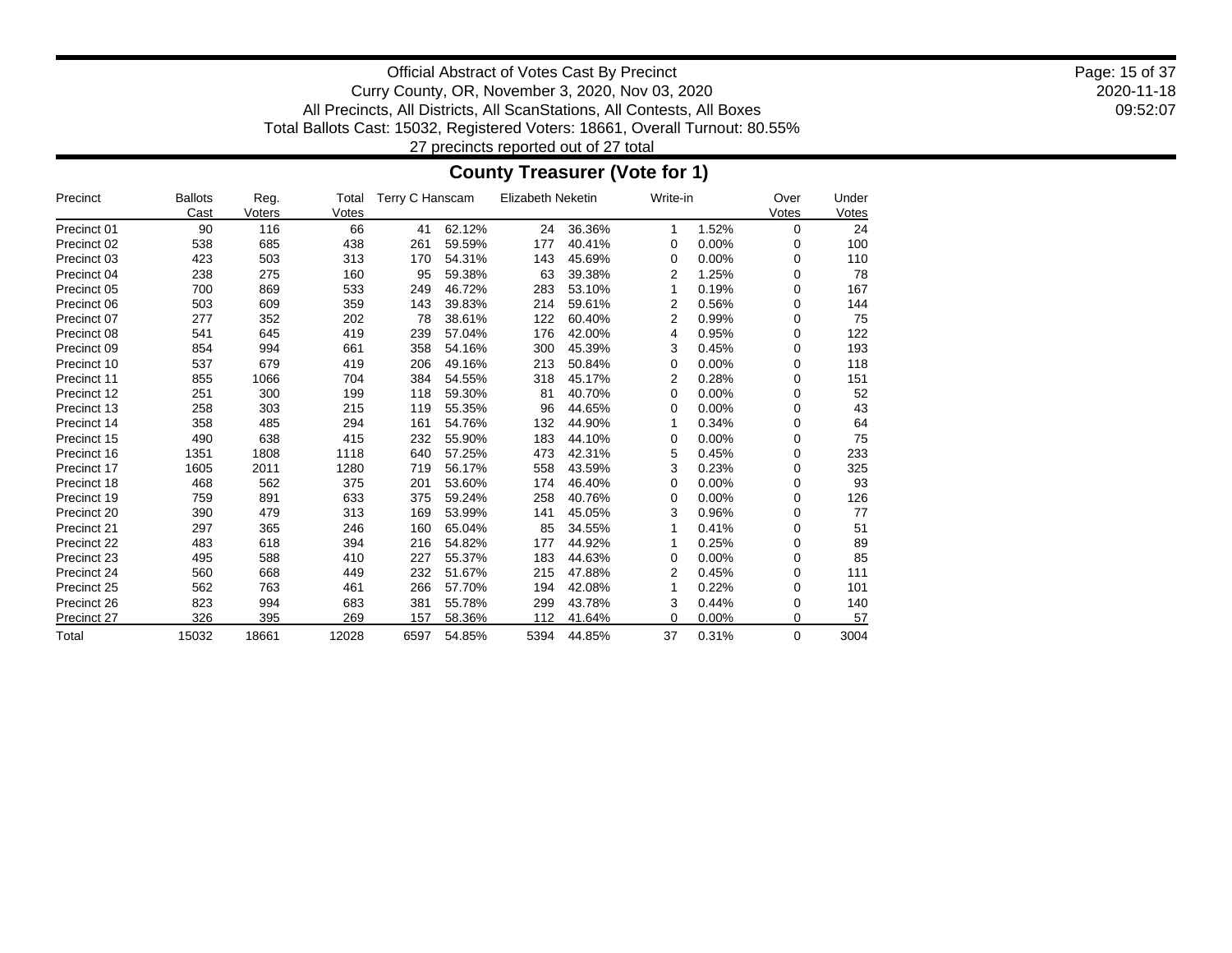2020-11-18 09:52:07 Page: 16 of 37

Official Abstract of Votes Cast By Precinct Curry County, OR, November 3, 2020, Nov 03, 2020 All Precincts, All Districts, All ScanStations, All Contests, All Boxes Total Ballots Cast: 15032, Registered Voters: 18661, Overall Turnout: 80.55% 27 precincts reported out of 27 total

### **Curry County Soil and Water Conservation District, Zone 2 (Vote for 1)**

| Precinct    | <b>Ballots</b><br>Cast | Reg.<br>Voters | Total<br>Votes | Jeffrey Knox   | Write-in                | Over<br>Votes | Under<br>Votes |
|-------------|------------------------|----------------|----------------|----------------|-------------------------|---------------|----------------|
| Precinct 01 | 90                     | 116            | 56             | 96.43%<br>54   | $\overline{2}$<br>3.57% | 0             | 34             |
| Precinct 02 | 538                    | 685            | 312            | 310<br>99.36%  | 2<br>0.64%              | 0             | 226            |
| Precinct 03 | 423                    | 503            | 257            | 256<br>99.61%  | 0.39%<br>1              | 0             | 166            |
| Precinct 04 | 238                    | 275            | 115            | 115<br>100.00% | 0.00%<br>0              | 0             | 123            |
| Precinct 05 | 700                    | 869            | 413            | 408<br>98.79%  | 5<br>1.21%              | 0             | 287            |
| Precinct 06 | 503                    | 609            | 284            | 98.24%<br>279  | 5<br>1.76%              | 0             | 219            |
| Precinct 07 | 277                    | 352            | 159            | 155<br>97.48%  | 2.52%<br>4              | 0             | 118            |
| Precinct 08 | 541                    | 645            | 300            | 297<br>99.00%  | 3<br>1.00%              | 0             | 241            |
| Precinct 09 | 854                    | 994            | 539            | 533<br>98.89%  | 6<br>1.11%              | 0             | 315            |
| Precinct 10 | 537                    | 679            | 334            | 332<br>99.40%  | 2<br>0.60%              | 0             | 203            |
| Precinct 11 | 855                    | 1066           | 579            | 574<br>99.14%  | 5<br>0.86%              | 0             | 276            |
| Precinct 12 | 251                    | 300            | 157            | 156<br>99.36%  | 0.64%<br>1              | 0             | 94             |
| Precinct 13 | 258                    | 303            | 147            | 99.32%<br>146  | 0.68%<br>1              | 0             | 111            |
| Precinct 14 | 358                    | 485            | 220            | 100.00%<br>220 | 0.00%<br>0              | 0             | 138            |
| Precinct 15 | 490                    | 638            | 296            | 295<br>99.66%  | 0.34%<br>1              | 0             | 194            |
| Precinct 16 | 1351                   | 1808           | 823            | 816<br>99.15%  | 7<br>0.85%              | 0             | 528            |
| Precinct 17 | 1605                   | 2011           | 949            | 937<br>98.74%  | 1.26%<br>12             | 0             | 656            |
| Precinct 18 | 468                    | 562            | 256            | 253<br>98.83%  | 3<br>1.17%              | 0             | 212            |
| Precinct 19 | 759                    | 891            | 425            | 424<br>99.76%  | 0.24%<br>1              | 0             | 334            |
| Precinct 20 | 390                    | 479            | 256            | 252<br>98.44%  | 1.56%<br>4              | 0             | 134            |
| Precinct 21 | 297                    | 365            | 176            | 175<br>99.43%  | 0.57%<br>1              | 0             | 121            |
| Precinct 22 | 483                    | 618            | 314            | 99.04%<br>311  | 3<br>0.96%              | 0             | 169            |
| Precinct 23 | 495                    | 588            | 295            | 99.32%<br>293  | 2<br>0.68%              | 0             | 200            |
| Precinct 24 | 560                    | 668            | 336            | 333<br>99.11%  | 3<br>0.89%              | 0             | 224            |
| Precinct 25 | 562                    | 763            | 328            | 327<br>99.70%  | 0.30%<br>1              | 0             | 234            |
| Precinct 26 | 823                    | 994            | 485            | 479<br>98.76%  | 6<br>1.24%              | 0             | 338            |
| Precinct 27 | 326                    | 395            | 185            | 98.38%<br>182  | 3<br>1.62%              | 0             | 141            |
| Total       | 15032                  | 18661          | 8996           | 8912<br>99.07% | 84<br>0.93%             | 0             | 6036           |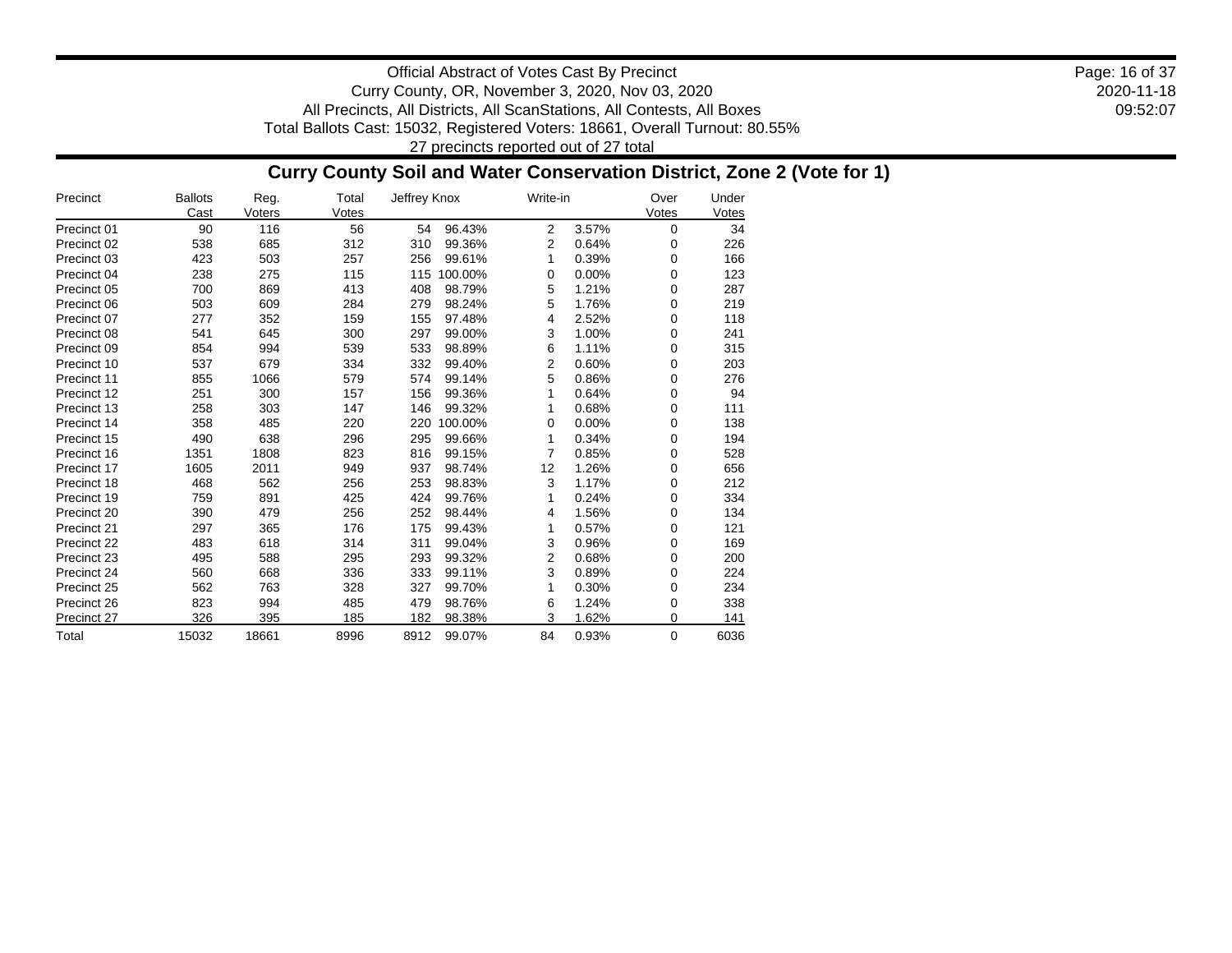2020-11-18 09:52:07 Page: 17 of 37

Official Abstract of Votes Cast By Precinct Curry County, OR, November 3, 2020, Nov 03, 2020 All Precincts, All Districts, All ScanStations, All Contests, All Boxes Total Ballots Cast: 15032, Registered Voters: 18661, Overall Turnout: 80.55% 27 precincts reported out of 27 total

### **Curry County Soil and Water Conservation District, Zone 3 (Vote for 1)**

| Precinct    | <b>Ballots</b><br>Cast | Reg.<br>Voters | Total<br>Votes | Lynee Dewald   | Write-in       |       | Over<br>Votes | Under<br>Votes |
|-------------|------------------------|----------------|----------------|----------------|----------------|-------|---------------|----------------|
| Precinct 01 | 90                     | 116            | 52             | 98.08%<br>51   | 1              | 1.92% | 0             | 38             |
| Precinct 02 | 538                    | 685            | 308            | 305<br>99.03%  | 3              | 0.97% | 0             | 230            |
| Precinct 03 | 423                    | 503            | 253            | 253<br>100.00% | 0              | 0.00% | 0             | 170            |
| Precinct 04 | 238                    | 275            | 113            | 113<br>100.00% | 0              | 0.00% | 0             | 125            |
| Precinct 05 | 700                    | 869            | 402            | 399<br>99.25%  | 3              | 0.75% | 0             | 298            |
| Precinct 06 | 503                    | 609            | 281            | 278<br>98.93%  | 3              | 1.07% | 0             | 222            |
| Precinct 07 | 277                    | 352            | 157            | 153<br>97.45%  | 4              | 2.55% | 0             | 120            |
| Precinct 08 | 541                    | 645            | 279            | 276<br>98.92%  | 3              | 1.08% | 0             | 262            |
| Precinct 09 | 854                    | 994            | 472            | 469<br>99.36%  | 3              | 0.64% | 0             | 382            |
| Precinct 10 | 537                    | 679            | 307            | 99.67%<br>306  | 1              | 0.33% | 0             | 230            |
| Precinct 11 | 855                    | 1066           | 500            | 497<br>99.40%  | 3              | 0.60% | 0             | 355            |
| Precinct 12 | 251                    | 300            | 139            | 138<br>99.28%  | 1              | 0.72% | 0             | 112            |
| Precinct 13 | 258                    | 303            | 139            | 139<br>100.00% | 0              | 0.00% | 0             | 119            |
| Precinct 14 | 358                    | 485            | 211            | 100.00%<br>211 | 0              | 0.00% | 0             | 147            |
| Precinct 15 | 490                    | 638            | 287            | 285<br>99.30%  | 2              | 0.70% | 0             | 203            |
| Precinct 16 | 1351                   | 1808           | 811            | 804<br>99.14%  | 7              | 0.86% | 0             | 540            |
| Precinct 17 | 1605                   | 2011           | 922            | 910<br>98.70%  | 12             | 1.30% | 0             | 683            |
| Precinct 18 | 468                    | 562            | 257            | 254<br>98.83%  | 3              | 1.17% | 0             | 211            |
| Precinct 19 | 759                    | 891            | 427            | 424<br>99.30%  | 3              | 0.70% | 0             | 332            |
| Precinct 20 | 390                    | 479            | 229            | 227<br>99.13%  | 2              | 0.87% | 0             | 161            |
| Precinct 21 | 297                    | 365            | 177            | 176<br>99.44%  | 1              | 0.56% | 0             | 120            |
| Precinct 22 | 483                    | 618            | 311            | 308<br>99.04%  | 3              | 0.96% | 0             | 172            |
| Precinct 23 | 495                    | 588            | 282            | 280<br>99.29%  | 2              | 0.71% | 0             | 213            |
| Precinct 24 | 560                    | 668            | 334            | 332<br>99.40%  | $\overline{2}$ | 0.60% | 0             | 226            |
| Precinct 25 | 562                    | 763            | 324            | 323<br>99.69%  | 1              | 0.31% | 0             | 238            |
| Precinct 26 | 823                    | 994            | 481            | 475<br>98.75%  | 6              | 1.25% | 0             | 342            |
| Precinct 27 | 326                    | 395            | 172            | 98.84%<br>170  | 2              | 1.16% | 0             | 154            |
| Total       | 15032                  | 18661          | 8627           | 8556<br>99.18% | 71             | 0.82% | 0             | 6405           |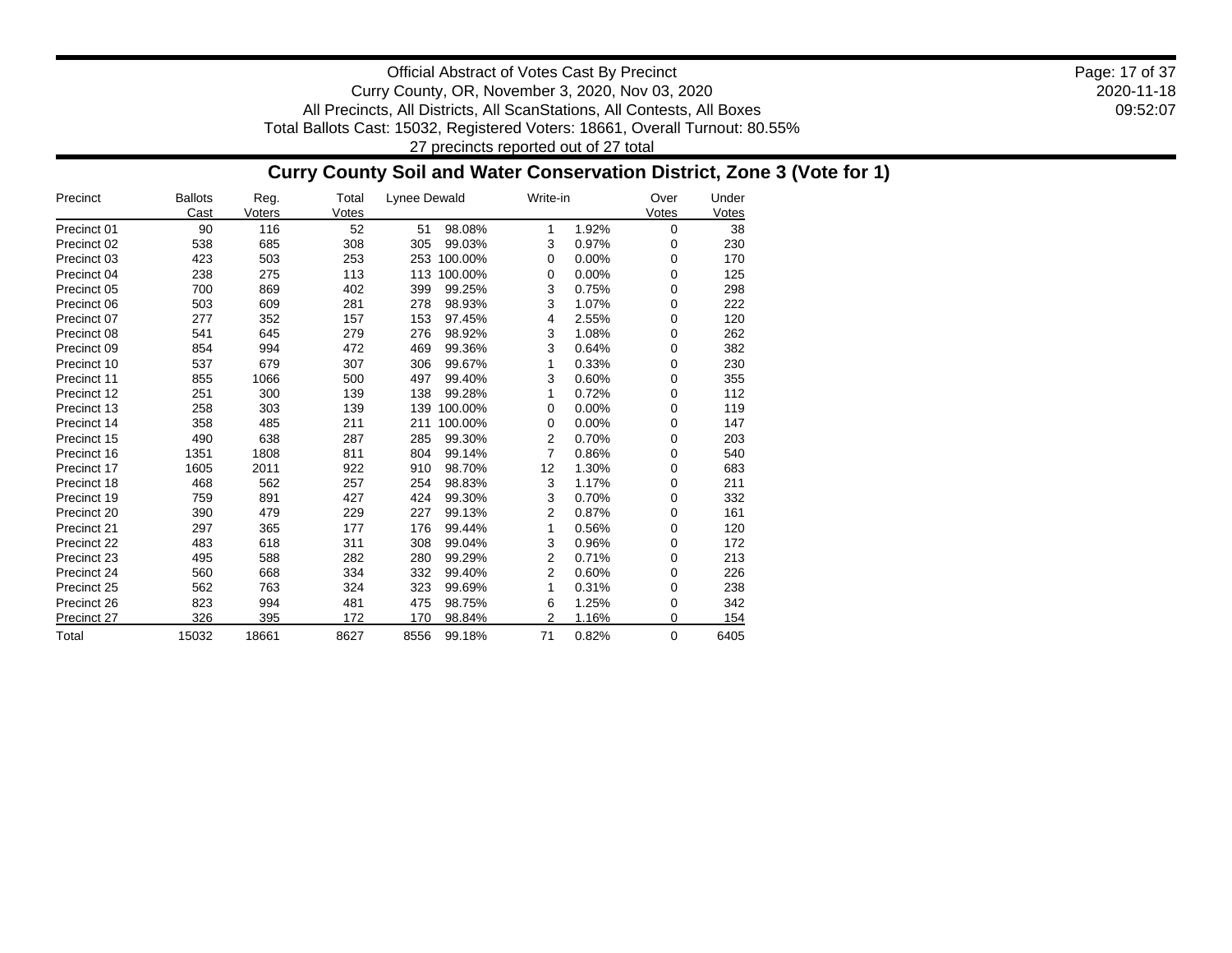2020-11-18 09:52:07 Page: 18 of 37

Official Abstract of Votes Cast By Precinct Curry County, OR, November 3, 2020, Nov 03, 2020 All Precincts, All Districts, All ScanStations, All Contests, All Boxes Total Ballots Cast: 15032, Registered Voters: 18661, Overall Turnout: 80.55% 27 precincts reported out of 27 total

### **Curry County Soil and Water Conservation District, At Large (Vote for 1)**

| Precinct    | <b>Ballots</b><br>Cast | Reg.<br>Voters | Total<br>Votes | Jeremy Knapp |        | Write-in       |       | Over<br>Votes | Under<br>Votes |
|-------------|------------------------|----------------|----------------|--------------|--------|----------------|-------|---------------|----------------|
| Precinct 01 | 90                     | 116            | 51             | 50           | 98.04% | 1              | 1.96% | 0             | 39             |
| Precinct 02 | 538                    | 685            | 315            | 312          | 99.05% | 3              | 0.95% | 0             | 223            |
| Precinct 03 | 423                    | 503            | 299            | 297          | 99.33% | 2              | 0.67% | 0             | 124            |
| Precinct 04 | 238                    | 275            | 161            | 159          | 98.76% | $\overline{2}$ | 1.24% | 0             | 77             |
| Precinct 05 | 700                    | 869            | 458            | 453          | 98.91% | 5              | 1.09% | 0             | 242            |
| Precinct 06 | 503                    | 609            | 312            | 309          | 99.04% | 3              | 0.96% | 0             | 191            |
| Precinct 07 | 277                    | 352            | 173            | 167          | 96.53% | 6              | 3.47% | 0             | 104            |
| Precinct 08 | 541                    | 645            | 291            | 288          | 98.97% | 3              | 1.03% | 0             | 250            |
| Precinct 09 | 854                    | 994            | 500            | 497          | 99.40% | 3              | 0.60% | 0             | 354            |
| Precinct 10 | 537                    | 679            | 313            | 312          | 99.68% | 1              | 0.32% | 0             | 224            |
| Precinct 11 | 855                    | 1066           | 518            | 515          | 99.42% | 3              | 0.58% | 0             | 337            |
| Precinct 12 | 251                    | 300            | 140            | 139          | 99.29% |                | 0.71% | 0             | 111            |
| Precinct 13 | 258                    | 303            | 144            | 143          | 99.31% | 1              | 0.69% | 0             | 114            |
| Precinct 14 | 358                    | 485            | 219            | 218          | 99.54% | 1              | 0.46% | 0             | 139            |
| Precinct 15 | 490                    | 638            | 293            | 291          | 99.32% | 2              | 0.68% | 0             | 197            |
| Precinct 16 | 1351                   | 1808           | 821            | 815          | 99.27% | 6              | 0.73% | 0             | 530            |
| Precinct 17 | 1605                   | 2011           | 943            | 932          | 98.83% | 11             | 1.17% | 0             | 662            |
| Precinct 18 | 468                    | 562            | 256            | 253          | 98.83% | 3              | 1.17% | 0             | 212            |
| Precinct 19 | 759                    | 891            | 421            | 418          | 99.29% | 3              | 0.71% | 0             | 338            |
| Precinct 20 | 390                    | 479            | 232            | 229          | 98.71% | 3              | 1.29% | 0             | 158            |
| Precinct 21 | 297                    | 365            | 179            | 178          | 99.44% | 1              | 0.56% | 0             | 118            |
| Precinct 22 | 483                    | 618            | 312            | 309          | 99.04% | 3              | 0.96% | 0             | 171            |
| Precinct 23 | 495                    | 588            | 285            | 284          | 99.65% | 1              | 0.35% | 0             | 210            |
| Precinct 24 | 560                    | 668            | 335            | 333          | 99.40% | 2              | 0.60% | 0             | 225            |
| Precinct 25 | 562                    | 763            | 326            | 324          | 99.39% | 2              | 0.61% | 0             | 236            |
| Precinct 26 | 823                    | 994            | 480            | 475          | 98.96% | 5              | 1.04% | 0             | 343            |
| Precinct 27 | 326                    | 395            | 180            | 177          | 98.33% | 3              | 1.67% | 0             | 146            |
| Total       | 15032                  | 18661          | 8957           | 8877         | 99.11% | 80             | 0.89% | 0             | 6075           |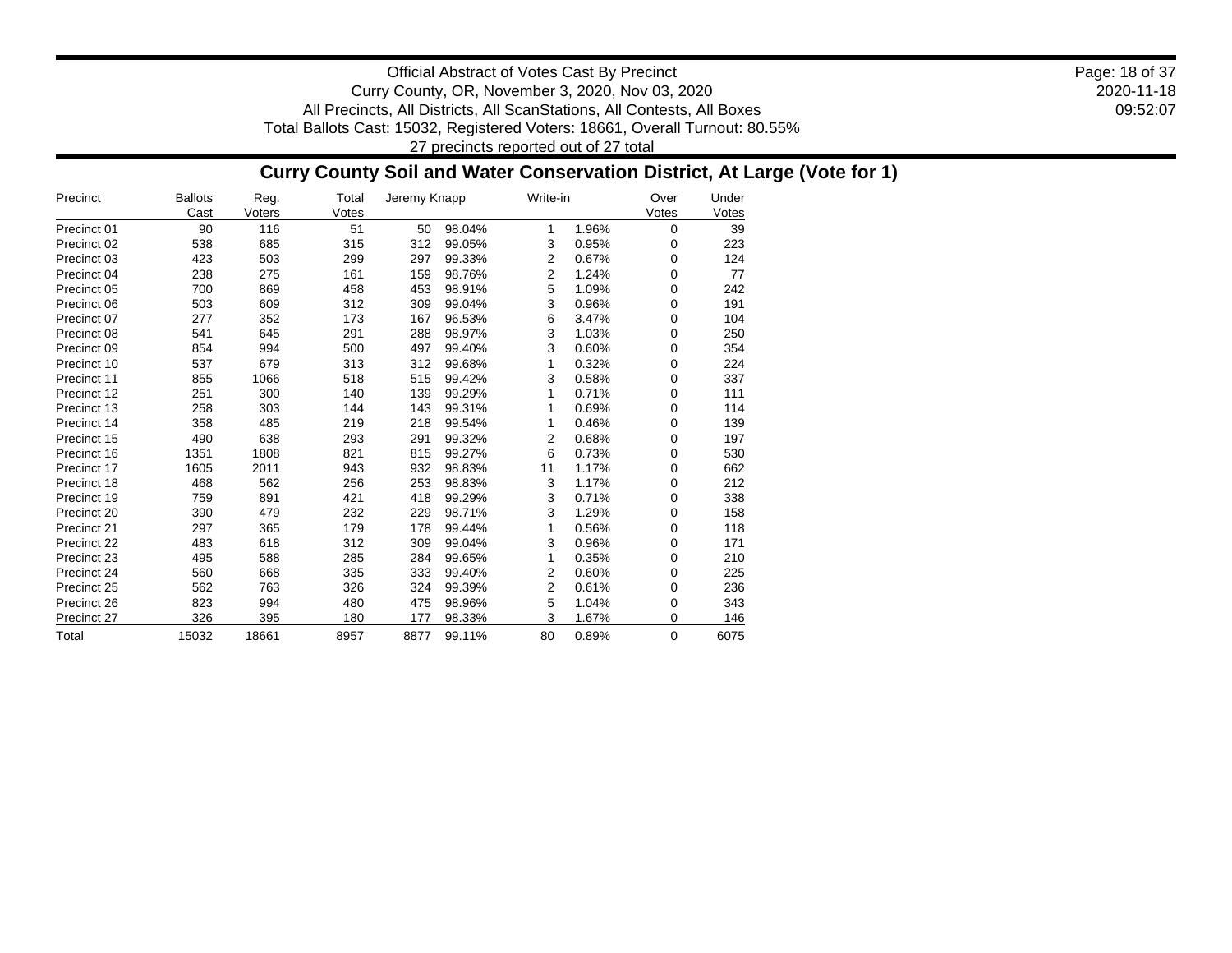2020-11-18 09:52:07 Page: 19 of 37

Official Abstract of Votes Cast By Precinct Curry County, OR, November 3, 2020, Nov 03, 2020 All Precincts, All Districts, All ScanStations, All Contests, All Boxes Total Ballots Cast: 15032, Registered Voters: 18661, Overall Turnout: 80.55% 27 precincts reported out of 27 total

### **City of Port Orford, Mayor (Vote for 1)**

| Precinct    | <b>Ballots</b><br>Cast | Reg.<br>Voters | Total<br>√otes |     | Pat Cox |    | Write-in | Over<br>Votes | Under<br>Votes |
|-------------|------------------------|----------------|----------------|-----|---------|----|----------|---------------|----------------|
| Precinct 06 | 503                    | 609            | 377            | 350 | 92.84%  |    | 16%      |               | 126            |
| Precinct 07 | 277                    | 352            | 203            | 192 | 94.58%  |    | $5.42\%$ |               | 74             |
| Total       | 780                    | 961            | 580            | 542 | 93.45%  | 38 | 6.55%    |               | 200            |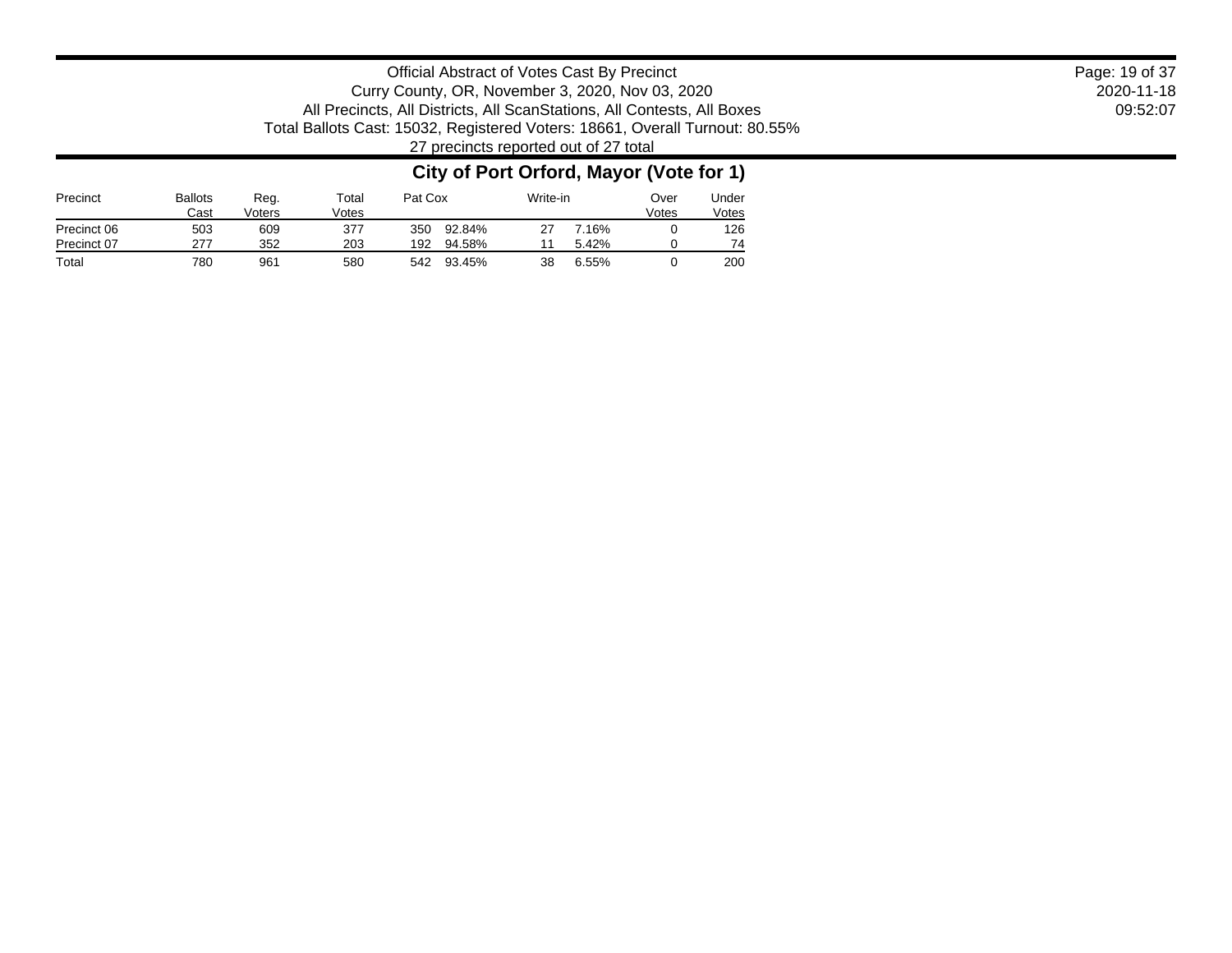2020-11-18 09:52:07 Page: 20 of 37

### Official Abstract of Votes Cast By Precinct Curry County, OR, November 3, 2020, Nov 03, 2020 All Precincts, All Districts, All ScanStations, All Contests, All Boxes Total Ballots Cast: 15032, Registered Voters: 18661, Overall Turnout: 80.55%

27 precincts reported out of 27 total

### **City of Port Orford, Councilor (Vote for 3)**

| Precinct    | <b>Ballots</b><br>Cast | Reg.<br>Voters | Total<br>Votes | Tim Poawizd   | <b>Gregory Tidey</b> | <b>Gary Burns</b> | Kim Nve       | Write-in    | Write-in    |
|-------------|------------------------|----------------|----------------|---------------|----------------------|-------------------|---------------|-------------|-------------|
| Precinct 06 | 503                    | 609            | 1105           | 25.70%<br>284 | 24.98%<br>276        | 29.95%<br>331     | 178<br>16.11% | 1.90%       | 0.81%       |
| Precinct 07 | 277                    | 352            | 627            | 26.79%<br>168 | 27.27%<br>171        | 29.35%<br>184     | 14.35%<br>90  | 2.07%       | 0.16%       |
| Total       | 780                    | 961            | 1732           | 26.10%<br>452 | 25.81%<br>447        | 515<br>29.73%     | 268<br>15.47% | 1.96%<br>34 | 0.58%<br>10 |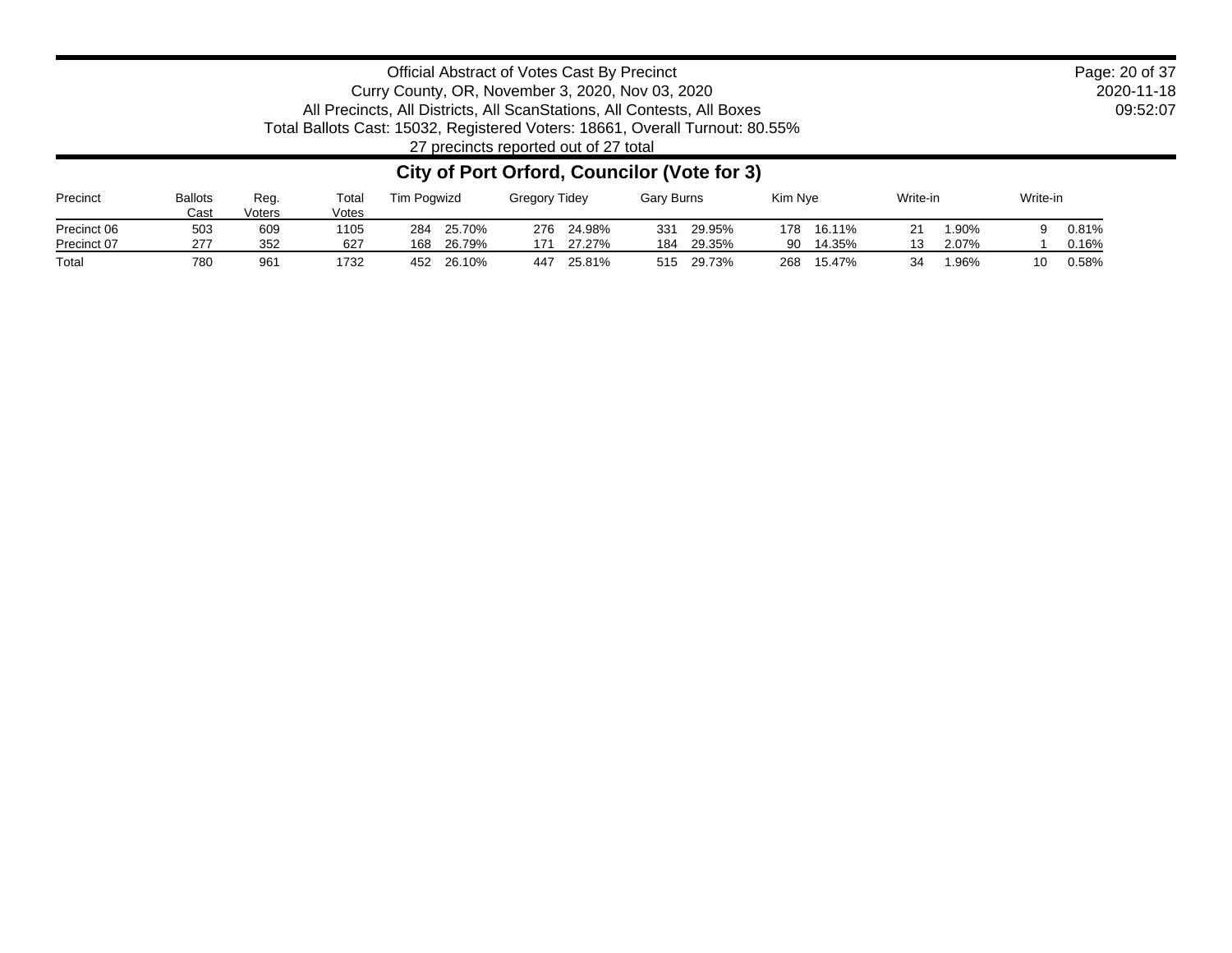Official Abstract of Votes Cast By Precinct Curry County, OR, November 3, 2020, Nov 03, 2020 All Precincts, All Districts, All ScanStations, All Contests, All Boxes Total Ballots Cast: 15032, Registered Voters: 18661, Overall Turnout: 80.55% 27 precincts reported out of 27 total

### **City of Port Orford, Councilor (Vote for 3)**

| Precinct    | <b>Ballots</b><br>Cast | Reg.<br>Voters | Total<br>Votes | Write-in |          | Over<br>Votes | Under<br>Votes |
|-------------|------------------------|----------------|----------------|----------|----------|---------------|----------------|
| Precinct 06 | 503                    | 609            | 1105           |          | 0.54%    |               | 404            |
| Precinct 07 | 277                    | 352            | 627            |          | $0.00\%$ |               | 204            |
| Total       | 780                    | 961            | 1732           |          | 0.35%    |               | 608            |

2020-11-18 09:52:07 Page: 21 of 37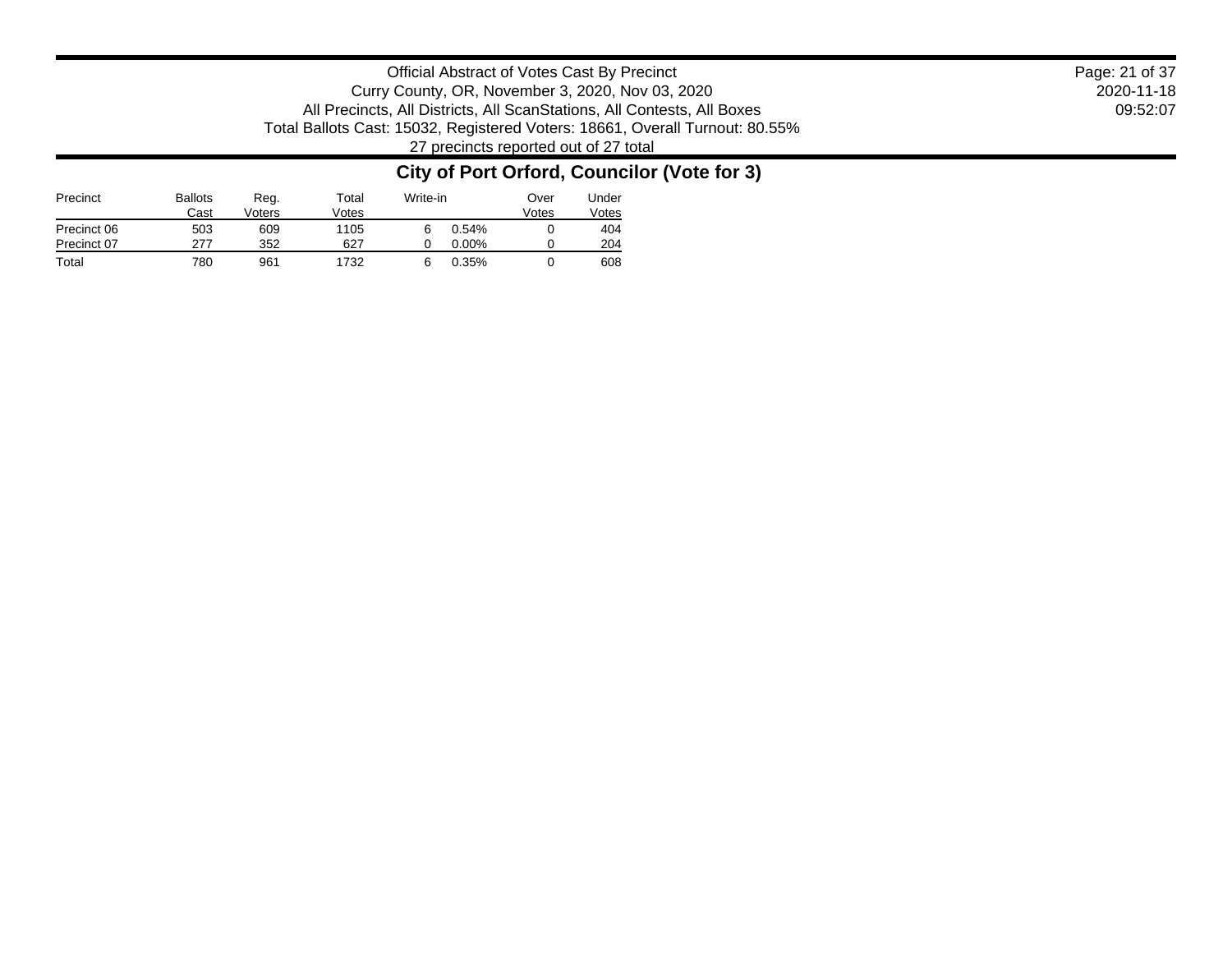2020-11-18 09:52:07 Page: 22 of 37

Official Abstract of Votes Cast By Precinct Curry County, OR, November 3, 2020, Nov 03, 2020 All Precincts, All Districts, All ScanStations, All Contests, All Boxes Total Ballots Cast: 15032, Registered Voters: 18661, Overall Turnout: 80.55% 27 precincts reported out of 27 total

### **City of Gold Beach, Mayor (Vote for 1)**

| Precinct    | <b>Ballots</b><br>Cast | Reg.<br>Voters | $\tau$ otal<br>Votes | Karl Popoff |        | Tamie Kaufman |             | Write-in |       | Over<br>Votes | Jnder<br>Votes |
|-------------|------------------------|----------------|----------------------|-------------|--------|---------------|-------------|----------|-------|---------------|----------------|
| Precinct 10 | 537                    | 679            | 479                  | 232         | 48.43% | 246           | 51.36%      |          | 0.21% |               | 58             |
| Precinct 11 | 855                    | 066            | 787                  | 346         | 43.96% | 434           | .15%<br>55. |          | 0.89% |               | 68             |
| Total       | 392                    | 745            | 1266                 | 578         | 45.66% | 680           | 53.71%      |          | 0.63% |               | 126            |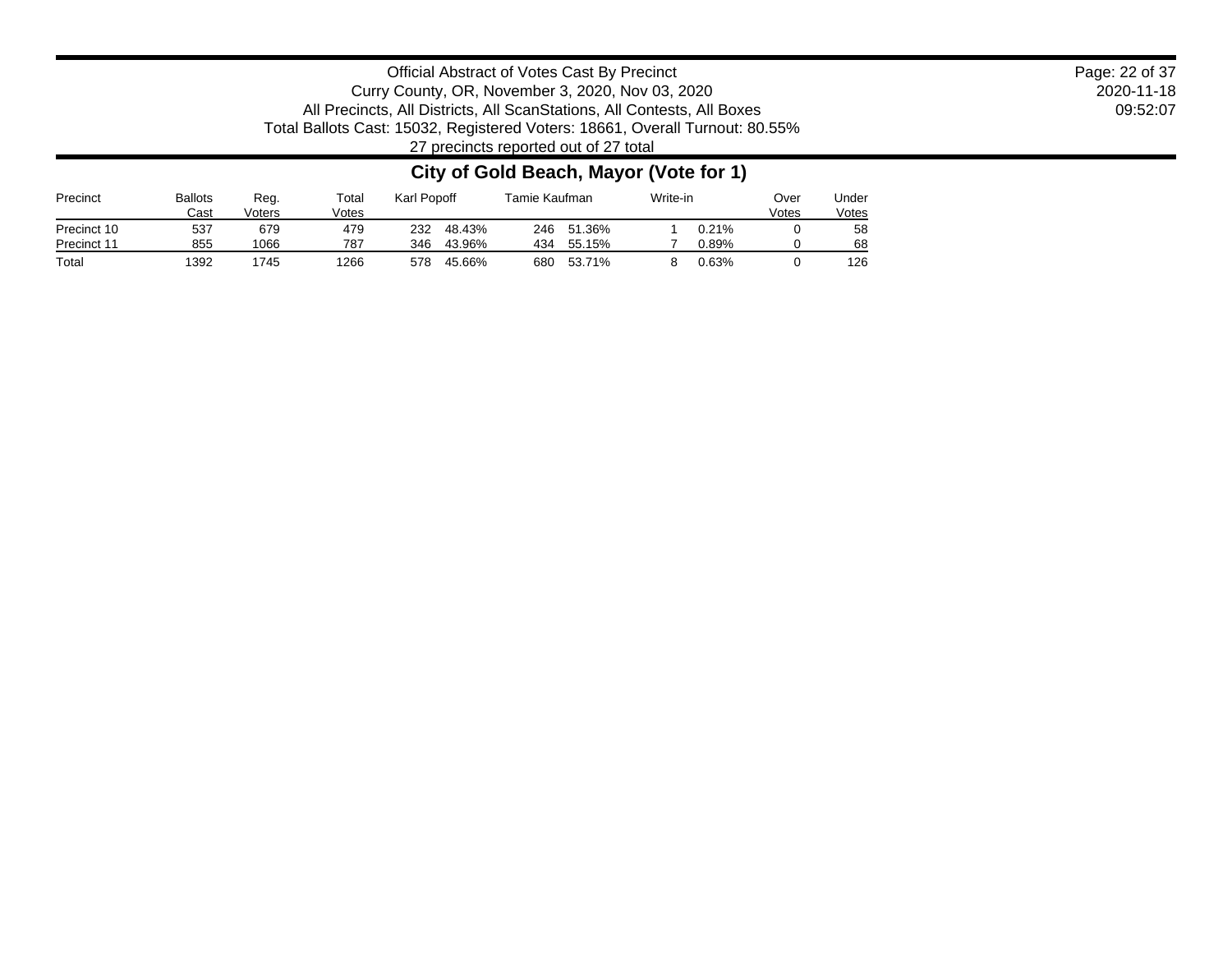2020-11-18 09:52:07 Page: 23 of 37

Official Abstract of Votes Cast By Precinct Curry County, OR, November 3, 2020, Nov 03, 2020 All Precincts, All Districts, All ScanStations, All Contests, All Boxes Total Ballots Cast: 15032, Registered Voters: 18661, Overall Turnout: 80.55% 27 precincts reported out of 27 total

### **City of Gold Beach, Council, Position #2 (Vote for 1)**

| Precinct    | <b>Ballots</b><br>Cast | Reg.<br>Voters | $\tau$ otal<br>Votes | Beth Barker-<br>Hidalgo | Chip Bradlev  | Write-in |  | Under<br>Votes |
|-------------|------------------------|----------------|----------------------|-------------------------|---------------|----------|--|----------------|
| Precinct 10 | 537                    | 679            | 433                  | 49.42%<br>214           | 217<br>50.12% | 0.46%    |  | 104            |
| Precinct 11 | 855                    | 1066           | 723                  | 362<br>50.07%           | 360<br>49.79% | 0.14%    |  | 132            |
| Total       | 1392                   | 745            | 1156                 | 576<br>49.83%           | 577<br>49.91% | 0.26%    |  | 236            |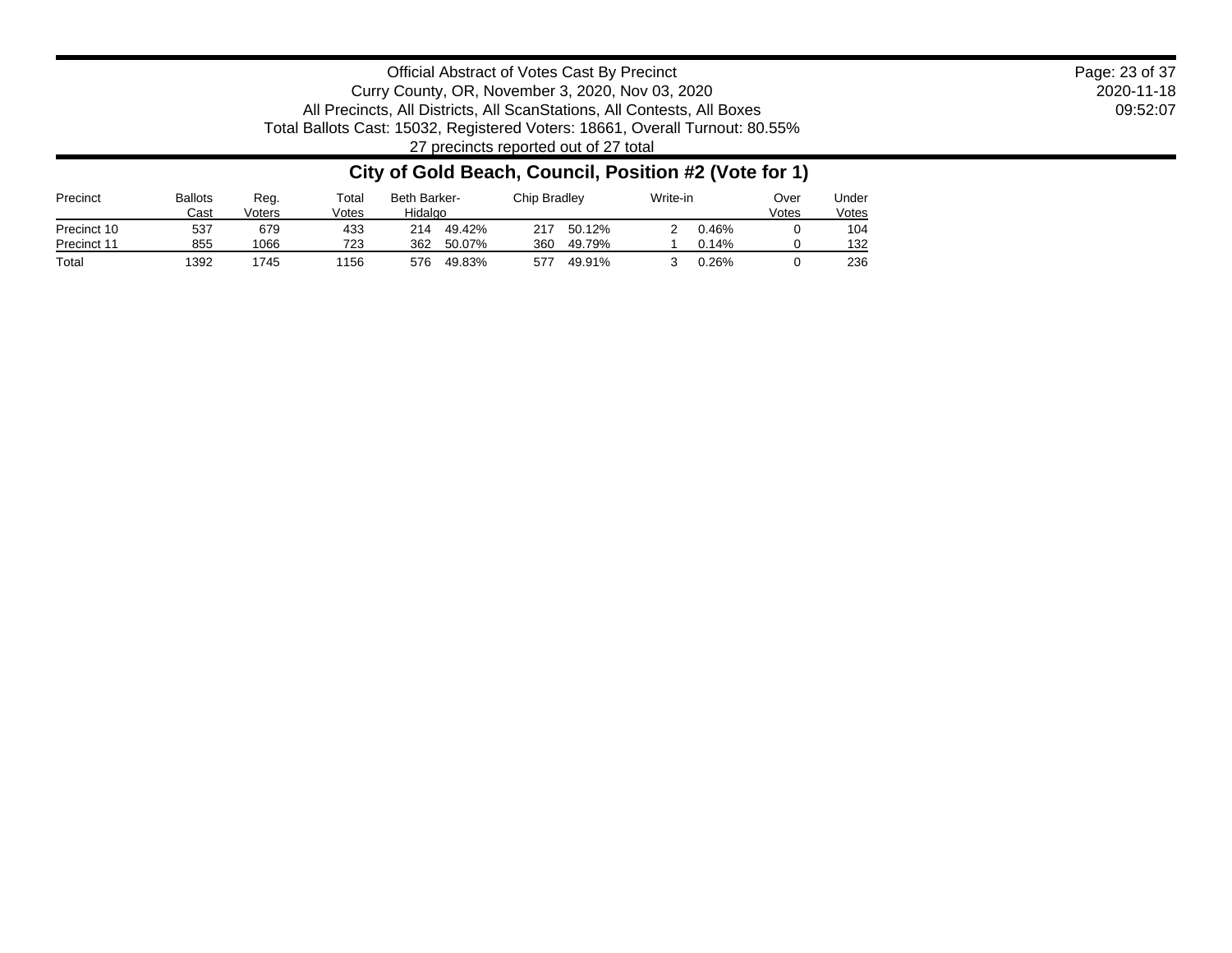2020-11-18 09:52:07 Page: 24 of 37

Official Abstract of Votes Cast By Precinct Curry County, OR, November 3, 2020, Nov 03, 2020 All Precincts, All Districts, All ScanStations, All Contests, All Boxes Total Ballots Cast: 15032, Registered Voters: 18661, Overall Turnout: 80.55% 27 precincts reported out of 27 total

### **City of Gold Beach, Council, Position #4 (Vote for 1)**

| Precinct    | <b>Ballots</b><br>Cast | Reg.<br>Voters | Total<br>Votes | Becky Campbell |        |     | Jeff Crook |  | Write-in |  |     | Over<br>Votes | Jnder<br>Votes |
|-------------|------------------------|----------------|----------------|----------------|--------|-----|------------|--|----------|--|-----|---------------|----------------|
| Precinct 10 | 537                    | 679            | 419            | 240            | 57.28% | 178 | 42.48%     |  | 0.24%    |  | 118 |               |                |
| Precinct 11 | 855                    | 1066           | 707            | 419            | 59.26% | 285 | 40.31%     |  | 0.42%    |  | 148 |               |                |
| Total       | 392                    | 745            | 1126           | 659            | 58.53% | 463 | 41.12%     |  | 0.36%    |  | 266 |               |                |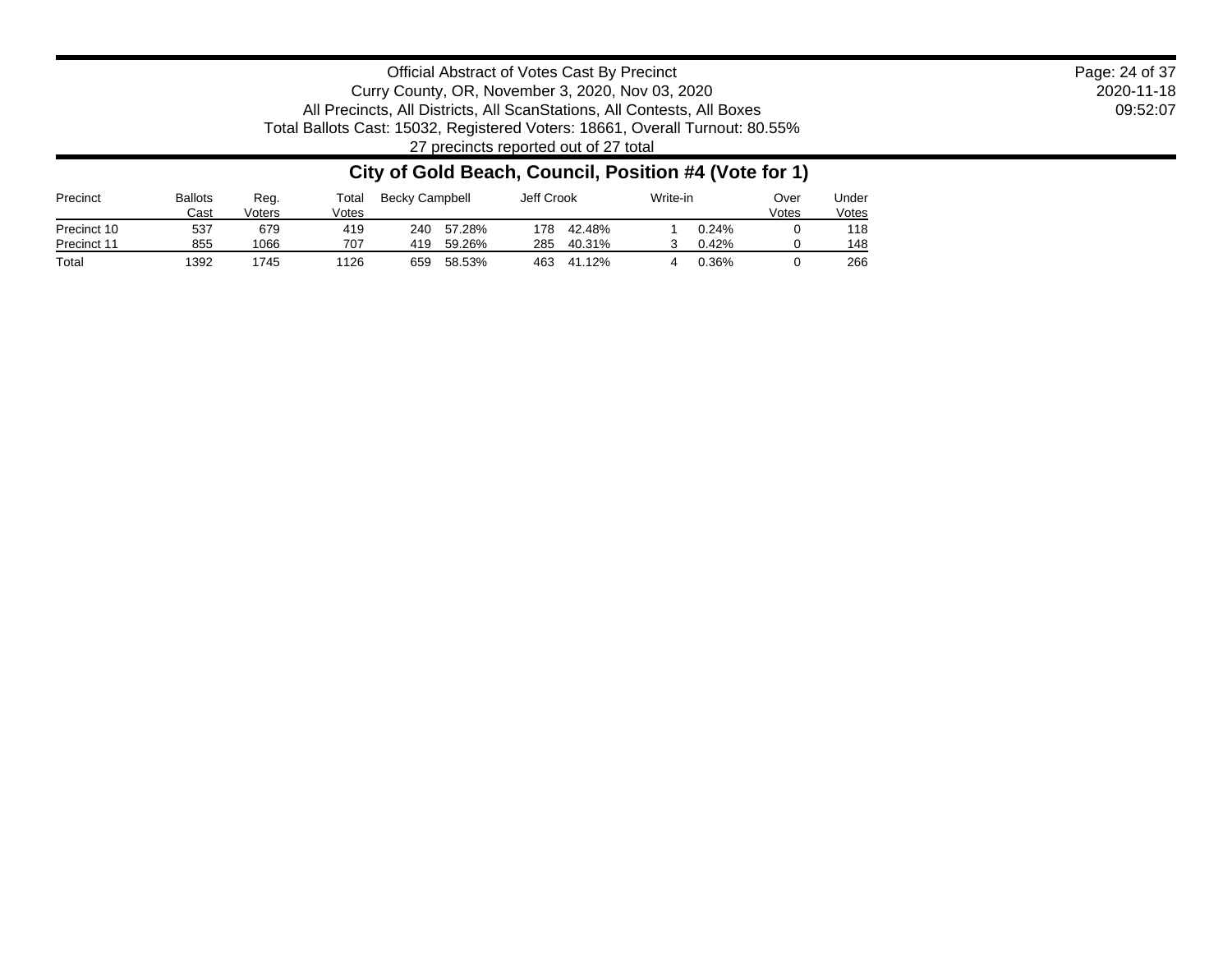2020-11-18 09:52:07 Page: 25 of 37

Official Abstract of Votes Cast By Precinct Curry County, OR, November 3, 2020, Nov 03, 2020 All Precincts, All Districts, All ScanStations, All Contests, All Boxes Total Ballots Cast: 15032, Registered Voters: 18661, Overall Turnout: 80.55% 27 precincts reported out of 27 total

### **City of Brookings, Mayor (Vote for 1)**

| Precinct    | <b>Ballots</b><br>Cast | Reg.<br>Voters | Total<br>Votes | Jake Pieper |        | Write-in |       | Over<br>Votes | Under<br>Votes |
|-------------|------------------------|----------------|----------------|-------------|--------|----------|-------|---------------|----------------|
| Precinct 15 | 490                    | 638            | 333            | 308         | 92.49% | 25       | 7.51% |               | 157            |
| Precinct 16 | 1351                   | 1808           | 976            | 923         | 94.57% | 53       | 5.43% |               | 375            |
| Precinct 17 | 1605                   | 2011           | 1096           | 1029        | 93.89% | 67       | 6.11% |               | 509            |
| Precinct 21 | 297                    | 365            | 216            | 204         | 94.44% | 12       | 5.56% |               | 81             |
| Total       | 3743                   | 4822           | 2621           | 2464        | 94.01% | 157      | 5.99% |               | 1122           |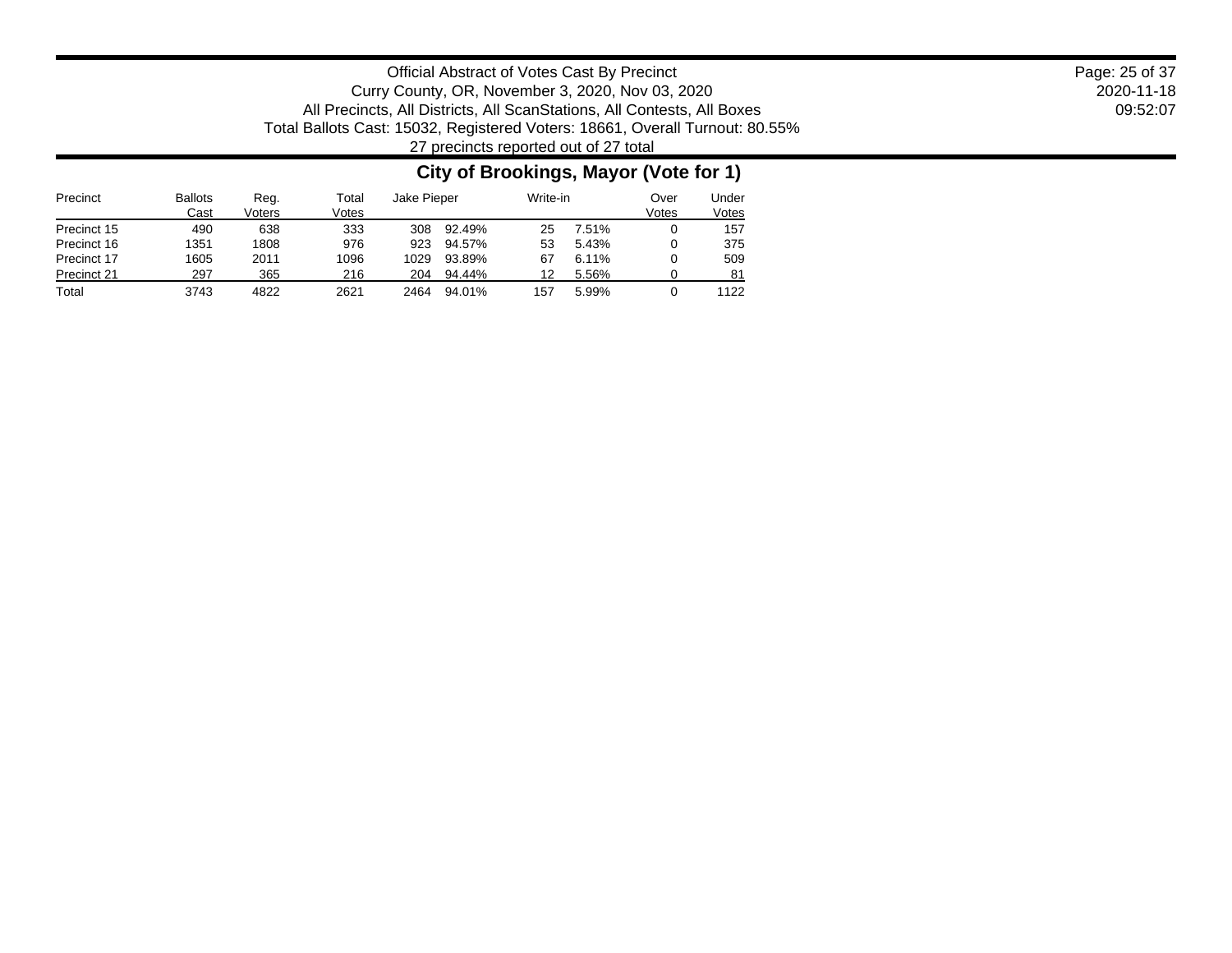2020-11-18 09:52:07 Page: 26 of 37

Official Abstract of Votes Cast By Precinct Curry County, OR, November 3, 2020, Nov 03, 2020 All Precincts, All Districts, All ScanStations, All Contests, All Boxes Total Ballots Cast: 15032, Registered Voters: 18661, Overall Turnout: 80.55% 27 precincts reported out of 27 total

### **City of Brookings, Council, Position #1 (Vote for 1)**

| Precinct    | <b>Ballots</b><br>Cast | Reg.<br>Voters | Total<br>Votes | Brad Alcorn |        | Anthony Bond |        | Write-in |       | Over<br>Votes | Under<br>Votes |
|-------------|------------------------|----------------|----------------|-------------|--------|--------------|--------|----------|-------|---------------|----------------|
| Precinct 15 | 490                    | 638            | 335            | 216         | 64.48% | 116          | 34.63% |          | 0.90% |               | 155            |
| Precinct 16 | 1351                   | 1808           | 953            | 637         | 66.84% | 305          | 32.00% |          | 1.15% |               | 398            |
| Precinct 17 | 1605                   | 2011           | 135            | 785         | 69.16% | 337          | 29.69% | 13       | l.15% |               | 470            |
| Precinct 21 | 297                    | 365            | 205            | 124         | 60.49% | 79           | 38.54% |          | 0.98% |               | 92             |
| Total       | 3743                   | 4822           | 2628           | 762         | 67.05% | 837          | 31.85% | 29       | .10%  |               | 1115           |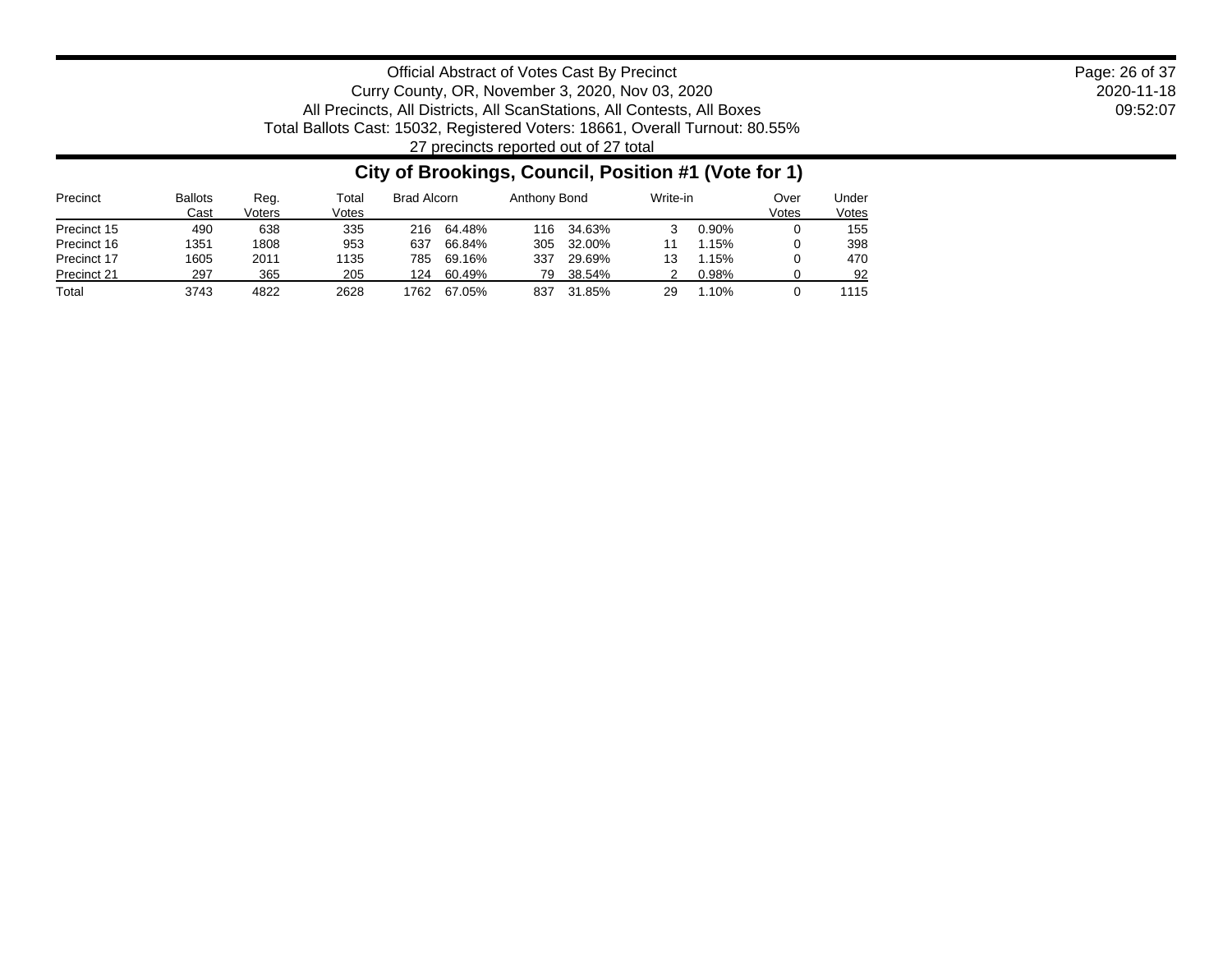2020-11-18 09:52:07 Page: 27 of 37

Official Abstract of Votes Cast By Precinct Curry County, OR, November 3, 2020, Nov 03, 2020 All Precincts, All Districts, All ScanStations, All Contests, All Boxes Total Ballots Cast: 15032, Registered Voters: 18661, Overall Turnout: 80.55% 27 precincts reported out of 27 total

### **City of Brookings, Council, Position #2 (Vote for 1)**

| Precinct    | <b>Ballots</b><br>Cast | Reg.<br>Voters | Total<br>Votes | Diana Cooper |        | Ed Schreiber |        | Write-in |       | Over<br>Votes | Jnder<br>Votes |
|-------------|------------------------|----------------|----------------|--------------|--------|--------------|--------|----------|-------|---------------|----------------|
| Precinct 15 | 490                    | 638            | 380            | 166          | 43.68% | 212          | 55.79% |          | 0.53% |               | 110            |
| Precinct 16 | 1351                   | 1808           | 1036           | 422          | 40.73% | 607          | 58.59% |          | 0.68% |               | 315            |
| Precinct 17 | 1605                   | 2011           | 1221           | 492          | 40.29% | 723          | 59.21% |          | 0.49% |               | 384            |
| Precinct 21 | 297                    | 365            | 235            | 86           | 36.60% | 148          | 62.98% |          | 0.43% |               | 62             |
| Total       | 3743                   | 4822           | 2872           | 166          | 40.60% | 1690         | 58.84% | 16       | 0.56% |               | 871            |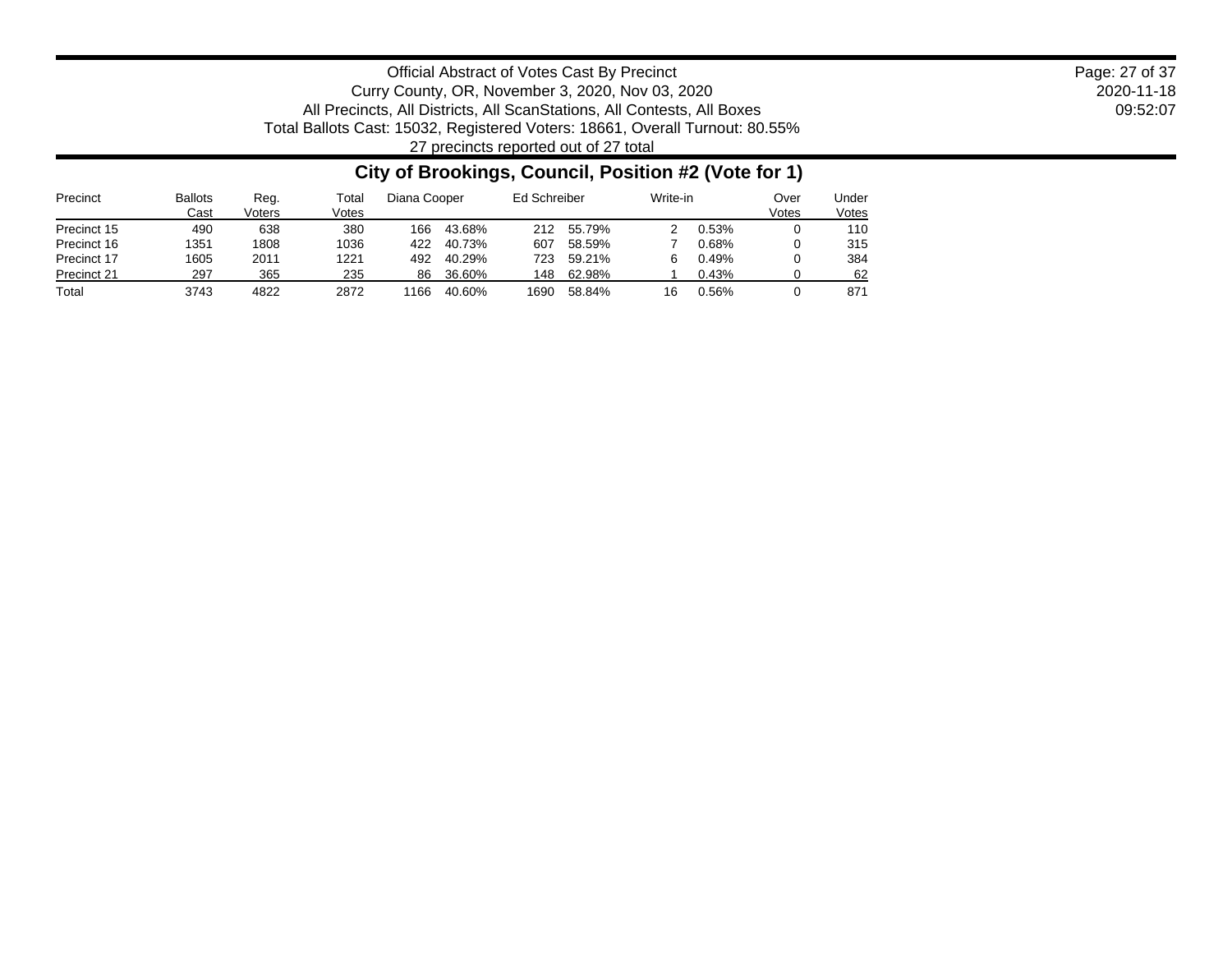2020-11-18 09:52:07 Page: 28 of 37

Official Abstract of Votes Cast By Precinct Curry County, OR, November 3, 2020, Nov 03, 2020 All Precincts, All Districts, All ScanStations, All Contests, All Boxes Total Ballots Cast: 15032, Registered Voters: 18661, Overall Turnout: 80.55% 27 precincts reported out of 27 total

### **Harbor Water People's Utility District, Subdivision 1 (Vote for 1)**

| Precinct    | <b>Ballots</b><br>Cast | Reg.<br>Voters | ™otal<br>√otes | David VanCleave |        | Write-in |  | Under<br>Votes |
|-------------|------------------------|----------------|----------------|-----------------|--------|----------|--|----------------|
| Precinct 02 | 311                    | 407            | 184            | 182             | 98.91% | .09%     |  | 127            |
| Precinct 25 | 562                    | 763            | 348            | 346             | 99.43% | 0.57%    |  | 214            |
| Total       | 873                    | 1170           | 532            | 528             | 99.25% | $0.75\%$ |  | 341            |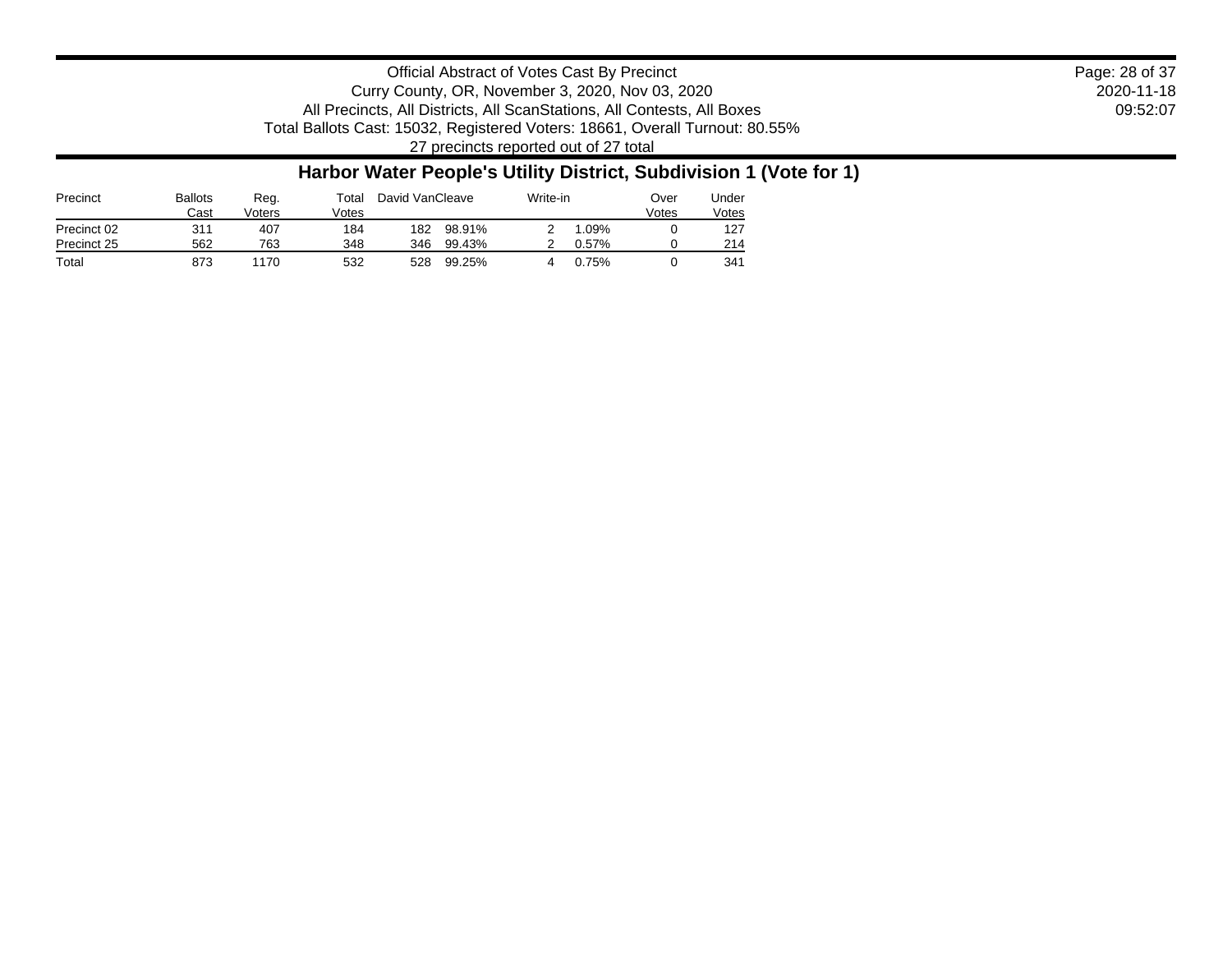2020-11-18 09:52:07 Page: 29 of 37

Official Abstract of Votes Cast By Precinct Curry County, OR, November 3, 2020, Nov 03, 2020 All Precincts, All Districts, All ScanStations, All Contests, All Boxes Total Ballots Cast: 15032, Registered Voters: 18661, Overall Turnout: 80.55% 27 precincts reported out of 27 total

### **Harbor Water People's Utility District, Subdivision 2 (Vote for 1)**

| Precinct    | Ballots<br>Cast | Reg.<br>Voters | Total<br>/otes |     | Tom Beene |  | Write-in | ⊃ver<br>Votes | Jnder<br>Votes |
|-------------|-----------------|----------------|----------------|-----|-----------|--|----------|---------------|----------------|
| Precinct 23 | 47 <sup>4</sup> | 564            | 271            | 269 | 99.26%    |  | 74%      |               | 200            |
| Total       | 471             | 564            | 271            | 269 | 99.26%    |  | 0.74%    |               | 200            |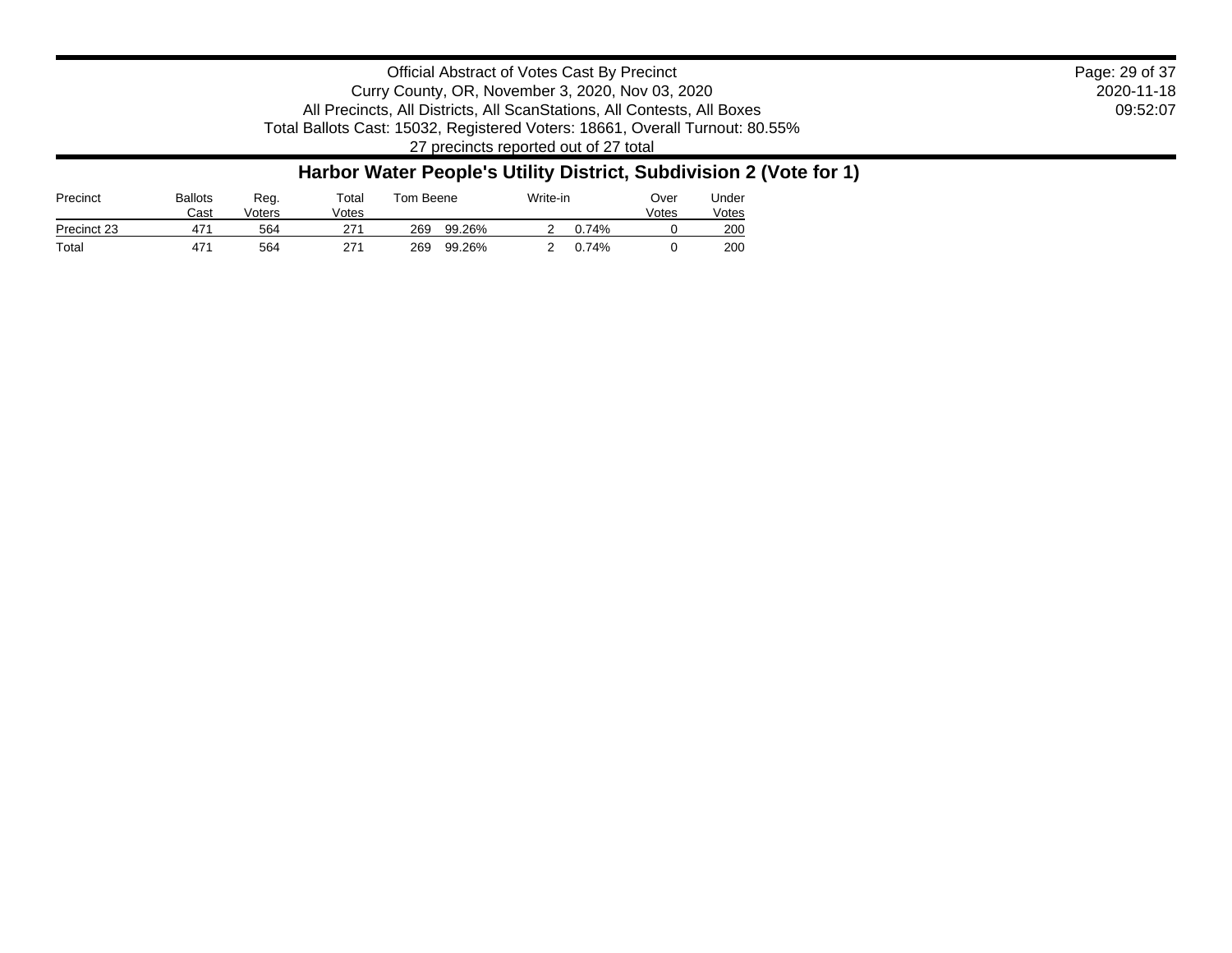2020-11-18 09:52:07 Page: 30 of 37

Official Abstract of Votes Cast By Precinct Curry County, OR, November 3, 2020, Nov 03, 2020 All Precincts, All Districts, All ScanStations, All Contests, All Boxes Total Ballots Cast: 15032, Registered Voters: 18661, Overall Turnout: 80.55% 27 precincts reported out of 27 total

### **Harbor Water People's Utility District, Subdivision 3 (Vote for 1)**

| Precinct    | Ballots<br>Cast | Reg.<br>Voters | Total<br>/otes |     | Jim White |  | Write-in | ⊃ver<br>Votes | Jnder<br>Votes |
|-------------|-----------------|----------------|----------------|-----|-----------|--|----------|---------------|----------------|
| Precinct 22 | 483             | 618            | 305            | 301 | 98.69%    |  | .31%     |               | 178            |
| Total       | 483             | 618            | 305            | 301 | 98.69%    |  | .31%     |               | 178            |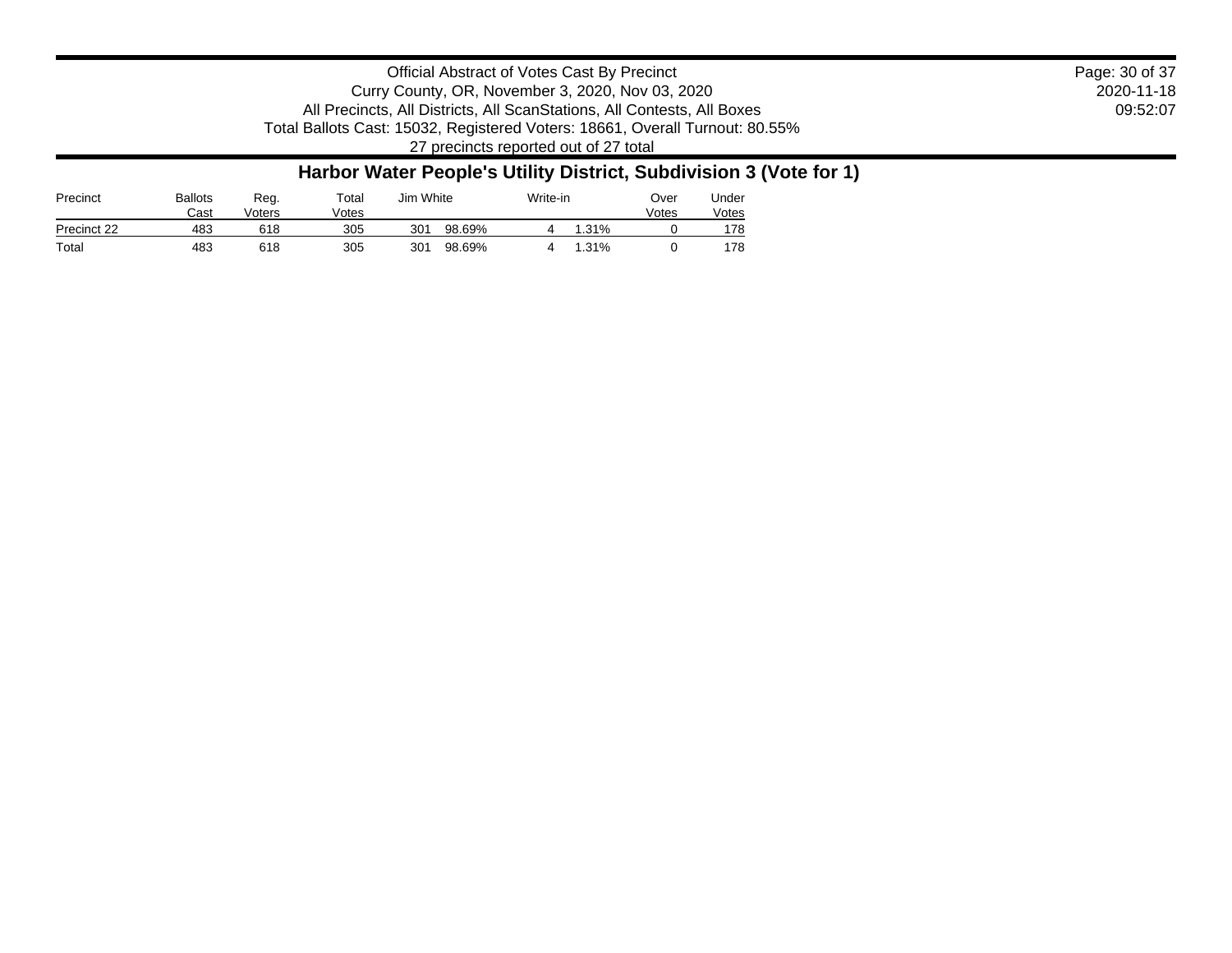| Official Abstract of Votes Cast By Precinct                                  | Page: 31 of 37 |
|------------------------------------------------------------------------------|----------------|
| Curry County, OR, November 3, 2020, Nov 03, 2020                             | 2020-11-18     |
| All Precincts, All Districts, All ScanStations, All Contests, All Boxes      | 09:52:07       |
| Total Ballots Cast: 15032, Registered Voters: 18661, Overall Turnout: 80.55% |                |

27 precincts reported out of 27 total

## **Harbor Water People's Utility District, Subdivision 4 (Vote for 1)**

| Precinct    | <b>Ballots</b><br>Cast | Reg.<br>√oters | $\tau$ otal<br>Votes | Write-in      | Over<br>Votes | Jnder<br>Votes |
|-------------|------------------------|----------------|----------------------|---------------|---------------|----------------|
| Precinct 24 | 560                    | 668            | 25                   | 100.00%<br>25 |               | 535            |
| Total       | 560                    | 668            | 25                   | 25 100.00%    |               | 535            |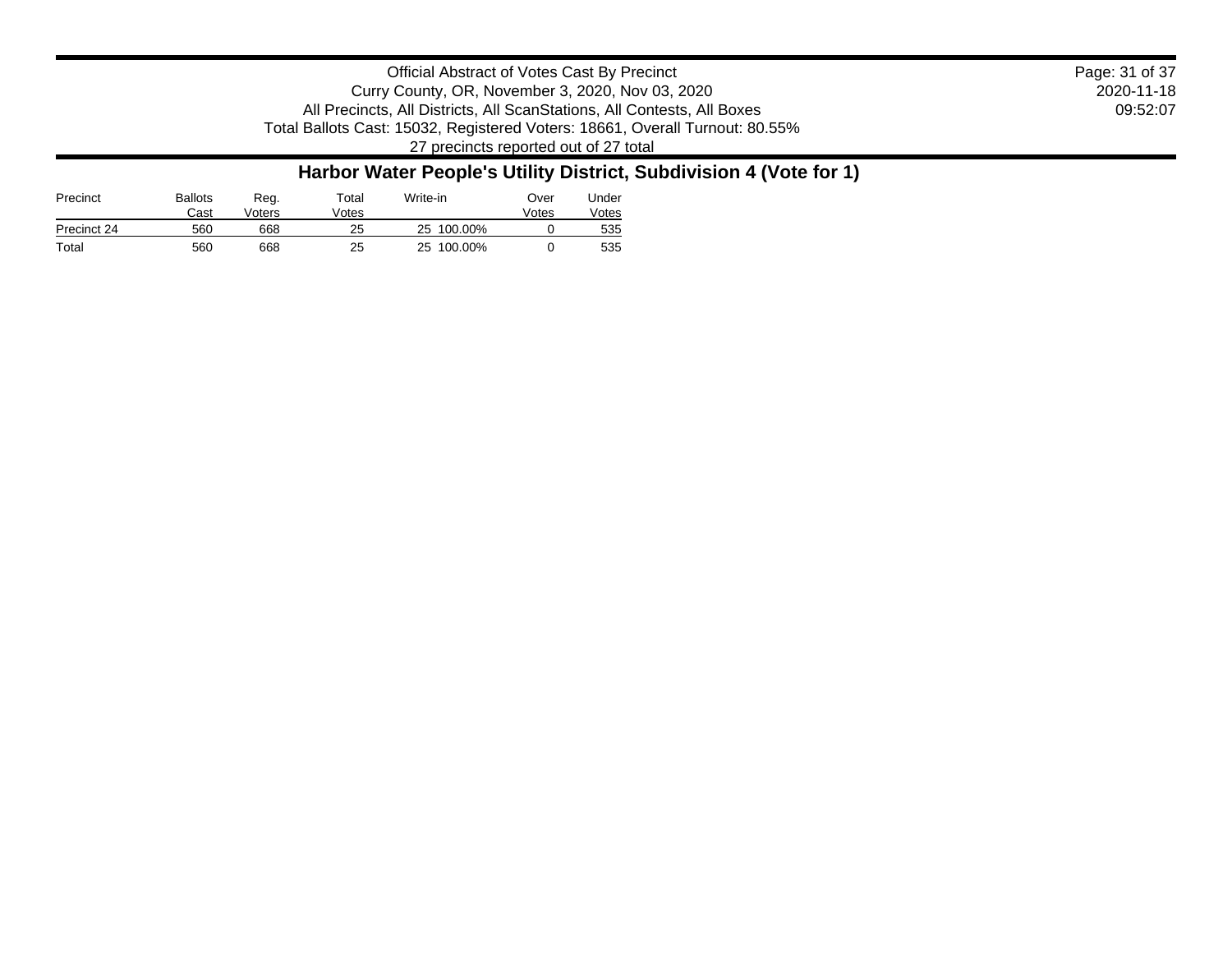2020-11-18 09:52:07 Page: 32 of 37

Official Abstract of Votes Cast By Precinct Curry County, OR, November 3, 2020, Nov 03, 2020 All Precincts, All Districts, All ScanStations, All Contests, All Boxes Total Ballots Cast: 15032, Registered Voters: 18661, Overall Turnout: 80.55% 27 precincts reported out of 27 total

### **Harbor Water People's Utility District, Subdivision 5 (Vote for 1)**

| Precinct    | <b>Ballots</b><br>Cast | Reg.<br>Voters | ™otal<br>Votes |     | Daniel Fraser |  | Write-in | ⊃ver<br>Votes | Jnder<br>√otes |
|-------------|------------------------|----------------|----------------|-----|---------------|--|----------|---------------|----------------|
| Precinct 19 | 455                    | 528            | 265            | 261 | 98.49%        |  | .51%     |               | 190            |
| Total       | 455                    | 528            | 265            | 261 | 98.49%        |  | .51%     |               | 190            |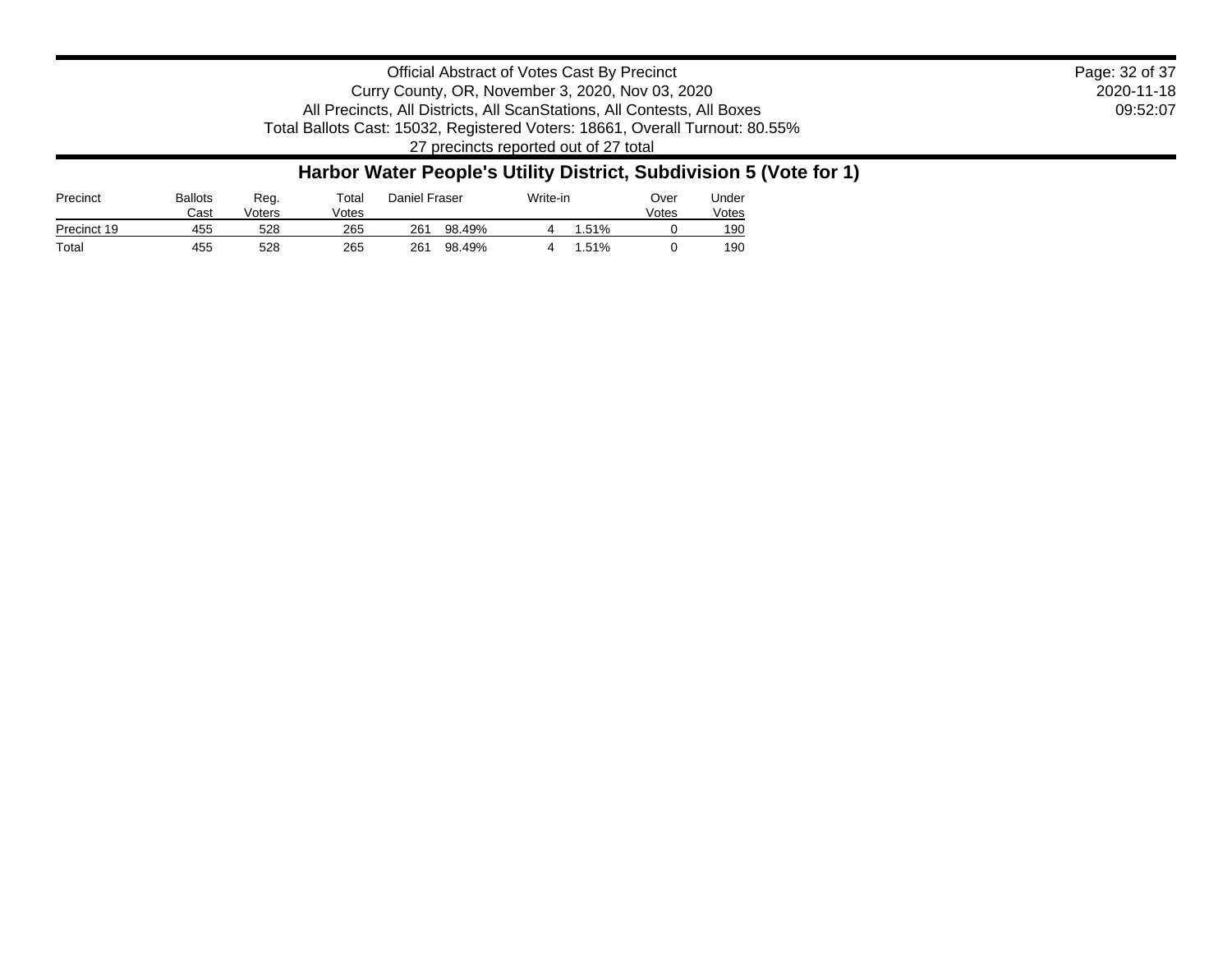2020-11-18 09:52:07 Page: 33 of 37

Official Abstract of Votes Cast By Precinct Curry County, OR, November 3, 2020, Nov 03, 2020 All Precincts, All Districts, All ScanStations, All Contests, All Boxes Total Ballots Cast: 15032, Registered Voters: 18661, Overall Turnout: 80.55% 27 precincts reported out of 27 total

### **Measure 107 - Amends Constitution: Allows laws limiting (Vote for 1)**

| Precinct    | <b>Ballots</b><br>Cast | Reg.<br>Voters | Total<br>Votes | Yes   |        | No   |        | Over<br>Votes | Under<br>Votes |
|-------------|------------------------|----------------|----------------|-------|--------|------|--------|---------------|----------------|
| Precinct 01 | 90                     | 116            | 81             | 60    | 74.07% | 21   | 25.93% | 0             | 9              |
| Precinct 02 | 538                    | 685            | 503            | 389   | 77.34% | 114  | 22.66% | 0             | 35             |
| Precinct 03 | 423                    | 503            | 406            | 314   | 77.34% | 92   | 22.66% | 0             | 17             |
| Precinct 04 | 238                    | 275            | 220            | 147   | 66.82% | 73   | 33.18% | 0             | 18             |
| Precinct 05 | 700                    | 869            | 671            | 543   | 80.92% | 128  | 19.08% | 0             | 29             |
| Precinct 06 | 503                    | 609            | 475            | 411   | 86.53% | 64   | 13.47% | 0             | 28             |
| Precinct 07 | 277                    | 352            | 262            | 221   | 84.35% | 41   | 15.65% | 0             | 15             |
| Precinct 08 | 541                    | 645            | 512            | 394   | 76.95% | 118  | 23.05% | 0             | 29             |
| Precinct 09 | 854                    | 994            | 820            | 573   | 69.88% | 247  | 30.12% | 0             | 34             |
| Precinct 10 | 537                    | 679            | 495            | 373   | 75.35% | 122  | 24.65% | 0             | 42             |
| Precinct 11 | 855                    | 1066           | 802            | 626   | 78.05% | 176  | 21.95% | 0             | 53             |
| Precinct 12 | 251                    | 300            | 241            | 181   | 75.10% | 60   | 24.90% | 0             | 10             |
| Precinct 13 | 258                    | 303            | 240            | 156   | 65.00% | 84   | 35.00% | 0             | 18             |
| Precinct 14 | 358                    | 485            | 338            | 230   | 68.05% | 108  | 31.95% | 1             | 19             |
| Precinct 15 | 490                    | 638            | 453            | 318   | 70.20% | 135  | 29.80% | 2             | 35             |
| Precinct 16 | 1351                   | 1808           | 1276           | 953   | 74.69% | 323  | 25.31% | 0             | 75             |
| Precinct 17 | 1605                   | 2011           | 1487           | 1121  | 75.39% | 366  | 24.61% | 0             | 118            |
| Precinct 18 | 468                    | 562            | 452            | 334   | 73.89% | 118  | 26.11% | 0             | 16             |
| Precinct 19 | 759                    | 891            | 720            | 529   | 73.47% | 191  | 26.53% | 0             | 39             |
| Precinct 20 | 390                    | 479            | 365            | 275   | 75.34% | 90   | 24.66% | 0             | 25             |
| Precinct 21 | 297                    | 365            | 275            | 202   | 73.45% | 73   | 26.55% | 0             | 22             |
| Precinct 22 | 483                    | 618            | 452            | 353   | 78.10% | 99   | 21.90% | 0             | 31             |
| Precinct 23 | 495                    | 588            | 474            | 348   | 73.42% | 126  | 26.58% | 0             | 21             |
| Precinct 24 | 560                    | 668            | 519            | 400   | 77.07% | 119  | 22.93% | 0             | 41             |
| Precinct 25 | 562                    | 763            | 536            | 407   | 75.93% | 129  | 24.07% | 0             | 26             |
| Precinct 26 | 823                    | 994            | 793            | 581   | 73.27% | 212  | 26.73% | 0             | 30             |
| Precinct 27 | 326                    | 395            | 306            | 216   | 70.59% | 90   | 29.41% | 0             | 20             |
| Total       | 15032                  | 18661          | 14174          | 10655 | 75.17% | 3519 | 24.83% | 3             | 855            |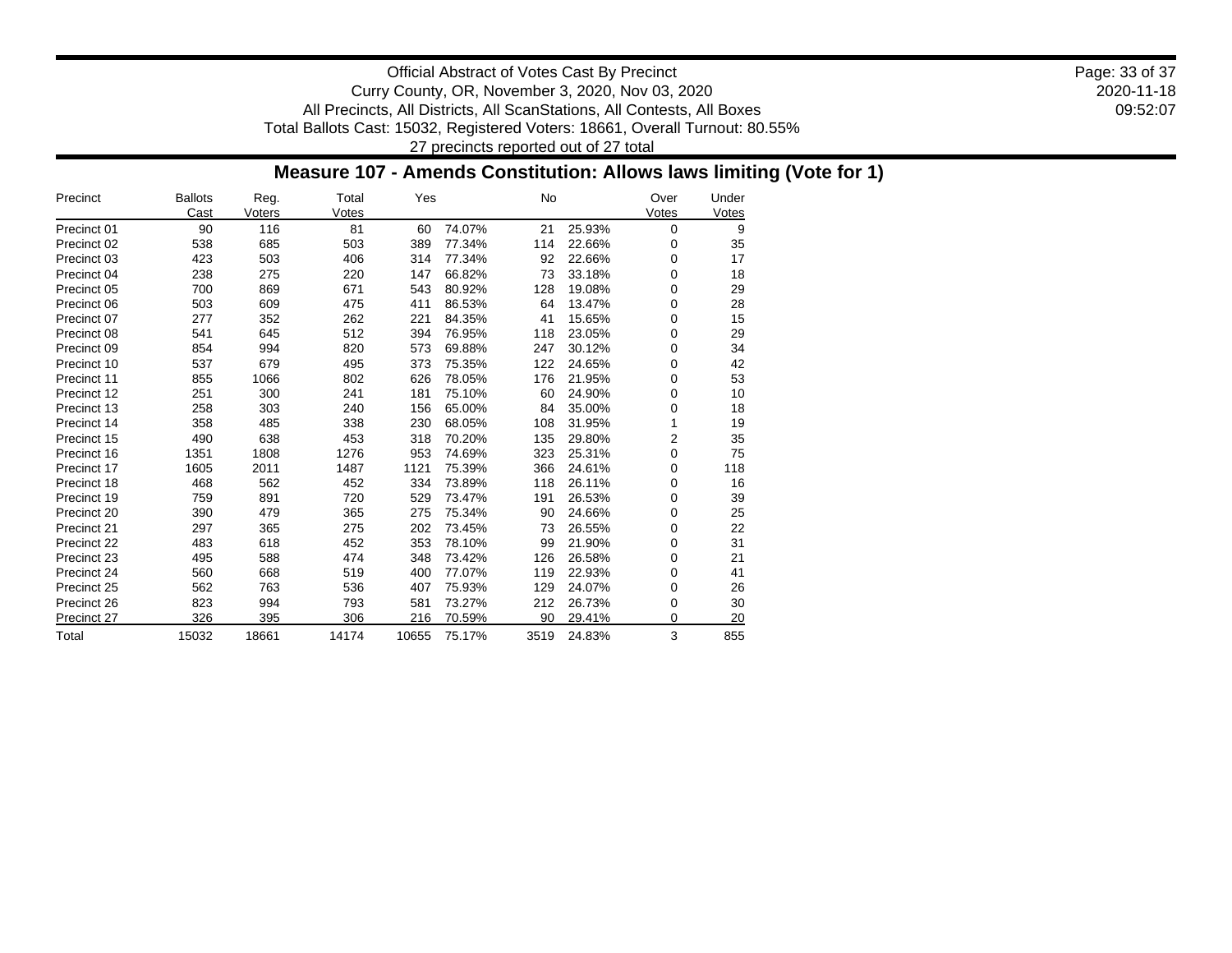2020-11-18 09:52:07 Page: 34 of 37

Official Abstract of Votes Cast By Precinct Curry County, OR, November 3, 2020, Nov 03, 2020 All Precincts, All Districts, All ScanStations, All Contests, All Boxes Total Ballots Cast: 15032, Registered Voters: 18661, Overall Turnout: 80.55% 27 precincts reported out of 27 total

### **Measure 108 - Increases cigarette and cigar taxes (Vote for 1)**

| Precinct    | <b>Ballots</b><br>Cast | Reg.<br>Voters | Total<br>Votes | Yes  |        | No   |        | Over<br>Votes | Under<br>Votes |
|-------------|------------------------|----------------|----------------|------|--------|------|--------|---------------|----------------|
| Precinct 01 | 90                     | 116            | 84             | 42   | 50.00% | 42   | 50.00% | 0             | 6              |
| Precinct 02 | 538                    | 685            | 522            | 302  | 57.85% | 220  | 42.15% | 0             | 16             |
| Precinct 03 | 423                    | 503            | 408            | 241  | 59.07% | 167  | 40.93% | 0             | 15             |
| Precinct 04 | 238                    | 275            | 224            | 121  | 54.02% | 103  | 45.98% | 0             | 14             |
| Precinct 05 | 700                    | 869            | 688            | 415  | 60.32% | 273  | 39.68% | 0             | 12             |
| Precinct 06 | 503                    | 609            | 483            | 325  | 67.29% | 158  | 32.71% | 0             | 20             |
| Precinct 07 | 277                    | 352            | 269            | 183  | 68.03% | 86   | 31.97% | 0             | 8              |
| Precinct 08 | 541                    | 645            | 518            | 317  | 61.20% | 201  | 38.80% | 0             | 23             |
| Precinct 09 | 854                    | 994            | 832            | 487  | 58.53% | 345  | 41.47% | 0             | 22             |
| Precinct 10 | 537                    | 679            | 510            | 299  | 58.63% | 211  | 41.37% | 0             | 27             |
| Precinct 11 | 855                    | 1066           | 838            | 492  | 58.71% | 346  | 41.29% | 0             | 17             |
| Precinct 12 | 251                    | 300            | 245            | 153  | 62.45% | 92   | 37.55% | 0             | 6              |
| Precinct 13 | 258                    | 303            | 243            | 132  | 54.32% | 111  | 45.68% | 0             | 15             |
| Precinct 14 | 358                    | 485            | 345            | 206  | 59.71% | 139  | 40.29% | 0             | 13             |
| Precinct 15 | 490                    | 638            | 470            | 261  | 55.53% | 209  | 44.47% | 0             | 20             |
| Precinct 16 | 1351                   | 1808           | 1320           | 798  | 60.45% | 522  | 39.55% | 0             | 31             |
| Precinct 17 | 1605                   | 2011           | 1544           | 956  | 61.92% | 588  | 38.08% | 0             | 61             |
| Precinct 18 | 468                    | 562            | 460            | 281  | 61.09% | 179  | 38.91% | 0             | 8              |
| Precinct 19 | 759                    | 891            | 738            | 444  | 60.16% | 294  | 39.84% | 1             | 20             |
| Precinct 20 | 390                    | 479            | 375            | 211  | 56.27% | 164  | 43.73% | 0             | 15             |
| Precinct 21 | 297                    | 365            | 288            | 157  | 54.51% | 131  | 45.49% | 0             | 9              |
| Precinct 22 | 483                    | 618            | 464            | 281  | 60.56% | 183  | 39.44% | 0             | 19             |
| Precinct 23 | 495                    | 588            | 482            | 286  | 59.34% | 196  | 40.66% | 0             | 13             |
| Precinct 24 | 560                    | 668            | 545            | 359  | 65.87% | 186  | 34.13% | 0             | 15             |
| Precinct 25 | 562                    | 763            | 550            | 285  | 51.82% | 265  | 48.18% | 0             | 12             |
| Precinct 26 | 823                    | 994            | 807            | 464  | 57.50% | 343  | 42.50% | 0             | 16             |
| Precinct 27 | 326                    | 395            | 315            | 159  | 50.48% | 156  | 49.52% | 0             | 11             |
| Total       | 15032                  | 18661          | 14567          | 8657 | 59.43% | 5910 | 40.57% | 1             | 464            |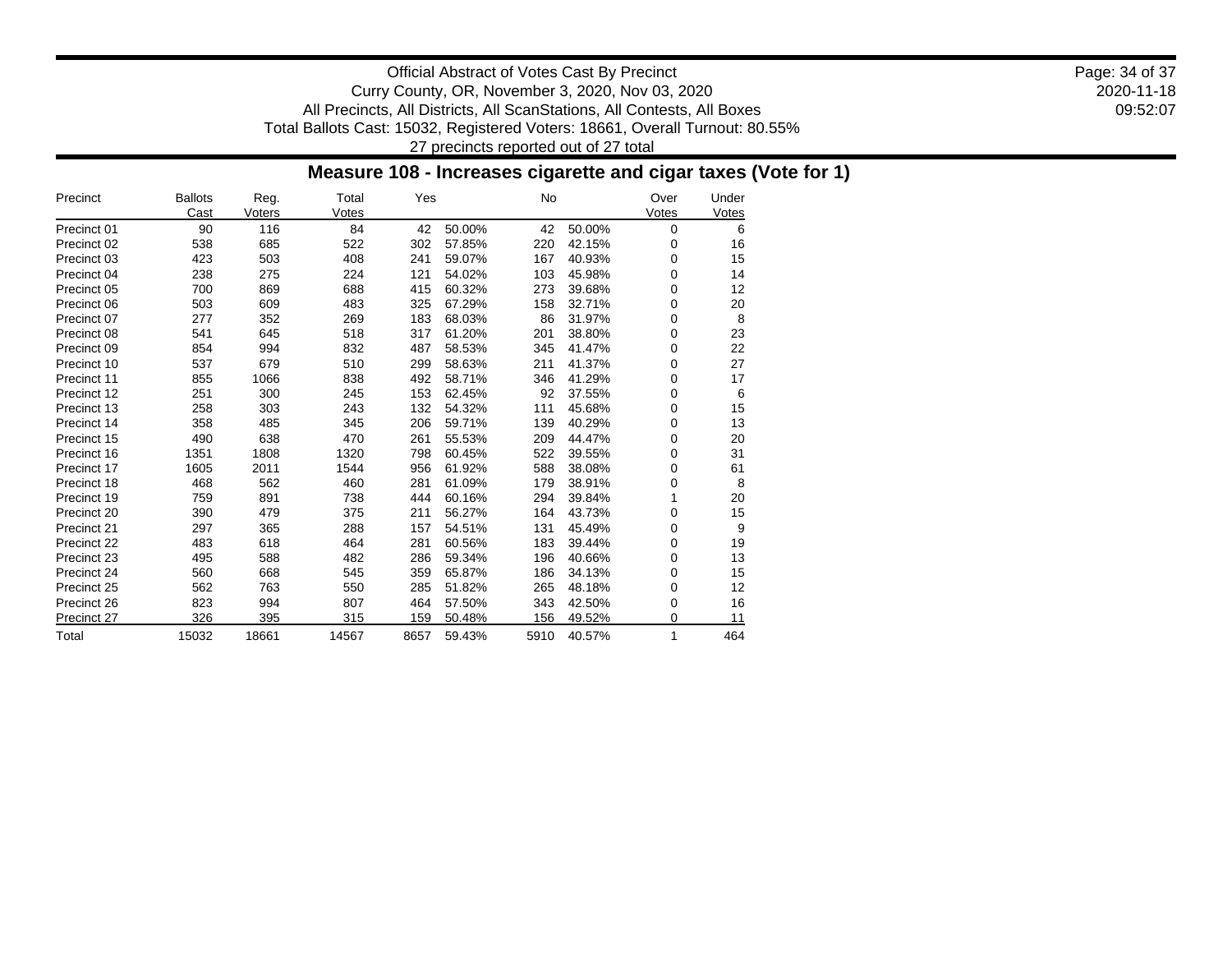2020-11-18 09:52:07 Page: 35 of 37

Official Abstract of Votes Cast By Precinct Curry County, OR, November 3, 2020, Nov 03, 2020 All Precincts, All Districts, All ScanStations, All Contests, All Boxes Total Ballots Cast: 15032, Registered Voters: 18661, Overall Turnout: 80.55% 27 precincts reported out of 27 total

### **Measure 109 - Allows manufacture delivery admin psilocybin (Vote for 1)**

| Precinct    | <b>Ballots</b><br>Cast | Reg.<br>Voters | Total<br>Votes | Yes  |        | No   |        | Over<br>Votes | Under<br>Votes |
|-------------|------------------------|----------------|----------------|------|--------|------|--------|---------------|----------------|
| Precinct 01 | 90                     | 116            | 83             | 47   | 56.63% | 36   | 43.37% | 0             | 7              |
| Precinct 02 | 538                    | 685            | 510            | 234  | 45.88% | 276  | 54.12% | 0             | 28             |
| Precinct 03 | 423                    | 503            | 407            | 214  | 52.58% | 193  | 47.42% | 0             | 16             |
| Precinct 04 | 238                    | 275            | 223            | 108  | 48.43% | 115  | 51.57% | 1             | 14             |
| Precinct 05 | 700                    | 869            | 678            | 407  | 60.03% | 271  | 39.97% | 0             | 22             |
| Precinct 06 | 503                    | 609            | 484            | 301  | 62.19% | 183  | 37.81% | 0             | 19             |
| Precinct 07 | 277                    | 352            | 264            | 186  | 70.45% | 78   | 29.55% | 0             | 13             |
| Precinct 08 | 541                    | 645            | 511            | 256  | 50.10% | 255  | 49.90% | 0             | 30             |
| Precinct 09 | 854                    | 994            | 826            | 377  | 45.64% | 449  | 54.36% | 0             | 28             |
| Precinct 10 | 537                    | 679            | 502            | 245  | 48.80% | 257  | 51.20% | 0             | 35             |
| Precinct 11 | 855                    | 1066           | 829            | 407  | 49.10% | 422  | 50.90% | 0             | 26             |
| Precinct 12 | 251                    | 300            | 242            | 129  | 53.31% | 113  | 46.69% | 0             | 9              |
| Precinct 13 | 258                    | 303            | 241            | 117  | 48.55% | 124  | 51.45% | 0             | 17             |
| Precinct 14 | 358                    | 485            | 343            | 164  | 47.81% | 179  | 52.19% | 0             | 15             |
| Precinct 15 | 490                    | 638            | 467            | 253  | 54.18% | 214  | 45.82% | 0             | 23             |
| Precinct 16 | 1351                   | 1808           | 1294           | 619  | 47.84% | 675  | 52.16% | 0             | 57             |
| Precinct 17 | 1605                   | 2011           | 1521           | 734  | 48.26% | 787  | 51.74% | 0             | 84             |
| Precinct 18 | 468                    | 562            | 453            | 253  | 55.85% | 200  | 44.15% | 0             | 15             |
| Precinct 19 | 759                    | 891            | 730            | 333  | 45.62% | 397  | 54.38% | 1             | 28             |
| Precinct 20 | 390                    | 479            | 368            | 198  | 53.80% | 170  | 46.20% | 0             | 22             |
| Precinct 21 | 297                    | 365            | 281            | 148  | 52.67% | 133  | 47.33% | 0             | 16             |
| Precinct 22 | 483                    | 618            | 455            | 203  | 44.62% | 252  | 55.38% | 0             | 28             |
| Precinct 23 | 495                    | 588            | 471            | 228  | 48.41% | 243  | 51.59% | 0             | 24             |
| Precinct 24 | 560                    | 668            | 532            | 241  | 45.30% | 291  | 54.70% | 0             | 28             |
| Precinct 25 | 562                    | 763            | 537            | 272  | 50.65% | 265  | 49.35% | 0             | 25             |
| Precinct 26 | 823                    | 994            | 798            | 414  | 51.88% | 384  | 48.12% | 0             | 25             |
| Precinct 27 | 326                    | 395            | 307            | 146  | 47.56% | 161  | 52.44% | 0             | 19             |
| Total       | 15032                  | 18661          | 14357          | 7234 | 50.39% | 7123 | 49.61% | 2             | 673            |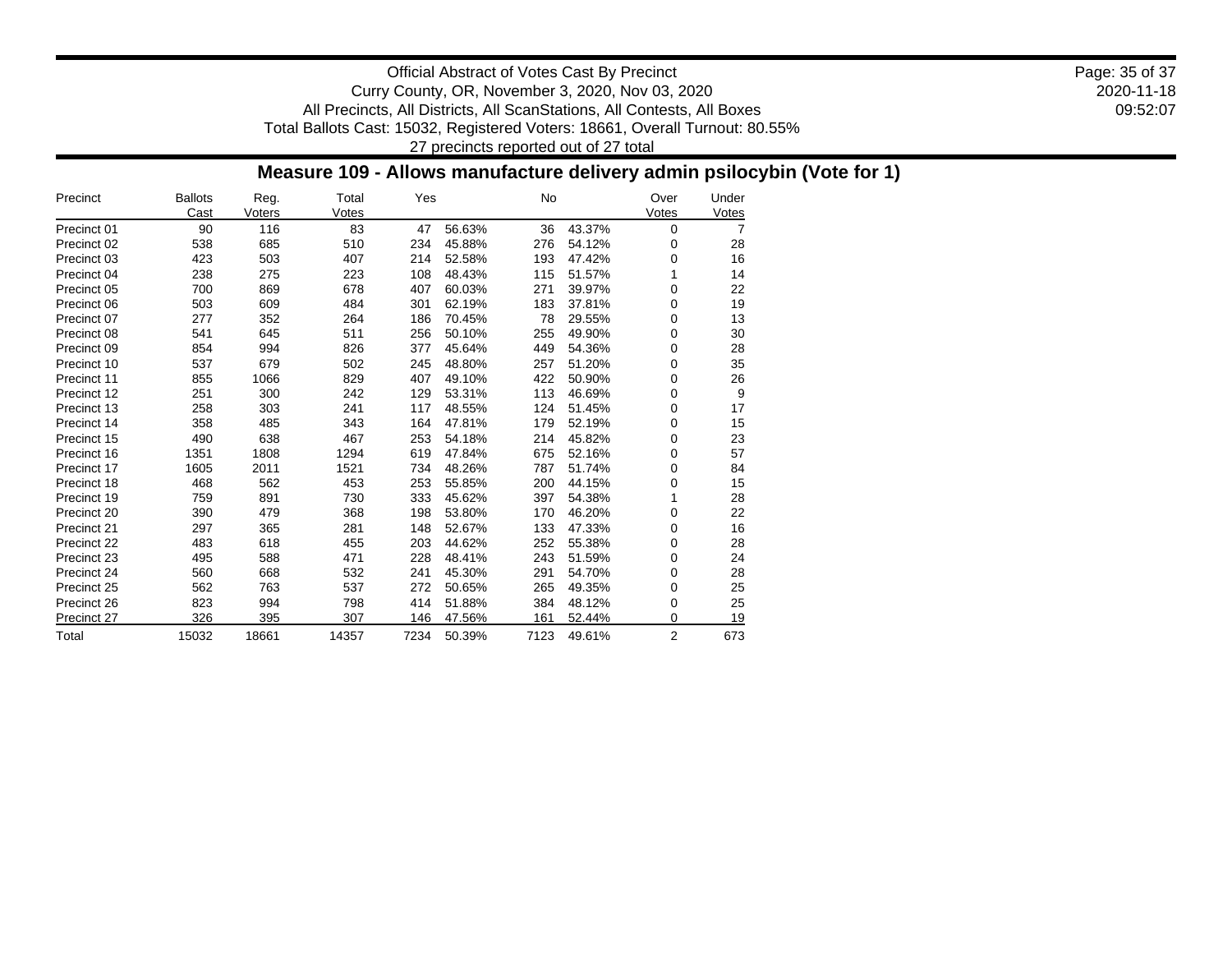2020-11-18 09:52:07 Page: 36 of 37

Official Abstract of Votes Cast By Precinct Curry County, OR, November 3, 2020, Nov 03, 2020 All Precincts, All Districts, All ScanStations, All Contests, All Boxes Total Ballots Cast: 15032, Registered Voters: 18661, Overall Turnout: 80.55% 27 precincts reported out of 27 total

### **Measure 110 - Provides statewide addiction/recovery services (Vote for 1)**

| Precinct    | <b>Ballots</b><br>Cast | Reg.<br>Voters | Total<br>Votes | Yes  |        | <b>No</b> |        | Over<br>Votes | Under<br>Votes |
|-------------|------------------------|----------------|----------------|------|--------|-----------|--------|---------------|----------------|
| Precinct 01 | 90                     | 116            | 82             | 43   | 52.44% | 39        | 47.56% | 0             | 8              |
| Precinct 02 | 538                    | 685            | 511            | 240  | 46.97% | 271       | 53.03% | 2             | 25             |
| Precinct 03 | 423                    | 503            | 400            | 217  | 54.25% | 183       | 45.75% | 0             | 23             |
| Precinct 04 | 238                    | 275            | 222            | 91   | 40.99% | 131       | 59.01% | 0             | 16             |
| Precinct 05 | 700                    | 869            | 673            | 402  | 59.73% | 271       | 40.27% | 0             | 27             |
| Precinct 06 | 503                    | 609            | 480            | 310  | 64.58% | 170       | 35.42% | 0             | 23             |
| Precinct 07 | 277                    | 352            | 271            | 191  | 70.48% | 80        | 29.52% | 0             | 6              |
| Precinct 08 | 541                    | 645            | 517            | 252  | 48.74% | 265       | 51.26% | 0             | 24             |
| Precinct 09 | 854                    | 994            | 818            | 348  | 42.54% | 470       | 57.46% | 0             | 36             |
| Precinct 10 | 537                    | 679            | 509            | 282  | 55.40% | 227       | 44.60% | 0             | 28             |
| Precinct 11 | 855                    | 1066           | 827            | 439  | 53.08% | 388       | 46.92% | 1             | 27             |
| Precinct 12 | 251                    | 300            | 238            | 105  | 44.12% | 133       | 55.88% | 0             | 13             |
| Precinct 13 | 258                    | 303            | 244            | 113  | 46.31% | 131       | 53.69% | 0             | 14             |
| Precinct 14 | 358                    | 485            | 343            | 156  | 45.48% | 187       | 54.52% | 0             | 15             |
| Precinct 15 | 490                    | 638            | 462            | 248  | 53.68% | 214       | 46.32% | 0             | 28             |
| Precinct 16 | 1351                   | 1808           | 1291           | 683  | 52.90% | 608       | 47.10% | 1             | 59             |
| Precinct 17 | 1605                   | 2011           | 1514           | 802  | 52.97% | 712       | 47.03% | 0             | 91             |
| Precinct 18 | 468                    | 562            | 455            | 251  | 55.16% | 204       | 44.84% | 0             | 13             |
| Precinct 19 | 759                    | 891            | 727            | 373  | 51.31% | 354       | 48.69% | 0             | 32             |
| Precinct 20 | 390                    | 479            | 374            | 209  | 55.88% | 165       | 44.12% | 0             | 16             |
| Precinct 21 | 297                    | 365            | 279            | 149  | 53.41% | 130       | 46.59% | 0             | 18             |
| Precinct 22 | 483                    | 618            | 456            | 241  | 52.85% | 215       | 47.15% | 1             | 26             |
| Precinct 23 | 495                    | 588            | 473            | 245  | 51.80% | 228       | 48.20% | 0             | 22             |
| Precinct 24 | 560                    | 668            | 536            | 292  | 54.48% | 244       | 45.52% | 0             | 24             |
| Precinct 25 | 562                    | 763            | 538            | 291  | 54.09% | 247       | 45.91% | 0             | 24             |
| Precinct 26 | 823                    | 994            | 803            | 411  | 51.18% | 392       | 48.82% | 0             | 20             |
| Precinct 27 | 326                    | 395            | 305            | 144  | 47.21% | 161       | 52.79% | 0             | 21             |
| Total       | 15032                  | 18661          | 14348          | 7528 | 52.47% | 6820      | 47.53% | 5             | 679            |